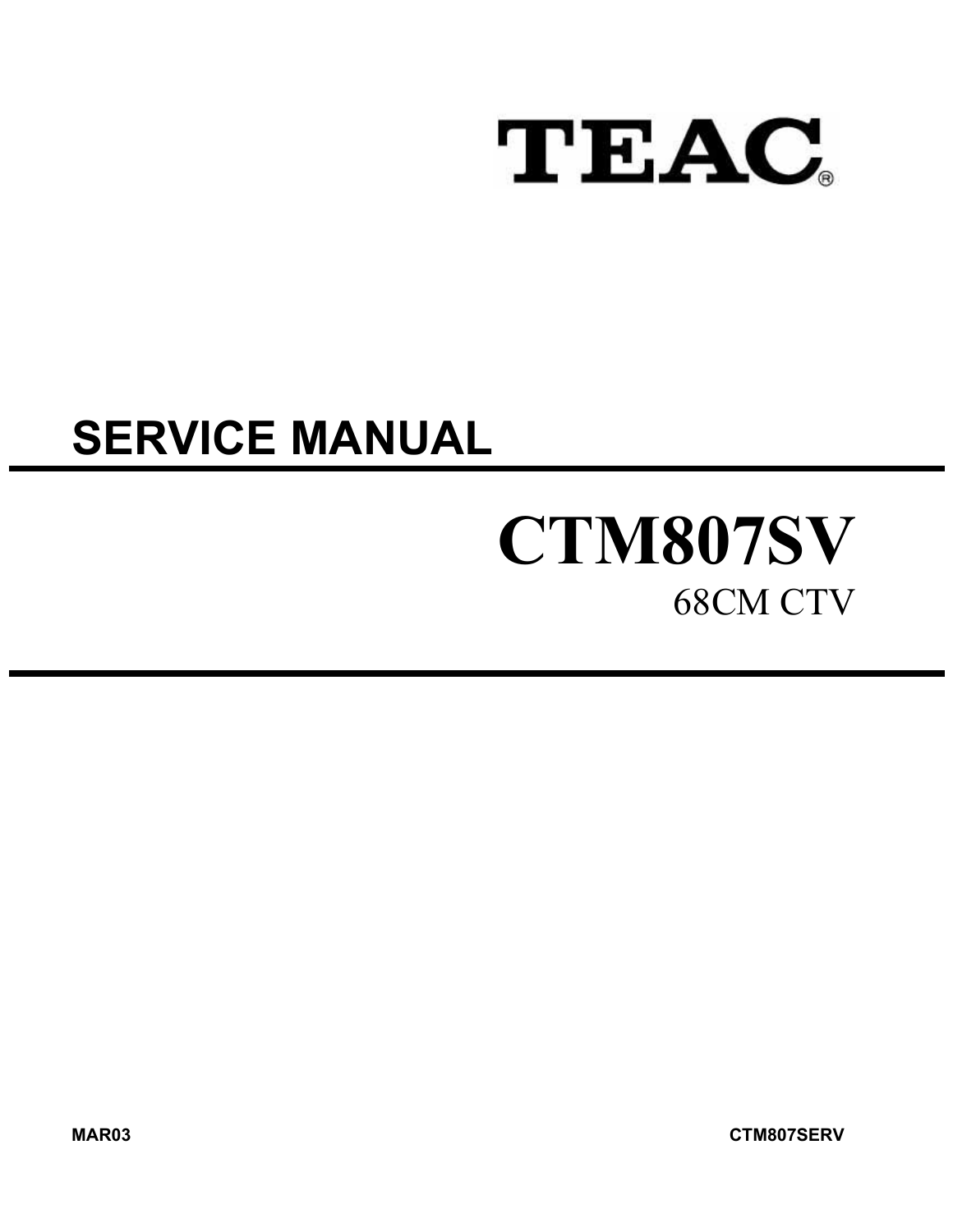# **SPECIFICATION**

SUPPLY VOLTAGE : AC220V 50Hz > + 10% / -20%

| SYSTEM:                                         | $PAL - 1/1$           | PAL - BG                         | $PAL - I$<br>(UK) | PAL - SECAM -<br>BG / DK         | PAL - SECAM -<br>BG / DK<br>(HYPER) | PAL - BG<br>(HYPER)               | PAL - BG<br>(CATV)                 | SECAM -              | Ľ     | PAL-DK                     |                              |
|-------------------------------------------------|-----------------------|----------------------------------|-------------------|----------------------------------|-------------------------------------|-----------------------------------|------------------------------------|----------------------|-------|----------------------------|------------------------------|
| CHANNEL L - VHF :<br>$H - VHF$ :<br>UHF:        | $4 - 13$<br>$21 - 69$ | $2 - 4$<br>$5 - 12$<br>$21 - 69$ | $21 - 69$         | $1 - 5$<br>$6 - 12$<br>$21 - 69$ | $1 - 5$<br>$6 - 12$<br>$21 - 69$    | E2 - S10<br>E5 - S41<br>E21 - E69 | $E2 - S2$<br>E5 - S20<br>E21 - E69 | $1 - Q$<br>$21 - 69$ | FB-FC | $1-5$<br>$6 - 12$<br>13-57 | <b>CH</b><br><b>CH</b><br>CH |
| VIF FREQUENCY:                                  | 38.9                  | 38.9                             | 39.5              | 38.0                             | 38.9                                | 38.9                              | 38.9                               | 38.9                 | 32.7  | 38                         | <b>MHz</b>                   |
| SIF FREQUENCY:                                  | 32.9                  | 33.4                             | 33.5              | 31.5 32.5                        | 32.4 33.4                           | 33.4                              | 33.4                               | 32.4                 | 39.2  | 31.5                       | <b>MHz</b>                   |
| CHROMA IF FREQUENCY:                            | 34.47                 | 34.47                            | 35.07             | 33.57<br>33.57                   | 34.47<br>34.47                      | 34.47                             | 34.47                              | 34.47                |       | 33.57                      | MHz                          |
| INTER-CARRIER FREQUENCY:                        | 6.0                   | 5.5                              | 6                 | 6.5<br>5.5                       | 5.5<br>6.5                          | 5.5                               | 5.5                                | 6.5                  | 6.5   | 6.5                        | MHz                          |
| <b>SCANNING HORIZONTAL:</b><br><b>VERTICAL:</b> |                       | 15625 LINE<br>50 Hz              |                   |                                  |                                     |                                   |                                    |                      |       |                            |                              |
| ANTENNA INPUT IMPEDANCE:                        |                       |                                  |                   |                                  | 75 OHM                              |                                   |                                    |                      |       |                            |                              |
| CRT:                                            |                       | 34" 38"                          |                   |                                  |                                     |                                   |                                    |                      |       |                            |                              |

SM-38PM P. 1 SM -38PM P. 1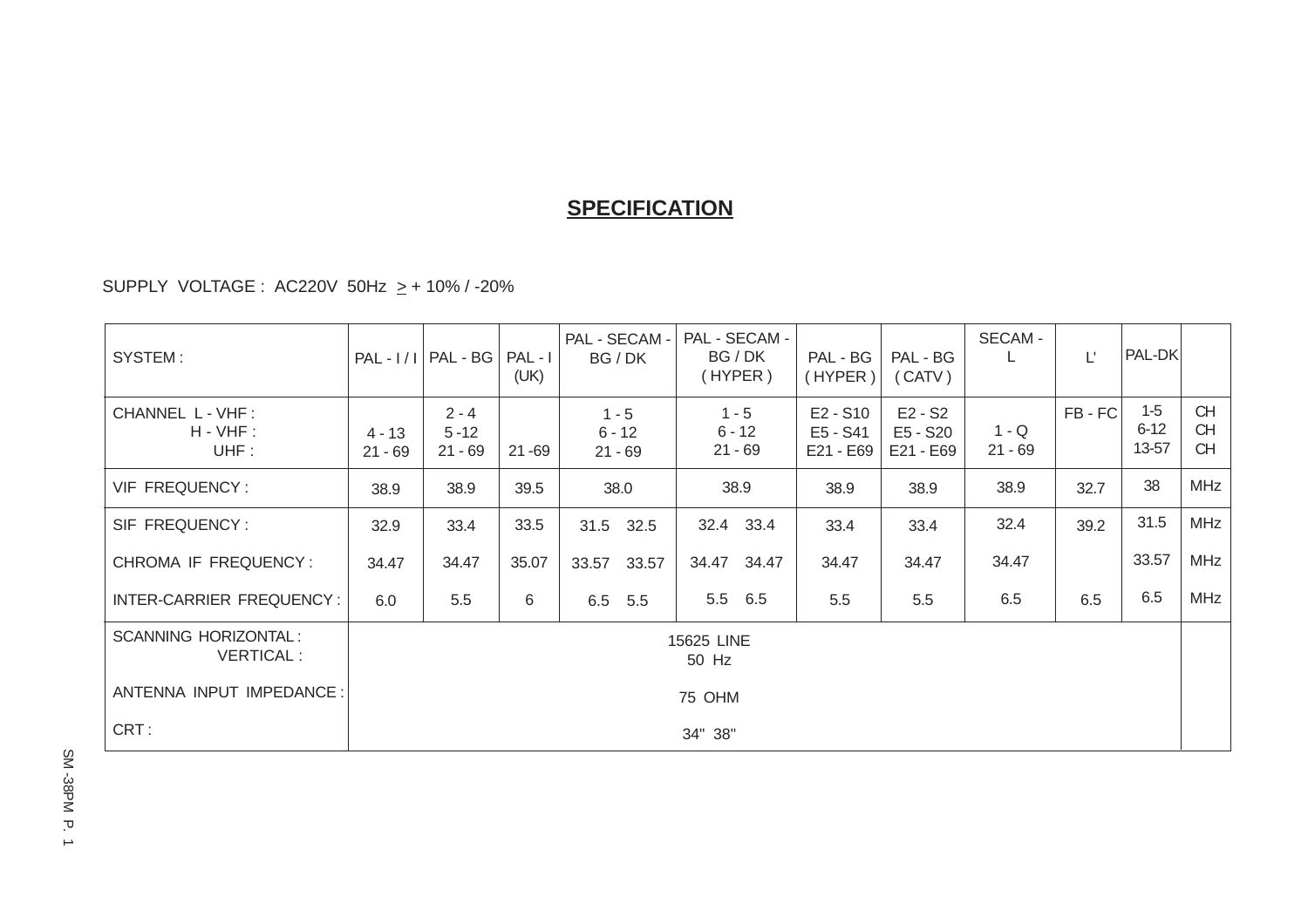| <b>ITEMS OF MEASUREMENT</b>                                                                                                                                          | <b>STANDARD</b><br>34"                                                                                                   | <b>STANDARD</b><br>38"                                             | <b>UNIT</b>                                                           |
|----------------------------------------------------------------------------------------------------------------------------------------------------------------------|--------------------------------------------------------------------------------------------------------------------------|--------------------------------------------------------------------|-----------------------------------------------------------------------|
| VIDEO SENS. AT S/N 30db<br>L - VHF                                                                                                                                   | $\leq 57$                                                                                                                | $\leq 57$                                                          | dbuv                                                                  |
| H - VHF<br><b>UHF</b>                                                                                                                                                | $\leq 57$<br>$\leq 60$                                                                                                   | $\leq 57$<br>$\leq 60$                                             | dbuv<br>dbuv                                                          |
| SOUND SENS, AT S/N 30db<br>L - VHF                                                                                                                                   | < 42                                                                                                                     | < 42                                                               | dbuv                                                                  |
| H - VHF<br>UHF                                                                                                                                                       | $\leq$ 42<br>$\leq 48$                                                                                                   | $\leq$ 42<br>$\leq$ 48                                             | dbuv<br>dbuv                                                          |
| <b>AGCCHARACTER</b>                                                                                                                                                  | > 60                                                                                                                     | $\geq 60$                                                          | db                                                                    |
| SELECTIVITY -1.5 MHz<br>$+8$ MHz                                                                                                                                     | $\geq$ 35<br>$\geq 40$                                                                                                   | $\geq$ 35<br>$\geq 40$                                             | db<br>db                                                              |
| COLOR SENS.                                                                                                                                                          | < 45                                                                                                                     | < 45                                                               | dbuv                                                                  |
| <b>COLOR LOCK-IN RANGE</b>                                                                                                                                           | $> +300$                                                                                                                 | $> +300$                                                           | Ηz                                                                    |
| <b>VERTICAL LOCK-IN RANGE</b>                                                                                                                                        | $\geq 6$                                                                                                                 | $\geq 6$                                                           | <b>Hz</b>                                                             |
| <b>HORIZONTAL LOCK-IN RANGE</b>                                                                                                                                      | >400                                                                                                                     | >400                                                               | Ηz                                                                    |
| <b>MAX BRIGHTNESS</b>                                                                                                                                                | $\geq 80$                                                                                                                | $\geq 70$                                                          | cd/m2                                                                 |
| <b>MAX OUTPUT POWER</b>                                                                                                                                              | $\geq 5.0$                                                                                                               | > 5.5                                                              | W                                                                     |
| OUTPUT POWER AT 10% THD                                                                                                                                              | > 4.5                                                                                                                    | > 5.0                                                              | W                                                                     |
| <b>BUZZ</b>                                                                                                                                                          | $\leq -40$                                                                                                               | $\leq -40$                                                         | db                                                                    |
| <b>AFC RANGE</b>                                                                                                                                                     | $> +1$<br>$\geq -0.5$                                                                                                    | $> +1$<br>$\geq -0.5$                                              | <b>MHz</b><br><b>MHz</b>                                              |
| MIN. VOL HUM                                                                                                                                                         | $\leq 20$                                                                                                                | < 20                                                               | mV                                                                    |
| RESOLUTION HORIZONTAL<br><b>VERTICAL</b>                                                                                                                             | $\geq 300$<br>$\geq 400$                                                                                                 | $\geq 300$<br>$\geq 400$                                           | <b>LINES</b><br><b>LINES</b>                                          |
| <b>LINEARITY DISTORTION VERTICAL</b><br>HORIZONTAL                                                                                                                   | $\langle 227772\rangle \rangle \leq 8$<br>$\leq 10$                                                                      | $\leq 8$<br>$\leq 10$                                              | $\%$<br>$\%$                                                          |
| <b>RASTER DISTORTION</b>                                                                                                                                             | $\leq 5$                                                                                                                 | $\leq 5$                                                           | $\%$                                                                  |
| REMOTE CONTROL DISTANCE<br><b>ANGLE</b>                                                                                                                              | $\geq 5$<br>$\geq \pm 15$                                                                                                | $\geq 5$<br>$\geq \pm 15$                                          | <b>METER</b><br><b>DEGREE</b>                                         |
| POWER CONSUMPTION (AT NORMAL CONDITION)<br>POWER CONSUMPTION (ATMAX.CONDITION)<br>POWER CONSUMPTION (W/WOO Fer) <<br>CONVERGENCE DISLOCATION AT AREA "A"<br>AREA "B" | $\overline{ZZZZZ} \geq 140$<br>$\overline{0.22222/20} \ge 160$<br>$\overline{22222/2} > 180$<br>$\leq 0.4$<br>$\leq 0.8$ | $\leq$ 170<br>$\leq 180$<br>$\leq 200$<br>$\leq 0.4$<br>$\leq 0.8$ | <b>WATTS</b><br><b>WATTS</b><br><b>WATTS</b><br>$\%$<br>$\frac{0}{0}$ |
| $($ see fig.1)<br>VIDEO INPUT LEVEL: 1.0V P-P + 3dB<br>AUDIO INPUT LEVEL: 0.5V RMS + 3dB                                                                             | Fig.1                                                                                                                    | H<br>A                                                             | B                                                                     |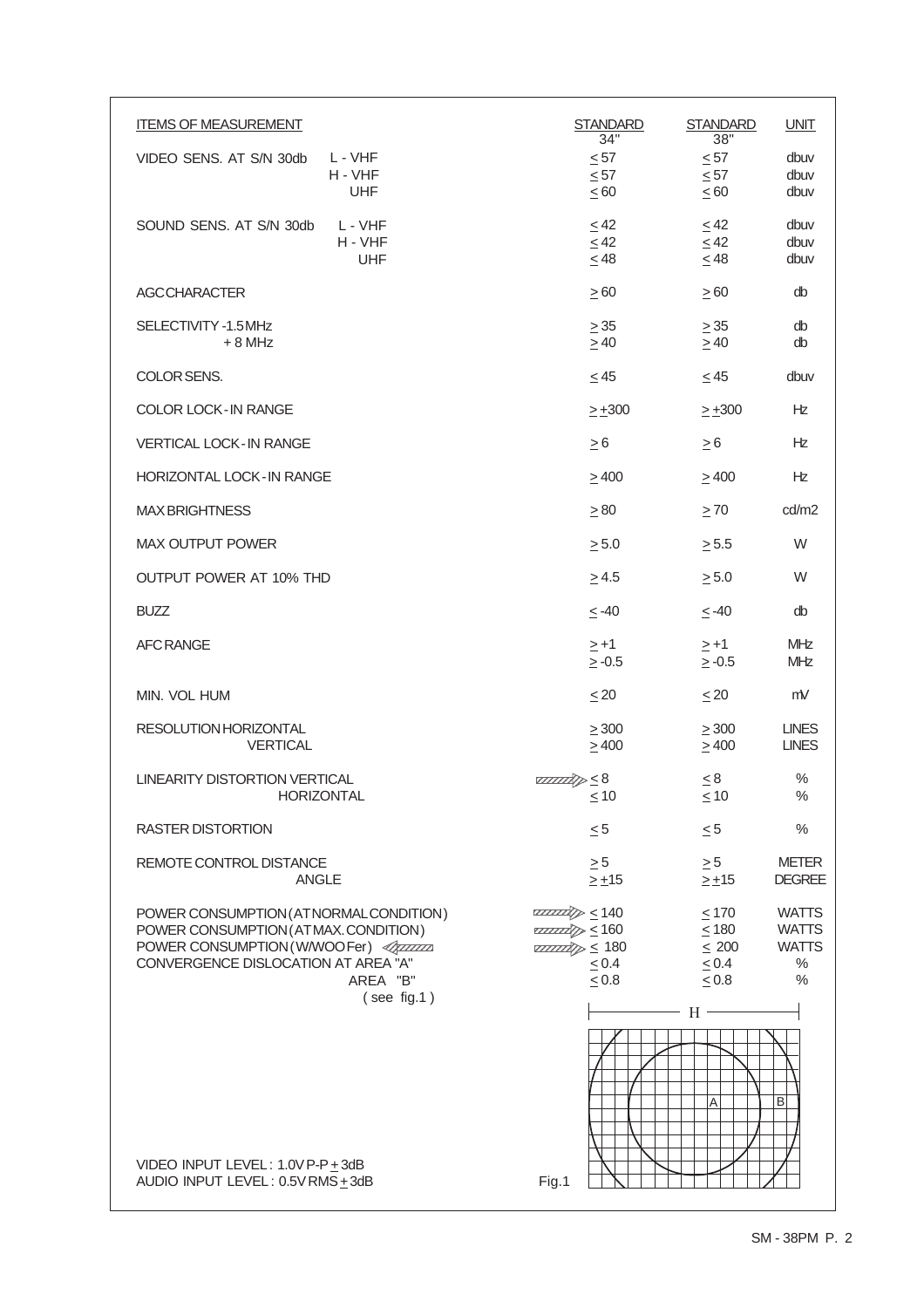# **ALIGNMENT INSTRUCTION**

#### **I. PLEASE READ BEFORE ATTEMPTING SERVICE**

- 1. Never disconnect any leads while receiver is in operation.
- 2. Disconnect all power before attempting any repairs.
- 3. Do not short any portion of the circuit while power is on.
- 4. For safety reasons, all parts replaced should be identical, ( for parts and part numbers see parts list ).
- 5. Before alignment the set must be pre-heated for 30 minutes or more and erase magnetism thoroughly from CRT front chassis frame by erase coil. ( Except IF, SYNC, COLOR, SECAM, B+, SOUND )

#### **II. TEST EQUIPMENT**

- 1. Colour Bar, Dot, Cross Hatch Generator
- 2. DC Power Supply
- 3. Oscilloscope
- 4. Vacuum Tube Voltmeter
- 
- 6. High Voltage Meter
- 7. Ampere Meter ( 0.5 Class, DC 3mA Max )
- 8. Demagentizing Coil
- 9. Philips Pattern Generator
- 5. Volt Ohmmeter 10. High Pot Tester

#### **III. FACTORY ADJUSTMENT : See table 1- 4**

- 1. Press REMOTE FACTORY ON button.
- 2. Press REMOTE FACTORY button.
- 3. Press REMOTE UP or DOWN button select item.
- 4. Press REMOTE value (+) (-) button,adjust the value.
- 5. REMOTE DIALOG CENTRE button can turn off factory mode function.

REMARK : NO this factory on Normal remote control .

#### **IV.B+ ADJUSTMENT**

- 1. Connect a digital voltmeter between the W237 and Ground.
- 2. Press REMOTE Picture button.
- 3. Press REMOTE UP/DOWN and value (-) button set Brigntness,contrast,color to minimum.
- 4. Adjust Screen Volume on FBT Until the picture can just been seen.
- 5. Adjust VR901 and obtain a reading of 143V +1V (DC).

## **V. AGC ALIGNMENT**

- 1. Receive CH69 ( UHF ) and input field strength.
- 2. Connect a digital voltmeter between the TUNER AGC TERMINAL and Ground.
- 3. Press REMOTE AGC button.
- 4. Press REMOTE value (+) (-) button adjust value to (0) and then adjust AGC take over value obtain drop down 0.4V. (DC)
- REMARK : (1/ The drop down voltage should be more than and tends to 0.2V)  $\ll$ 
	- ( 2/ No observable noise can be seen )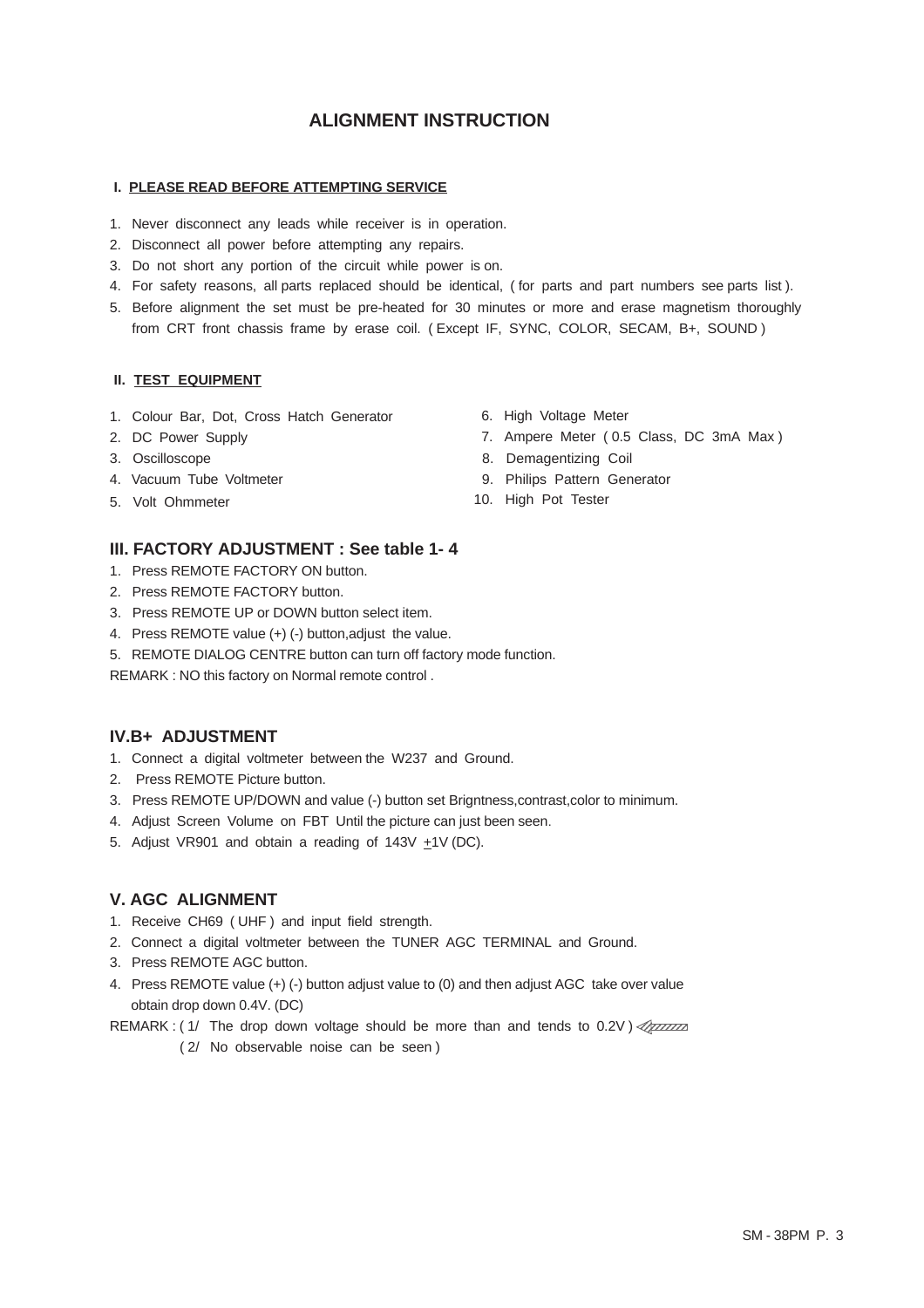#### **VI. SOUND TRACKING ALIGNMENT**

- 1. Receive a gray scale pattern.
- 2. Connect a oscilloscope and monitor IC202 PIN 13 and Ground.
- 3. Adjust T200 to obtain the waveform Fig.6.Connect a volt meter to IC202 PIN15 and GND,adjust T200 to obtain 2.7+0.1V.



Remark: All frequency of Marker points are  $\pm 0.2$ % tolerance.

# **VII. EAST - WEST CORRECTION ADJUSTMENT**

- 1) Receive a crosshatch and center cross pattem.
- 2) Set the Brightness,contrast to middle position.
- 3) Press REMOTE EW-Par/wid,EW-trap button,Press REMOTE VALUE (+) (-) button adjust Value to normal regular picture.

Fig.6

4) Press REMOTE WE-width button,Press REMOTE value (+) (-) button adjust value to proper horizontal width ( $90\% + 2\%$ )

## **VIII. HORIZONTAL SHIFT ADJUSTMENT**

- 1. Receive Monoscope Pattern input signal 70dB +10dB.
- 2. Press REMOTE H-shift button.
- 3. Press REMOTE value  $(+)$  (-) button adjust value to obtain the picture at center  $\pm 2$ mm. ( Specification show in Fig.8 )

# **IX. VERTICAL LINEARTY ADJUSTMENT**

- 1) Receive a cross hatch and center cross pattem.
- 2) Set the Brightness,contrast to middle position.
- 3) Press REMOTE V-SIope,S-Correction button,Press REMOTE Velue (+) (-) button adjust value to normal regular picture.
- 4) Press REMOTE V-Shift button,Press REMOTE Value (+) (-) button adjust value to obtain the picture at center.

# **X. VERTICAL AMPL ADJUSTMENT**

- 1. Receive the Monoscope Pattern.
- 2. Press REMOTE V-ampl button.
- 3. Press REMOTE value (+) (-) button adjust value to obtain a normal picture.

## **XI. WHITE BALANCE ALIGNMENT STEP**

- ( Degauss the picture by degaussing coil if necessary )
- 1. Receive a black and white pattern.
- 2. Press REMOTE picture button.
- 3. Press REMOTE UP/DOWN and value (-) button set the brightness,contrast,
- colour to minimun. 4. Adjust screen volume on FBT unitl the picture can just been seen.
- 
- 5. Press REMOTE sub bri button.
- 6. Press REMOTE value (+) (-) button adjust value to (31).
- 7. Press REMOTE with bal button.
- 8. Press REMOTE Value (+) (-) button adjust value to (1) see the picture at horizontal line.
- 9. Adjust screen volume on FBT until the horizontal line can just been seen.
- 10. Repeat item 7.8 Can obtain normal screen.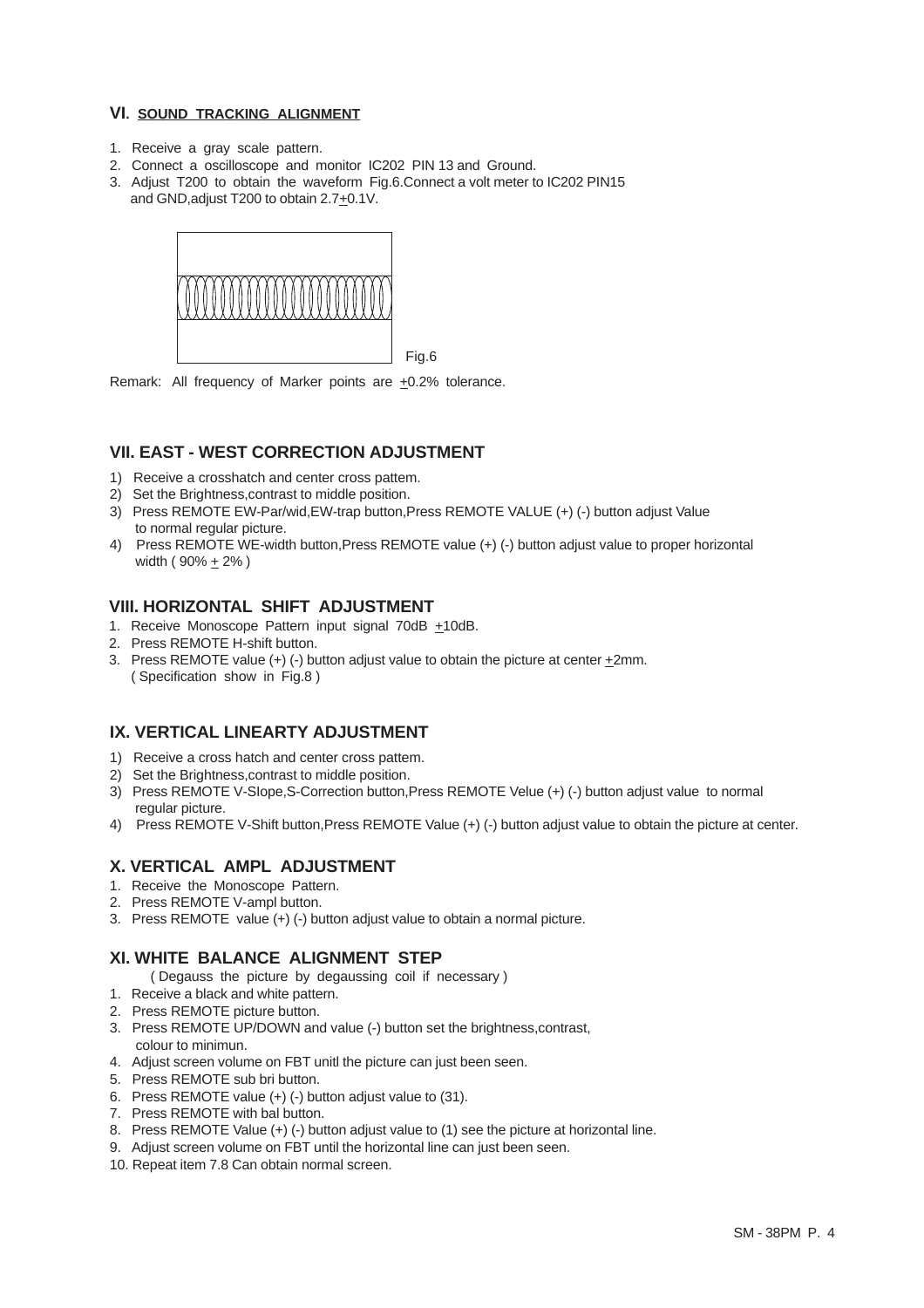## **XII.SUB - BRIGHTNESS ALIGNMENT**

- 1. Receive a colour bar pattern.
- 2. Press REMOTE picture button,.
- 3. Press REMOTE UP/DOWN and value (-) button set the brightness, contrast to minimun.
- 4. Press REMOTE sub bright button.
- 5. Press REMOTE value (+) (-) button adjust value to brightess bar can just be seen.

## **XIII. FOCUS ALIGNMENT**

- 1) Set the Brightness and Contrast to middle position.
- 2) Receive a monoscope pattern.
- 3) Adjust focus control to obtain sharpest picture.

## **XIV. PINCUSHION CORECTION ALIGNMENT**

- 1. Thg TV Set face to east.
- 2. Receive a cross hatch patten.
- 3. Adjust VR020 to change the amplitude of pin cushion corection.

4. Adjust L020 to change the balance of horizontal line.

Repeat item (3) , (4) until best condition.

PCB 190-283300-20

# **XV. HIGH POT TESTING**

- 1) Short the L pole and N pole of AC line cord.
- 2) Switch on the power switch of the TV Set.
- 3) Connect The High Pot Tester ( ) to L and N pole, ( + ) to the METAL PART of CABINET.

| <b>CONDITION</b><br>SAFETY STD. | <b>TEST STANDARD</b> | TEST STANDARD<br>FOR PRODUCTION |
|---------------------------------|----------------------|---------------------------------|
| VDE, SAA                        | 3.0KV 10mA / 1MIN    | $>3.5$ KV < 10 mA / $>10$ SEC.  |
| <b>BS</b>                       | 4.0KV 10mA / 1MIN    | >4.0 KV <10mA / >10 SEC.        |
| CHINA STANDARD                  | 3.0KV 10mA / 1MIN    | $>3.3$ KV < 5mA / $> 6$ SEC.    |
| UL                              | 1.0KV<br>5mA / 1MIN  | $>1.25$ KV < 5mA / $> 1$ SEC.   |

Remark:

- 1) If no other specify, the strength of input signal should be  $70dB \pm 10dB$ .
- 2) The High Pot Tester can have  $\leq$  +5% tolerance.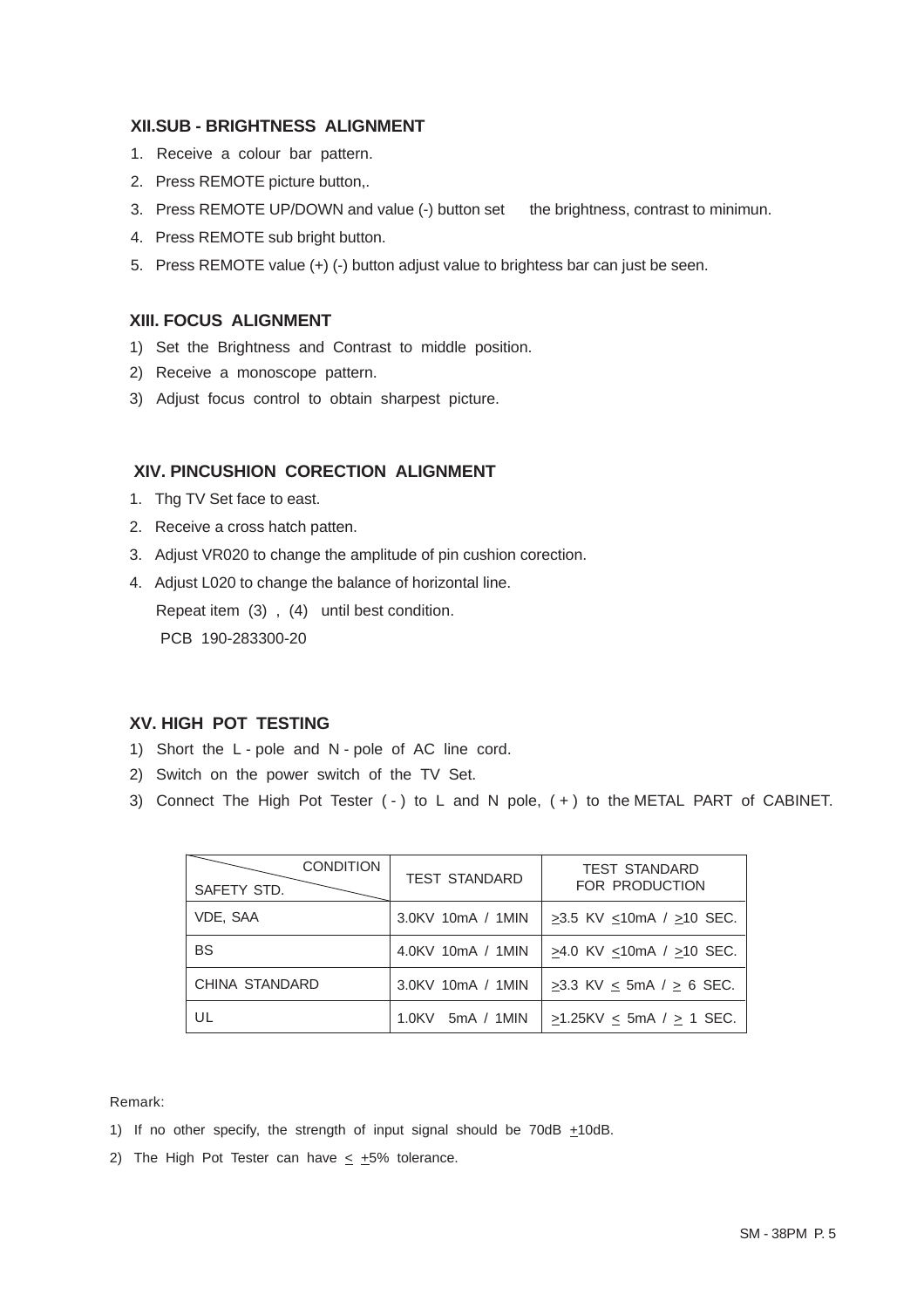| <b>DISTRICT</b>        | CENTRE (mm)<br><b>POSITION</b> | LIMIT (mm)  | <b>SCANNING</b><br>$SIZE$ $%$ | <b>SCANNING</b><br><b>SIZE</b><br>LIMIT (%) |
|------------------------|--------------------------------|-------------|-------------------------------|---------------------------------------------|
| <b>THAILAND</b>        | $-1$                           | $0 - -2$    | 90                            | $88 \sim 92$                                |
| <b>FRANCE</b>          | $+3$                           | $0 - +5$    | 90                            | $88 - 94$                                   |
| <b>GERMANY</b>         | $+3$                           | $0 - +5$    | 90                            | $90 - 95$                                   |
| <i><b>*GROUP A</b></i> | $-2$                           | $-5$ ~ $-1$ | 90                            | $88 - 94$                                   |
| *GROUP B               | 0                              | $-2 - 12$   | 90                            | $88 - 94$                                   |
| *GROUP C               | $+3$                           | $0 \sim +5$ | 90                            | $88 - 94$                                   |



REMARK : 1. SUITABLE FOR 14" OR ABOVE TV.

- 2. Adjust the centre position must take the upper side of monoscope pattern for standard.
- 3. Group A: AUSTRALIA, NEW ZEALAND, TAHITI.
- 4. Group B : HONG KONG, CHINA, AMERICA, CANADA, MALAYSIA, MEXICO.
- 5. Group C : ENGLAND, ITALY, GERMANY, RUSSIA, SWITZERLAND, JUGOSLAVIA, SPANISH.

 If the above countries are not include, please consult to Engineering Dept.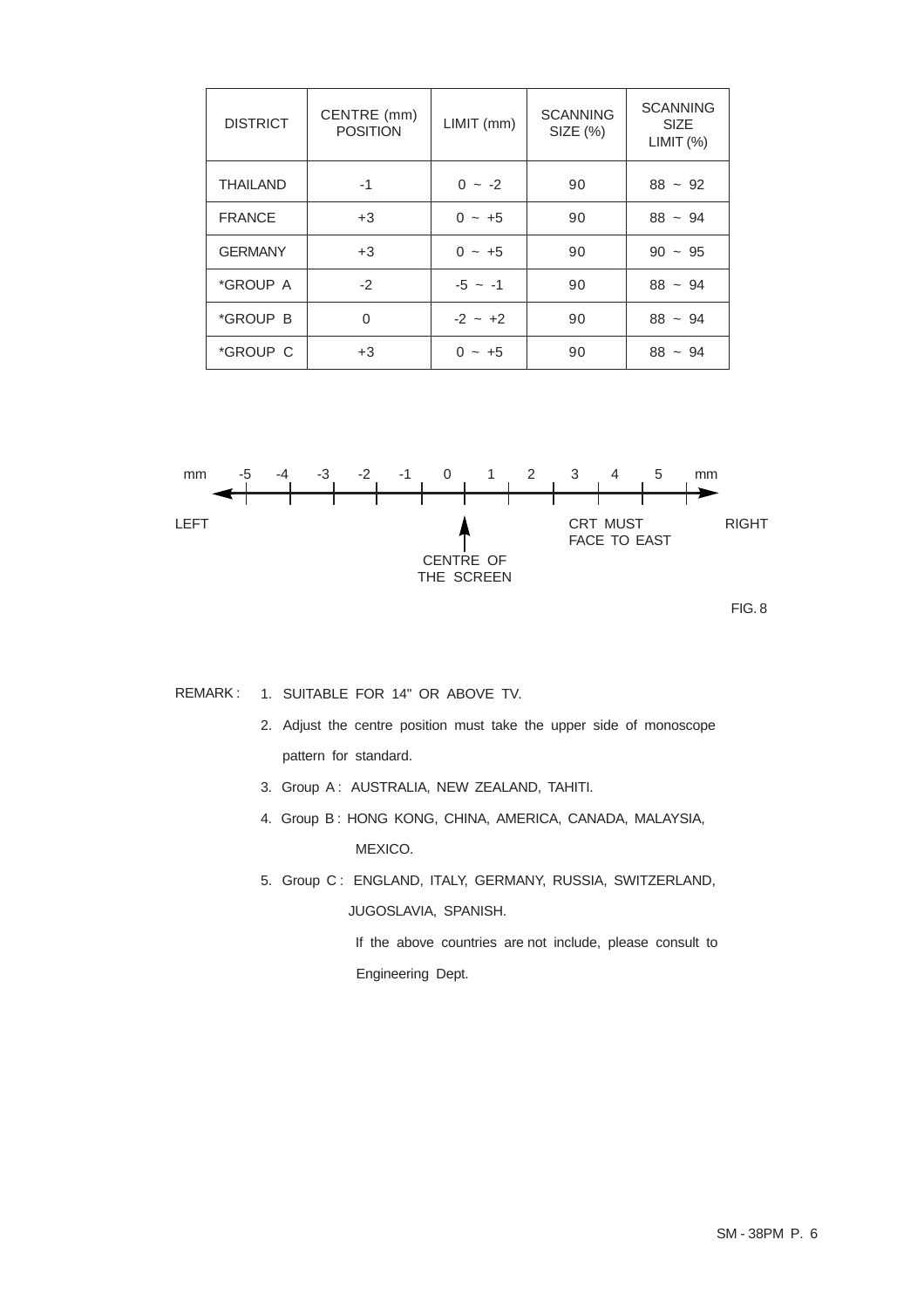|                | <b>ITEM</b>     |                                           | <b>REF</b><br><b>VALUE</b>       | <b>REMARK</b>                                                                                          |
|----------------|-----------------|-------------------------------------------|----------------------------------|--------------------------------------------------------------------------------------------------------|
|                |                 | <b>AVL</b>                                | $\overline{0}$                   | $0 =$ OFF 1 = SHORT DECAY<br>2 = MEDIUM DECAY 3=LONG DECAY                                             |
|                | 1               | <b>POWER</b>                              | P                                | $O = TV$ Status S = Power Status P = Last power status                                                 |
|                | 2               | TDA884X                                   | 3                                | 1=PAL/NTSC.W/O EW 3=PAL/NTSC.W/EW<br>2=PAL/SECAM/NTSC.W/O EW 4=PAL/SECAN/NTSC,W/EW                     |
|                | 3               | S.SYS                                     | 1                                | $1=DK/I$<br>4=BG/DK/I/M<br>$2 = BG/DK$<br>$5=$<br>$3=DK/I/M$<br>$6 = BG$                               |
| <b>TITTIN</b>  | 4               | <b>LOGO</b>                               | 2                                | 4=Haier<br>$1 = NIL$<br>2=ROWA (TEAC CPU=TEAC)<br>3=CAIXING                                            |
|                | 5               | <b>CTI</b>                                | 1                                | $0 = OFF$<br>$1 = ON$                                                                                  |
| <b>TITTIN</b>  | 6               | OSD.<br><b>LANGUAGE</b><br><b>ANTENNE</b> | 0<br>$\overline{0}$<br>$\Omega$  | $0 = NO$ BACKGROUD $1 = W/BACK$ GROUD<br>$0 = ENGLISH$ $1 = RUSSIAN$<br>$0 = NO$ ANTENNE $1 = ANTENNE$ |
|                | 7               | <b>WOOFER</b>                             | 1                                | $0 = OFF$<br>$1 = ON$                                                                                  |
|                | 8               | <b>TEXT</b><br><b>TUNE</b>                | $\overline{0}$<br>$\overline{0}$ | $0 = OFF 1 = ON (W/TEXT See 1)$<br>0=NO POWER ON AUTO TUNER 1=POWER ON AUTO TUNER                      |
| <b>THIND</b>   | 9               | <b>LANGUAGE</b><br><b>BLUE STR</b>        | $\mathbf 1$<br>$\overline{0}$    | $0 =$ ENGLISH ONLY $1 =$ CHINESE/ENGLISH<br>$0 = OFF$<br>$1 = ON$                                      |
|                | 10              | AV NO                                     | 1                                | $1 = TV/AVI/AV2/AV3/S-VHS$<br>$2 = TV/AVI/AV2/S-VHS$<br>$3 = TV/AV1/AV2$                               |
| <b>TITIDAD</b> | 11              | <b>KARAOKE</b><br>DVD TX<br>16:9          | 0<br>0<br>0                      | $0 = OFF$ 1= ON<br>$0 = OFF: DVD 1 = ON: DVD$<br>$0 = 4 : 3 \quad 1 = 16 : 9$                          |
|                | 12 <sup>°</sup> | <b>BBE</b>                                | 1                                | $0 = OFF$<br>$1 = ON$                                                                                  |
|                | 13              | <b>HALF SCR</b>                           | $\overline{0}$                   | $0 =$ Picture<br>$1 = HACF$ Picture                                                                    |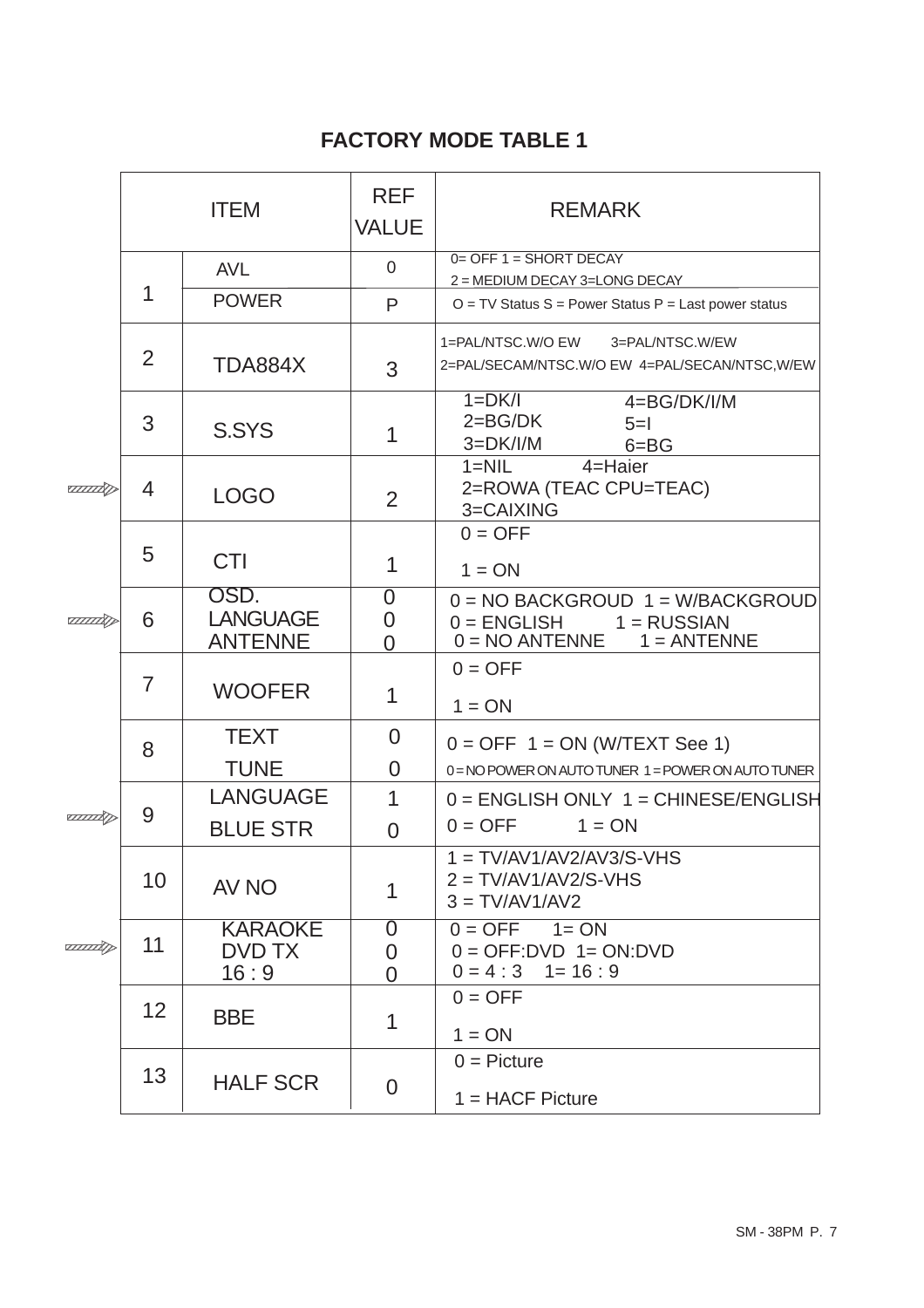|                        |                | <b>ITEM</b>       | <b>VALUE</b><br><b>ADJUST</b><br><b>RANGE</b> | <b>REF</b><br><b>VALUE</b> | <b>REMARK</b>                                                                                           |
|------------------------|----------------|-------------------|-----------------------------------------------|----------------------------|---------------------------------------------------------------------------------------------------------|
| <i><del>anno</del></i> | $\mathbf 1$    | <b>H-SHIFT</b>    | C <sub>0</sub> -ff                            | e3                         | W/O CTI set 80-8f<br>For TV set Adjustment                                                              |
|                        | $\overline{2}$ | <b>V-SLOPE</b>    | $0-3f$                                        | 2 <sub>b</sub>             | For TV set Adjustment                                                                                   |
|                        | 3              | <b>V-AMPL</b>     | $40-7f$                                       | 68                         | For TV set Adjustment                                                                                   |
|                        | $\overline{4}$ | S-COR             | 80-Bf                                         | 86                         | For TV set Adjustment                                                                                   |
|                        | 5              | <b>V-SHIFT</b>    | $0-3f$                                        | 9                          | For TV set Adjustment                                                                                   |
|                        | 6              | <b>EW-WIDTH</b>   | $0-3f$                                        | 36                         | For TV set Adjustmant                                                                                   |
|                        | $\overline{7}$ | EW-PAR/WID 0-3f   |                                               | 16                         | For TV set Adjustment                                                                                   |
|                        | 8              | EW-CORNER 0-3f    |                                               | 14                         | For TV set Adjustment                                                                                   |
|                        | 9              | <b>EW-TRAP</b>    | $0-3f$                                        | 2a                         | For TV set Adjustment                                                                                   |
|                        | 10             | <b>CTRL0</b>      |                                               | 3                          | NON-Adjustable Value                                                                                    |
|                        | 11             | CTR <sub>L1</sub> |                                               | d0                         | NON-Adjustable Value                                                                                    |
| <b>TITTIN</b>          | 12             | <b>AGC</b>        | $40-7f$                                       | 45                         | W/SCART set 0-3f<br>For TV set Adjustment                                                               |
|                        | 13             | <b>ARJ IF PLL</b> |                                               | 40                         | For TV Set IF Frequency<br>$40 = 38.90$ MHz<br>$80 = 33.40$ MHz<br>$60 = 38.00$ MHz<br>$Cl = 33.90$ MHz |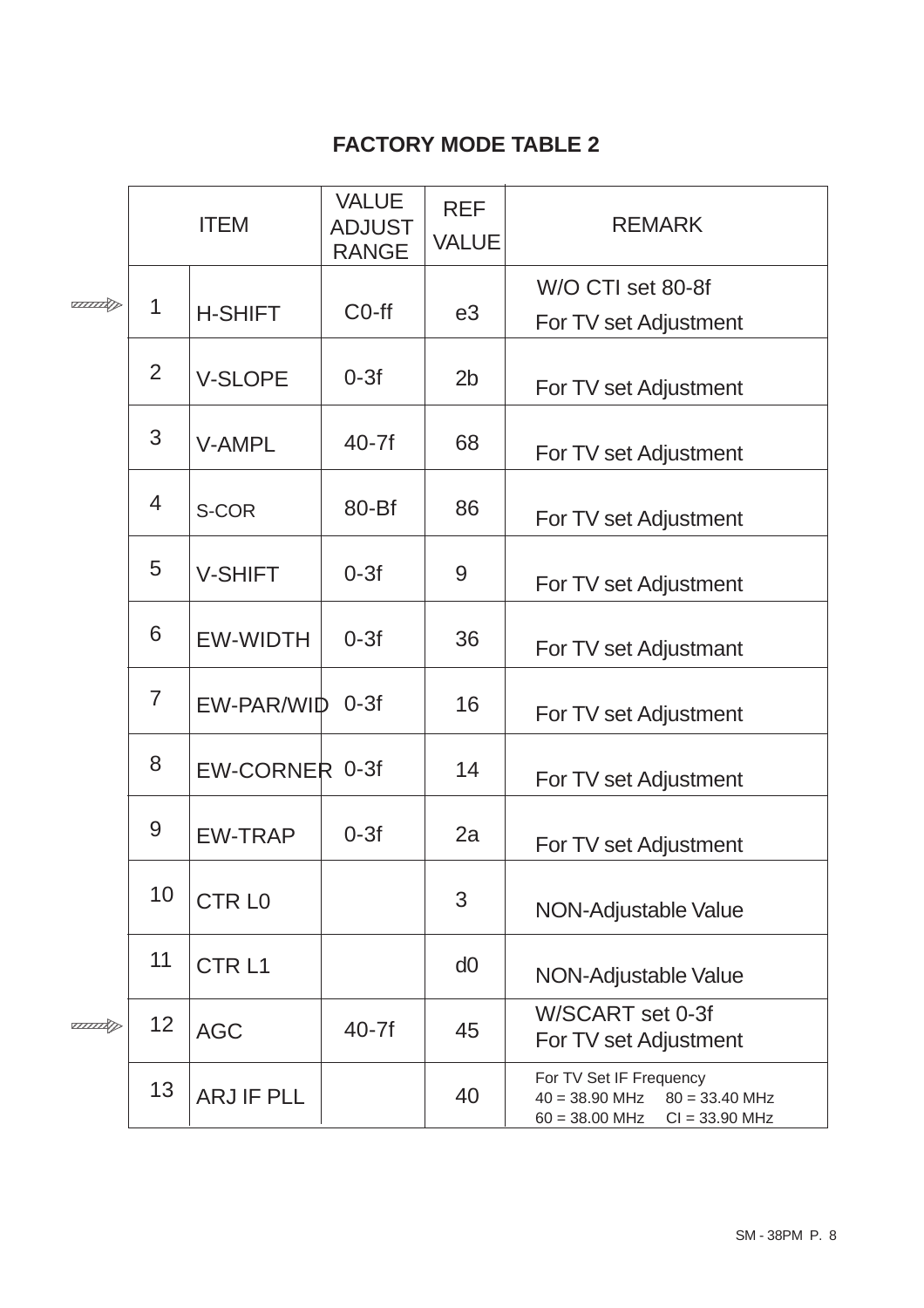|              |                | <b>ITEM</b>       | <b>VALUE</b><br><b>ADJUST</b> | <b>REF</b>     | <b>REMARK</b>                                                             |
|--------------|----------------|-------------------|-------------------------------|----------------|---------------------------------------------------------------------------|
|              |                |                   | <b>RANGE</b>                  | <b>VALUE</b>   |                                                                           |
|              | 1              | CTR <sub>L2</sub> |                               | 8              | NON-Adjustable value                                                      |
| WITTING      | 2              | CTR <sub>L3</sub> |                               | 16             | NON-Adjustable value<br>Date code 111099 PCB This<br>W/O COMB FILTER SET6 |
| <b>umily</b> | 3              | CTR <sub>L4</sub> |                               | 49             | NON-Adjustable value<br><b>W/O CTI 89</b>                                 |
|              | $\overline{4}$ | <b>HOTEL</b>      |                               | $\overline{0}$ | $0 = OFF$<br>$1 = ON$                                                     |
|              | 5              | <b>SUB SHP</b>    | 00-31                         | 12             | Sub shp setting                                                           |
|              | 6              | <b>COMB</b>       |                               | 1              | $0 = OFF$<br>$1 = ON$                                                     |
|              | $\overline{7}$ | <b>NICAM</b>      |                               | $\mathbf 1$    | $0 = \text{NICAM+G.S}$ $2 = \text{G.S}$<br>$1 = NICAM$                    |
|              | 8              | <b>CCD</b>        |                               | 1              | $0 = OFF$<br>$1 = ON$                                                     |
|              |                |                   |                               |                |                                                                           |
|              |                |                   |                               |                |                                                                           |
|              |                |                   |                               |                |                                                                           |
|              |                |                   |                               |                |                                                                           |
|              |                |                   |                               |                |                                                                           |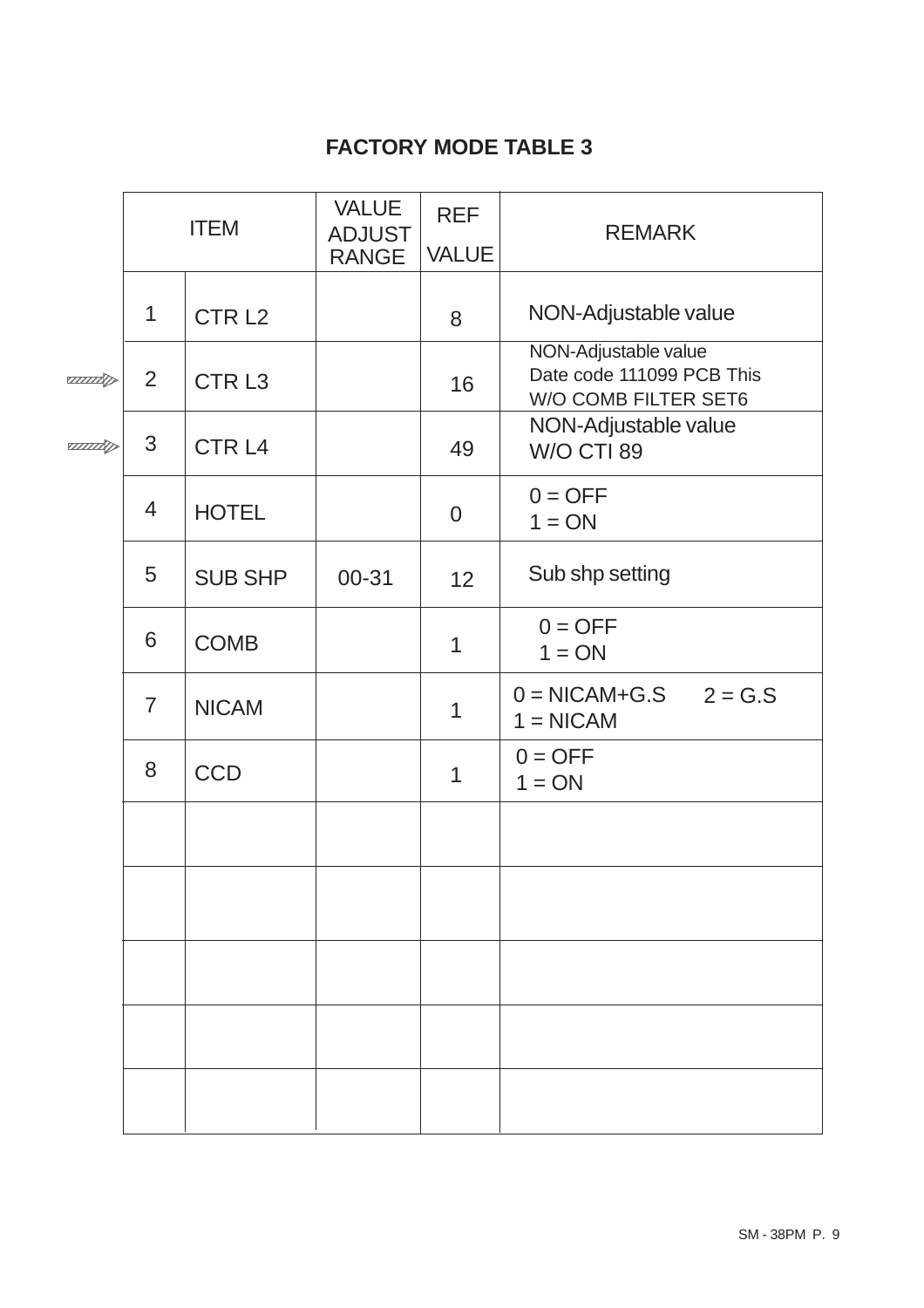|                | <b>ITEM</b>      | <b>VALUE</b><br><b>ADJUST</b><br><b>RANGE</b> | <b>REF</b><br><b>VALUE</b> | <b>REMARK</b>                           |
|----------------|------------------|-----------------------------------------------|----------------------------|-----------------------------------------|
| 1              | PT <sub>R</sub>  | $0-3f$                                        | 31                         | For TV Set Adjustment                   |
| $\overline{2}$ | PT G             | $0-3f$                                        | 2a                         | For TV Set Adjustment                   |
| 3              | PT <sub>B</sub>  | $0-3f$                                        | 27                         | For TV Set Adjustment                   |
| $\overline{4}$ | <b>WHITE BAL</b> |                                               | $\overline{0}$             | $0 =$ Picture<br>$1 = H-LINE$           |
| 5              | <b>SUB BRI</b>   | $00 - 31$                                     | 06                         | <b>SUb bri Setting</b><br>(TEAC CPU 10) |
|                |                  |                                               |                            |                                         |
|                |                  |                                               |                            |                                         |
| $\mathbf 1$    | 16:9 CRT         |                                               | $\overline{0}$             | $0=4:3$<br>$1 = 16:9$                   |
| $\overline{2}$ | DE-EMP           |                                               | $\overline{0}$             | 0=NO DE-EMP<br>$1 = DE-EMP$             |
|                |                  |                                               |                            |                                         |
|                |                  |                                               |                            |                                         |
|                |                  |                                               |                            |                                         |
|                |                  |                                               |                            |                                         |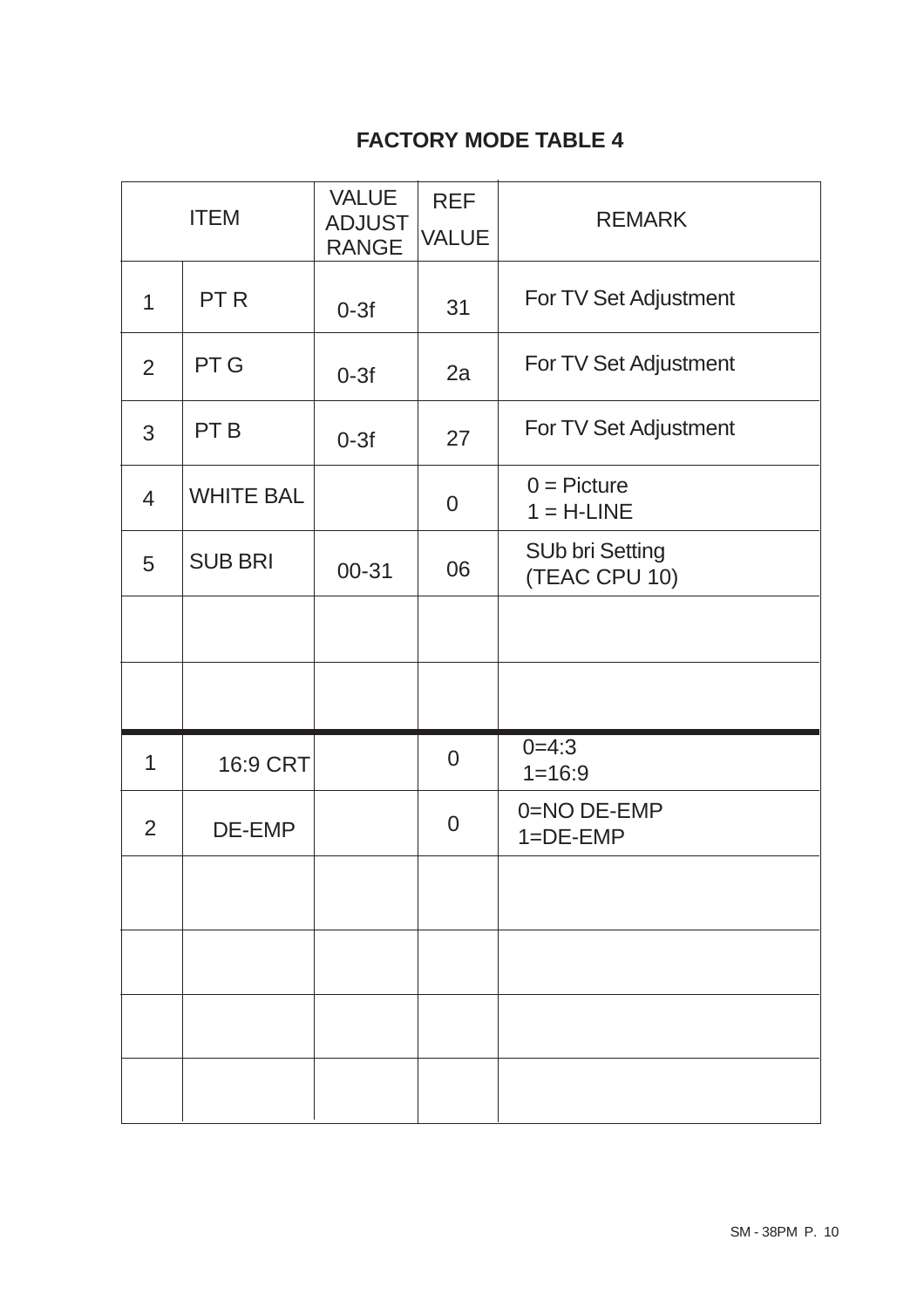| <b>TR</b><br><b>LOCATION</b> | B.V            | C.V            | E.V             | <b>TR</b><br><b>LOCATION</b> | B.V  | C.V  | E.V  |
|------------------------------|----------------|----------------|-----------------|------------------------------|------|------|------|
| Q101                         | 5.07           | 0.61           | 5               | Q001                         | 3.06 | 7.96 | 2.4  |
| Q102                         | 4.35           | 4.9            | 5               | Q002                         | 2.8  | 7.96 | 2.12 |
| Q103                         | 4.5            | 0.36           | 5               | Q003                         | 0.09 | 7.6  | 0.03 |
| Q104                         | 1.03           | 5 <sup>5</sup> | 0.28            |                              |      |      |      |
| Q105                         | 0.25           | <b>GND</b>     | 0.93            |                              |      |      |      |
| Q106                         | 2.75           | 7.6            | 2.07            |                              |      |      |      |
| Q107                         | $\overline{0}$ | 5 <sup>5</sup> | <b>GND</b>      |                              |      |      |      |
| Q108                         | 5              | 4.75           | <b>GND</b>      |                              |      |      |      |
| Q109                         | 4.48           | <b>GND</b>     | 5.1             |                              |      |      |      |
| Q111                         | 3.14           | 6.7            | 2.43            |                              |      |      |      |
| Q112                         | 1.21           | 7.88           | 0.6             |                              |      |      |      |
| Q301                         | 7.9            | 1.1            | 0.06            |                              |      |      |      |
| Q401                         | 0.45           | 62.4           | <b>GND</b>      |                              |      |      |      |
| Q402                         | 0.13           | 141            | 0               |                              |      |      |      |
| Q403                         | 1.42           | 9.5            | 0.7             |                              |      |      |      |
| Q404                         | 1.4            | 0.69           | 0.6             |                              |      |      |      |
| Q405                         | 0.6            | 22.5           | <b>NGD</b>      |                              |      |      |      |
| Q406                         | 3.16           | 0              | 3.3             |                              |      |      |      |
| Q407                         | 22.5           | <b>GND</b>     | 23.08           |                              |      |      |      |
| Q601                         | <b>GND</b>     | 5              | 0.04            |                              |      |      |      |
| Q602                         | 5              | 0.04           | $5\phantom{.0}$ |                              |      |      |      |
| Q603                         | 18.9           | 0.3            | <b>GND</b>      |                              |      |      |      |
| Q604                         | 4.4            | 5              | 5.08            |                              |      |      |      |
| Q901                         | 7.6            | 55.5           | 8.04            |                              |      |      |      |
| Q902                         | 62.3           | 14.14          | 63.1            |                              |      |      |      |
| Q903                         | 0.01           | 62.3           | GND             |                              |      |      |      |
| Q904                         | 0.75           | 0.01           | GND             |                              |      |      |      |
| Q905                         | 135            | 54.1           | <b>GND</b>      |                              |      |      |      |
| Q961                         | 5              | GND            | 5.25            |                              |      |      |      |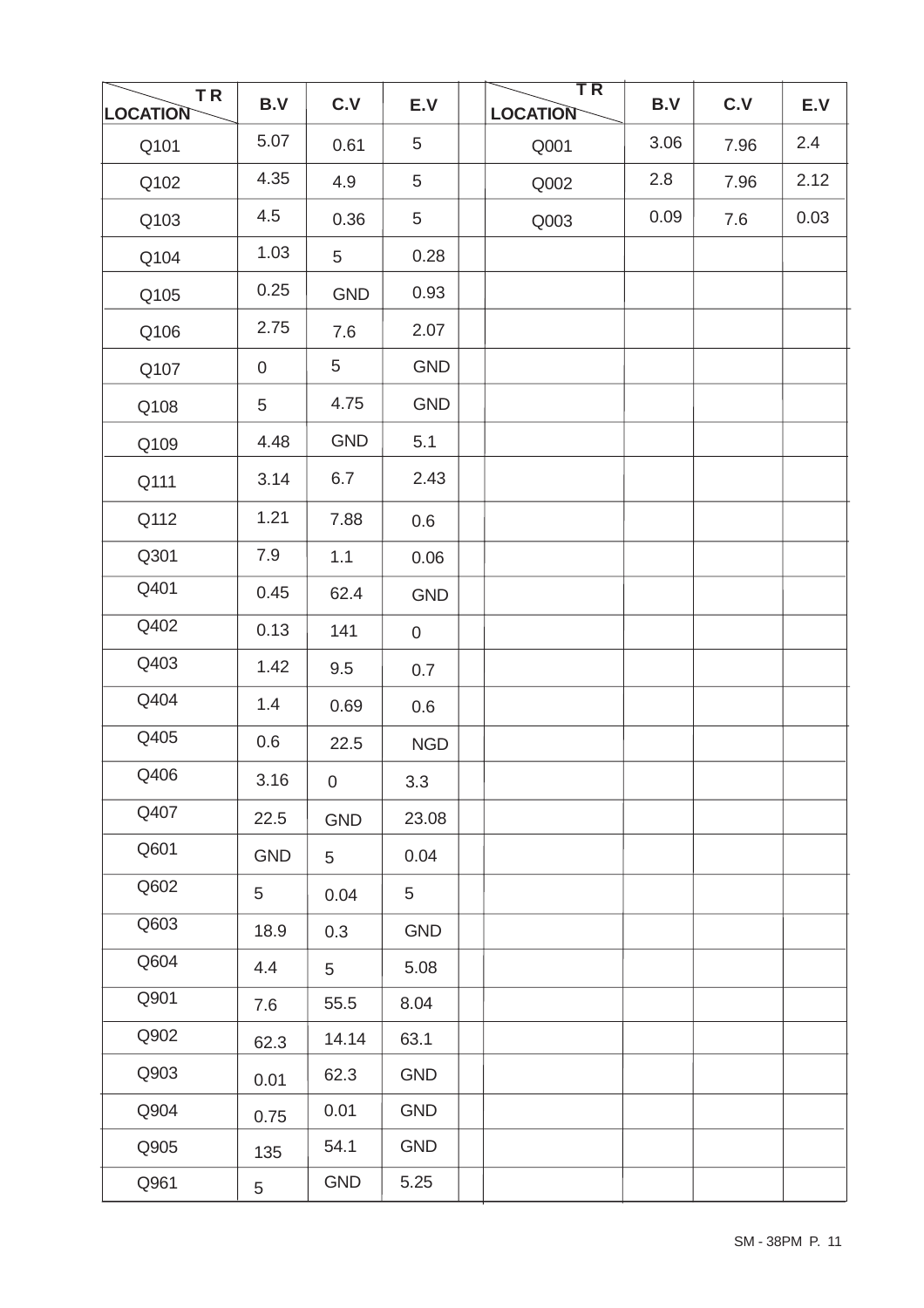|                       | <b>TDA8844</b><br><b>TDA8843</b> | <b>TA1219AN</b>        | SAA5261             | M 37221                | <b>TDA9875</b>         | <b>TDA9801</b> | PCF8598C-2             |
|-----------------------|----------------------------------|------------------------|---------------------|------------------------|------------------------|----------------|------------------------|
| PIN NO VMBOL          | IC101/V                          | IC301/V                | IC802/V             | IC602/V                | IC201/V                | IC202/V        | IC601/V                |
| 1                     | <b>GND</b>                       | 6.9                    | 5.02                | 0.76                   | NC                     | 3.32           | <b>GND</b>             |
| $\overline{2}$        | <b>GND</b>                       | 3.39                   | 5.02                | 0.7                    | NC                     | 3.32           | $\overline{\text{NC}}$ |
| $\overline{3}$        | NC                               | 5.08                   | 5.02                | 4.1                    | <b>GND</b>             | NC             | <b>GND</b>             |
| $\overline{4}$        | <b>NC</b>                        | 5.24                   | 5.02                | 4.7                    | 4.4                    | NC             | <b>GND</b>             |
| $\overline{5}$        | 2.48                             | 5.19                   | 5.02                | 0.05                   | 4.5                    | NC             | 5.1                    |
| $\overline{6}$        | 3.3                              | 5.24                   | 5.02                | 5.1                    | <b>GND</b>             | 1.7            | 5.1                    |
| $\overline{7}$        | 4.3                              | 5.24                   | 5.02                | <b>NC</b>              | 3.84                   | <b>NC</b>      | 5.1                    |
| $\overline{8}$        | 4.3                              | 5.23                   | 5                   | NC                     | 2.57                   | NC             | 5.1                    |
| $\overline{9}$        | 6.7                              | 5.24                   | <b>GND</b>          | 0                      | $\overline{NC}$        | <b>NC</b>      |                        |
| 10                    | 1.1                              | 5.23                   | GND                 | 4.9                    | $\overline{\text{NC}}$ | NC             |                        |
| 11                    | 3.9                              | 5.24                   | <b>GND</b>          | NC                     | 2.3                    | NC             |                        |
| $\overline{12}$       | 7.3                              | 0                      | <b>GND</b>          | NC                     | 2.29                   | NC             |                        |
| 13                    | 3.95                             | 5.24                   | NC                  | 5.03                   | <b>GND</b>             | 1.91           |                        |
| 14                    | <b>GND</b>                       | 5.23                   | 5.02                | 4.7                    | <b>GND</b>             | NC             |                        |
| 15                    | NC                               | 5.24                   | 5.02                | $\overline{0}$         | 4.33                   | 4.25           |                        |
| 16                    | 0                                | 5.23                   | 5.02                | 1.5                    | 3.52                   | 2.7            |                        |
| 17                    | 3.9                              | NC                     | <b>GND</b>          | 0                      | <b>GND</b>             | 2.7            |                        |
| 18                    | 6.26                             | NC                     | <b>GND</b>          | <b>GND</b>             | 1.82                   | <b>GND</b>     |                        |
| $\overline{19}$       | 3.05                             | <b>GND</b>             | GND                 | 2.3                    | 1.88                   | 3              |                        |
| $\overline{20}$       | 3.03                             | 4.39                   | 5.02                | $\overline{2}$         | $\overline{NC}$        | 4.53           |                        |
| $\overline{21}$       | 3.13                             | 4.34                   | <b>GND</b>          | <b>GND</b>             | $\overline{\text{NC}}$ |                |                        |
| $\overline{22}$       | 3.3                              | 7.7                    | <b>GND</b>          | 5.1                    | 4.48                   |                |                        |
| $\overline{23}$       | 3.45                             | 9.07                   | 2.44                | 1.73                   | NC                     |                |                        |
| $\overline{24}$       | 3.45                             | 5.23                   | <b>GND</b>          | 1.73                   | NC                     |                |                        |
| 25                    | 3.44                             | 5.24                   | 2.09                | 5                      | NC                     |                |                        |
| $\overline{26}$       | 0                                | NC                     | 2.4                 | NC                     | NC                     |                |                        |
| $\overline{27}$       | $\overline{0}$                   | 5.24                   | 2.5                 | NC                     | $\overline{\text{NC}}$ |                |                        |
| $\overline{28}$       | 2.86                             | $\overline{\text{NC}}$ | <b>GND</b>          | $\overline{\text{NC}}$ | <b>GND</b>             |                |                        |
| 29                    | 2.25                             | 9.07                   | $NC$                | 5.05                   | NC                     |                |                        |
| $\overline{30}$       | 2.26                             | 3.78                   | 0.09                | 5.05                   | <b>GND</b>             |                |                        |
| 31                    | 0                                | 3.66                   | 4.67                | 5.1                    | 3.9                    |                |                        |
| 32<br>$\overline{33}$ | $\overline{0}$                   | 3.78                   | 0.9                 | 4.4                    | 3.63                   |                |                        |
| $\overline{34}$       | 4.3                              | 4.02                   | 0.9                 | 5.1                    | NC                     |                |                        |
| 35                    | 2.5                              | 4.45                   | 0.9                 | 4.5                    | NC                     |                |                        |
| 36                    | 2.5<br>4.4                       | 4.03                   | 4.97                | NC                     | <b>GND</b><br>NC       |                |                        |
| 37                    | 7.68                             | 4.02                   | 0.65                | NC                     |                        |                |                        |
| 38                    |                                  |                        | 0.7                 | 4.7                    | NC                     |                |                        |
| 39                    | 2.72                             |                        | 4.86                | 0.06                   | 4.28<br>4.27           |                |                        |
| 40                    | 4.86<br>0.6                      |                        | 4.81<br><b>GND</b>  | $\overline{0}$<br>0.18 | <b>GND</b>             |                |                        |
| 41                    | 0.73                             |                        | 2.4                 | 0.24                   | <b>GND</b>             |                |                        |
| 42                    | 3.5                              |                        | 2.45                | $\overline{0}$         | <b>GND</b>             |                |                        |
| 43                    | 3.98                             |                        | $\overline{0}$      |                        | <b>GND</b>             |                |                        |
| 44                    | <b>GND</b>                       |                        | 4.97                |                        | GND                    |                |                        |
| 45                    | 0.58                             |                        | $\mathsf{O}\xspace$ |                        | GND                    |                |                        |
| 46                    | 2.37                             |                        | $\overline{0}$      |                        | 2.14                   |                |                        |
| 47                    | 2.6                              |                        | $\overline{0}$      |                        | NC                     |                |                        |
| 48                    | 4.62                             |                        | $\overline{0}$      |                        | NC                     |                |                        |
| 49                    | 4.62                             |                        | 4.4                 |                        | <b>GND</b>             |                |                        |
| 50                    | 1.75                             |                        | 4.6                 |                        | <b>GND</b>             |                |                        |
| 51                    | 3.8                              |                        | $\mathsf{O}$        |                        | $\sf NC$               |                |                        |
| 52                    | 3.86                             |                        | $\overline{0}$      |                        | NC                     |                |                        |
| 53                    | 4.56                             |                        |                     |                        | 2.17                   |                |                        |
| 54                    | 1.92                             |                        |                     |                        | 2.17                   |                |                        |
| 55                    | 2.9                              |                        |                     |                        | 2.17                   |                |                        |
| 56                    | 3.34                             |                        |                     |                        | <b>GND</b>             |                |                        |
| 57                    |                                  |                        |                     |                        | 2.17                   |                |                        |
| 58                    |                                  |                        |                     |                        | 2.17                   |                |                        |
| 59                    |                                  |                        |                     |                        | 4.35                   |                |                        |
| 60                    |                                  |                        |                     |                        | 2.17                   |                |                        |
| 61                    |                                  |                        |                     |                        | 2.17                   |                |                        |
| 62                    |                                  |                        |                     |                        | 2.17                   |                |                        |
| 63                    |                                  |                        |                     |                        | 2.17                   |                |                        |
| 64                    |                                  |                        |                     |                        | 4.5                    |                |                        |
|                       |                                  |                        |                     |                        |                        |                |                        |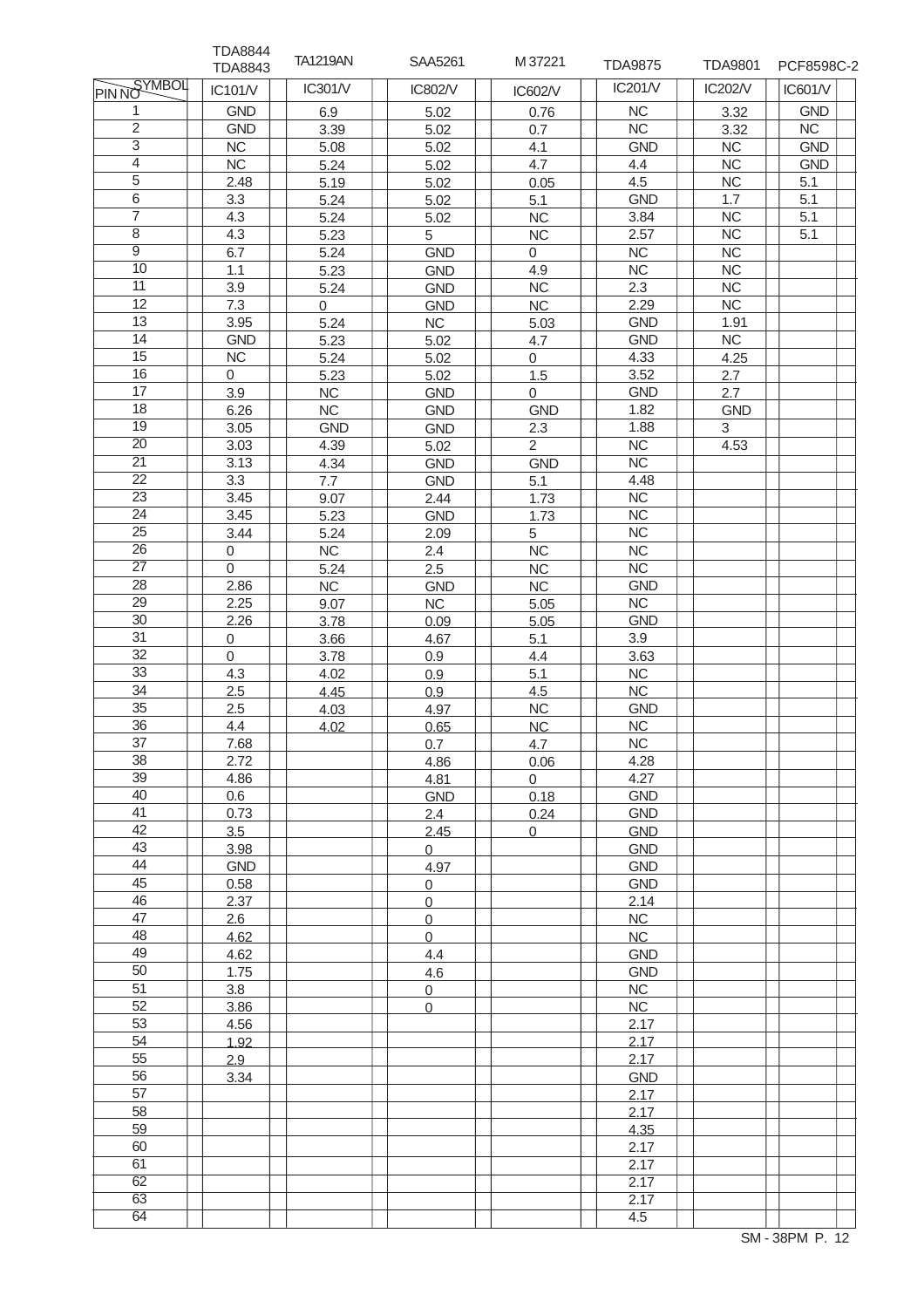|                 | <b>TDA4565</b> | 28612912PSC      | 74HCT241N      | 24C02      | <b>TDA9181P</b> | <b>TC9415N</b> | STR-6709            |
|-----------------|----------------|------------------|----------------|------------|-----------------|----------------|---------------------|
| PIN NO          | IC102/V        | IC801/V          | IC103/V        | IC803/V    | IC104/V         | IC001/V        | IC901/V             |
| 1               | 4.07           | <b>GND</b>       | $\,$ 5 $\,$    | <b>GND</b> | 0.9             | 5.1            | 278                 |
| $\overline{2}$  | 4.07           | $\mathbf 0$      | $\mathbf 0$    | <b>GND</b> | <b>GND</b>      | 1.58           | $\mathsf{O}\xspace$ |
| $\overline{3}$  | 3.35           | 0                | 0.9            | <b>GND</b> | 1.43            | 2.87           | 1.86                |
| $\overline{4}$  | 3.35           | 4.89             | $\overline{0}$ | <b>GND</b> | <b>GND</b>      | <b>GND</b>     | 0.83                |
| $\overline{5}$  | 2.48           | 0.65             | 0.9            | 5.02       | 4.98            | 3.92           | 1.5                 |
| $\,6$           |                |                  | $\mathbf 0$    |            |                 |                |                     |
|                 | 4.83           | <b>GND</b>       |                | 5.02       | $5\overline{)}$ | <b>GND</b>     | 0.04                |
| $\overline{7}$  | 4.12           | 2.15             | 0.86           | 5          | 0.76            | 3.55           | 0.25                |
| $\overline{8}$  | 4.2            | 1.77             | $\mathbf 0$    | 5.02       | <b>GND</b>      | <b>GND</b>     | 1.8                 |
| $\overline{9}$  | 4.89           | 1.4              | 4.26           |            | 0.62            | NC             | 8.1                 |
| 10              | 11.47          | 1.19             | <b>GND</b>     |            | 4.72            | 5.2            |                     |
| 11              | 2.14           | <b>GND</b>       | 5              |            | 0.07            | 2.61           |                     |
| $\overline{12}$ | NC             | 4.9              | 4.27           |            | 1.7             | 2.61           |                     |
| 13              |                | NC               | 0.85           |            |                 |                |                     |
| $\overline{14}$ | <b>GND</b>     |                  |                |            | <b>GND</b>      | NC             |                     |
|                 | 1.24           | 4.12             | 0.86           |            | 1.48            | $NC$           |                     |
| $\overline{15}$ | 0.15           | 4.6              | 0.87           |            |                 | NC             |                     |
| 16              | NC             | <b>NC</b>        | 0.9            |            | 1.47            | 2.62           |                     |
| 17              | 2.27           | $\boldsymbol{0}$ | 0.85           |            |                 | 2.6            |                     |
| 18              | <b>GND</b>     | $\mathbf 0$      | 0.88           |            |                 | 2.6            |                     |
| 19              |                |                  | 5              |            |                 | 2.65           |                     |
| $\overline{20}$ |                |                  | 4.89           |            |                 | 2.63           |                     |
|                 |                |                  |                |            |                 |                |                     |
| $\overline{21}$ |                |                  |                |            |                 | 2.6            |                     |
| $\overline{22}$ |                |                  |                |            |                 | 2.6            |                     |
| $\overline{23}$ |                |                  |                |            |                 | 2.38           |                     |
| $\overline{24}$ |                |                  |                |            |                 | <b>GND</b>     |                     |
|                 |                |                  |                |            |                 |                |                     |
|                 | <b>TDA2616</b> | <b>TDA2616</b>   | L7808          | P621       | KA7805          | <b>KAT805</b>  | L7812               |
|                 | IC403/V        | IC404/V          | IC904/V        | IC902/V    | IC903/V         | IC306/V        | IC407/V             |
|                 | 14.83          | 9.5              | 13.58          | 55.1       | 11.93           | 8.6            | 14                  |
| 1               |                |                  |                |            |                 |                |                     |
| $\overline{c}$  | 18.4           | 19               | <b>GND</b>     | 54         | <b>GND</b>      | <b>GND</b>     | <b>GND</b>          |
| $\mathfrak{S}$  | 14.86          | 9.5              | 7.94           | 0.25       | 5.06            | 5.01           | 11.9                |
| $\overline{4}$  | 14.85          | 9.48             |                | 7.3        |                 |                |                     |
| $\overline{5}$  | <b>GND</b>     | <b>GND</b>       |                |            |                 |                |                     |
| $\,6$           | 14.83          | 9.48             |                |            |                 |                |                     |
| $\overline{7}$  | 29.7           | 19.1             |                |            |                 |                |                     |
| $\,8\,$         | 14.89          |                  |                |            |                 |                |                     |
|                 |                | 9.53             |                |            |                 |                |                     |
| $\mathsf g$     | 14.7           | 9.51             |                |            | <b>TDA8354Q</b> |                | BA3880S TDA6107Q    |
|                 |                |                  |                |            | IC405/V         | IC961N         | IC501/V             |
|                 |                |                  |                |            |                 |                |                     |
| 1               |                |                  |                |            | 0.68            | 4.12           | 3.01                |
| $\overline{2}$  |                |                  |                |            | 8.3             | 4.13           | 3.01                |
| $\overline{3}$  |                |                  |                |            | 10.4            | 4.13           | 3.1                 |
| $\overline{4}$  |                |                  |                |            | 15.6            | 8.11           | <b>GND</b>          |
| $\overline{5}$  |                |                  |                |            | 7.9             | 3.82           | 6.43                |
| 6               |                |                  |                |            | <b>GND</b>      | <b>GND</b>     | 202.3               |
|                 |                |                  |                |            | 45.3            |                | 102.1               |
| $\overline{7}$  |                |                  |                |            |                 | 3.78           | 106.1               |
| 8               |                |                  |                |            | <b>GND</b>      | 4.08           |                     |
| 9               |                |                  |                |            | 8.4             | $\overline{4}$ | 106                 |
| 10              |                |                  |                |            | 15.6            | 0.69           |                     |
| 11              |                |                  |                |            | 1.2             | 4.12           |                     |
| 12              |                |                  |                |            | 1.24            | 4.15           |                     |
| 13              |                |                  |                |            | 6.8             | 4.1            |                     |
|                 |                |                  |                |            |                 | 4.13           |                     |
| 14              |                |                  |                |            |                 |                |                     |
| 15              |                |                  |                |            |                 | 4.13           |                     |
| 16              |                |                  |                |            |                 | 4.13           |                     |
| 17              |                |                  |                |            |                 | 4.12           |                     |
| 18              |                |                  |                |            |                 | 4.1            |                     |
| 19              |                |                  |                |            |                 | 4.12           |                     |
| 20              |                |                  |                |            |                 | 4.12           |                     |
|                 |                |                  |                |            |                 | 4.11           |                     |
| 21              |                |                  |                |            |                 |                |                     |
| 22              |                |                  |                |            |                 | 4.13           |                     |
|                 |                |                  |                |            |                 |                |                     |
|                 |                |                  |                |            |                 |                |                     |
|                 |                |                  |                |            |                 |                |                     |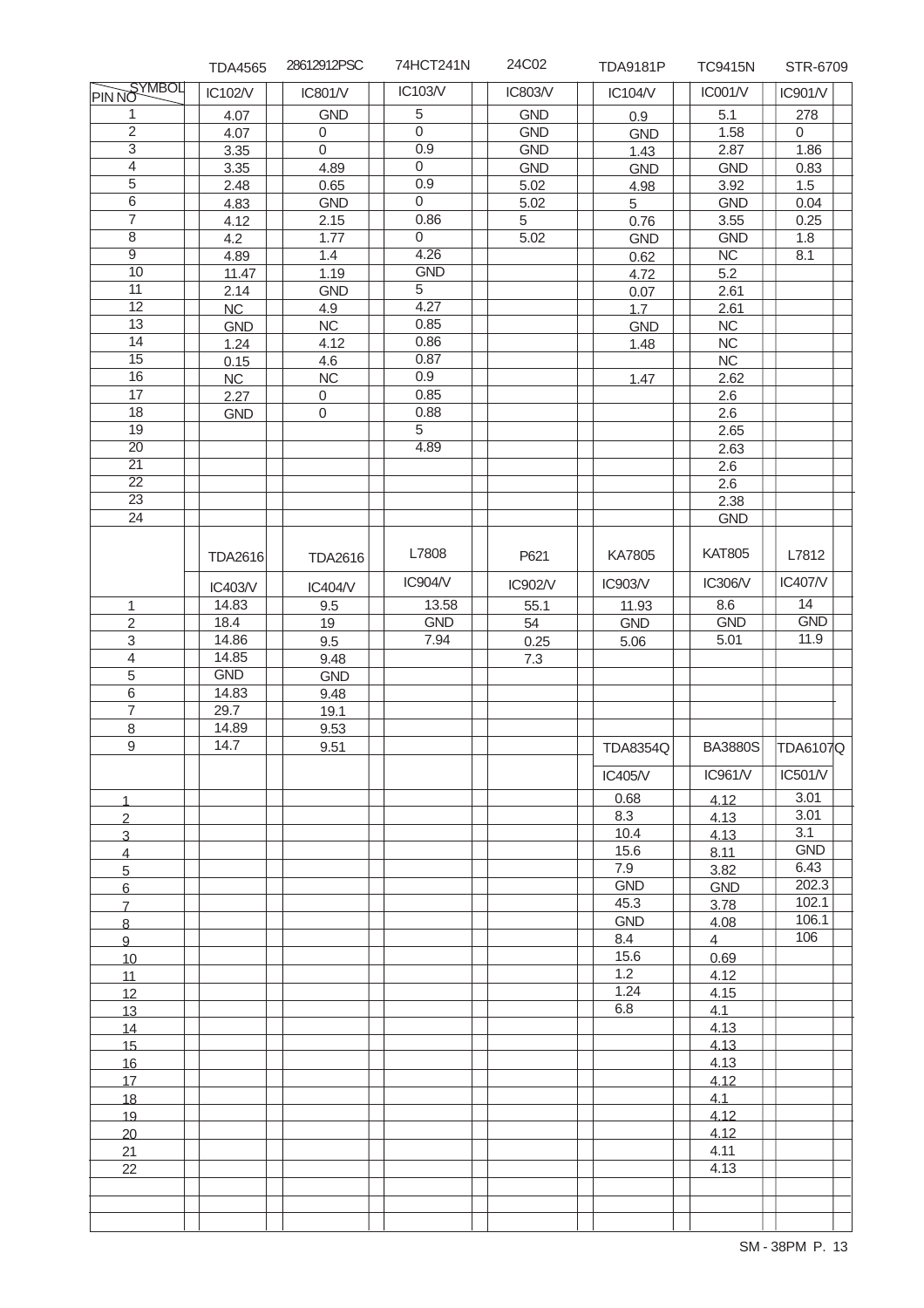|                           | 155R633081207 REMOTE CONTROL ASSY                                 |                                 |                      |                                                 |
|---------------------------|-------------------------------------------------------------------|---------------------------------|----------------------|-------------------------------------------------|
|                           | 107-800455-4G RESONATOR 455 KHZ ET455Z                            | PO TUNG                         | $\mathbf{1}$         | <b>CF701</b>                                    |
|                           | 113-109005-17 CARBON FILM RESISTOR 1 OHM                          | $1/16W + 5%$                    | $\mathbf{1}$         | <b>R701</b>                                     |
|                           | 113-221005-17 CARBON FILM RESISTOR 220 OHM                        | $1/16W + 5%$                    | $\mathbf{1}$         | <b>R702</b>                                     |
|                           | 123-151354-93 CERAMIC CAP. 150PF 50V +-5%                         | (NPO) "DONGGUAN WANG MING"      | $2^{\circ}$          | C701,702                                        |
|                           | 127-475072-0Y   ELECT CAP. 4.7 MFD 50V +-20%                      | {TAPING} "HUNAN YICK YANG"      | $\mathbf{1}$         | C703                                            |
|                           | 130-134148-01 SILICON DIODE IN4148                                | "AUTO INSERTIO10-1N4148-ABX     | 3                    | D701,702,703                                    |
|                           | 130-600101-00  INFRARED EMITTER EL-1L1                            | <b>KODENSHI</b>                 | $\mathbf{1}$         | LED701                                          |
|                           | 131-232001-00 TRANSISTOR 2SC2001L NEC                             |                                 | $\mathbf{1}$         | Q701                                            |
|                           | 133-803428-12   I.C. M34280M1 MITSUBISHI                          |                                 | $\mathbf 1$          | <b>IC701</b>                                    |
|                           | 172-726000-99 BARE WIRE 54MM                                      | 41-WJ0060-B00                   | 0.1                  | W701                                            |
|                           | 190-R63318-P2 REMOTE P.C.B. (28012000)                            |                                 | $\mathbf{1}$         |                                                 |
|                           | 516-260408-10 SELF-TAPPING SCREW 2.6 X 8 P/T                      | (HARDEN)                        | $\overline{2}$       | <b>FOR HANDSET</b>                              |
|                           | 774-R63301-00 BATTERY SPRING (+VE)                                |                                 | $\mathbf{1}$         |                                                 |
|                           | 774-R63302-00   BATTERY SPRING (-VE)                              |                                 | $\mathbf{1}$         |                                                 |
|                           | 774-R63303-00 BATTERY SPRING (+-VE)                               |                                 | $\mathbf{1}$         |                                                 |
|                           | 810-041104-13 POLYBAG 4" X 11" X 0.04MM                           | <b>W/RE-CYCLING MARK</b>        | $\mathbf{1}$         | <b>FOR HANDSET</b>                              |
|                           | 849-R63301-00 KEY PAD {FULL 40 KEYS}                              |                                 | $\mathbf{1}$         |                                                 |
|                           | 892-R63359-01 DIAL KEY PLATE - 1008K SILVER                       | PVC W/GREY 433C ENG STD (2 KE)  | $\mathbf{1}$         |                                                 |
|                           | 900-R63302-0W HANDSET TOP CAB.- SILVER 1008K                      | W/GREY 433C SS. (MITSUBISH IýC) | $\mathbf{1}$         |                                                 |
|                           | 902-R63302-23 HANDSET BOTTOM CABINET -                            | <b>SILVER 1008K SPRAY</b>       | $\mathbf{1}$         |                                                 |
|                           | 910-R63301-9X R/BATTERY DOOR-TEAC (A) DESIGN (CT-M807SV) (RC-901) |                                 | $\mathbf{1}$         |                                                 |
|                           | 973-R63301-00 VOLUME/CHANNEL KNOB - MOULDEDBLACK                  |                                 | $\mathbf{1}$         |                                                 |
|                           | 509-305010-00 MACHINE SCREW 3 X 10 KM                             | (BLACK)                         | $\overline{2}$       | <b>FOR JACK PLATE MTG</b>                       |
|                           | 514-300106-10 SELF-TAPPING SCREW 3 X 6 B/T                        | (WHITE)                         | 5                    | FOR FUN CTION PCB TO F.CAB                      |
|                           | 514-400312-10 SELF-TAPPING SCREW 4 X 12 B/A                       | (HARDEN)                        | 8                    | 8 FOR SPK MTG                                   |
|                           | 514-400435-10 SELF-TAPPING SCREW 4 X 35 B/T                       | (HARDEN)                        | 3                    | FOR CAB.MTG. (BOTTOM)                           |
|                           | 515-303408-10 SELF-TAPPING SCREW 3 X 8                            | W/B/T (HARDEN)                  | $\mathbf{1}$         | FOR WASHER TO AC LINE CORD CLIP MTG             |
|                           | 515-303410-10 SELF-TAPPING SCREW 3 X 10                           | W/B/T (HARDEN)                  | $\mathbf{2}^{\circ}$ | <b>2FOR POWER SWITCH MTG.</b>                   |
|                           | 515-303410-10 SELF-TAPPING SCREW 3 X 10                           | W/B/T (HARDEN)                  | 2                    | <b>2FOR REMOTE CONTROL PCB TO F.CAB</b>         |
|                           | 516-500418-10 SELF-TAPPING SCREW 5 X 18 P/T                       | (HARDEN) HEAD DIA. 9.5MM MAX    | 4                    | <b>FOR SPK. HOLDER MTG</b>                      |
| 516-500420-10             | SELF-TAPPING SCREW 5 X 20 P/T                                     | (HARDEN) HEAD DIA. 9.5MM MAX    |                      | 20 FOR CRT MTG                                  |
| 516-500435-10             | SEIF-TAPPING SCREW 5X35 P/T                                       | (HARDEN) HEAD DIA. 9.5MM MAX    | 11                   | <b>FOR CAB MTG</b>                              |
| 580-101261-01             | CABLE TIE L=100MM                                                 |                                 | 11                   | <b>9FOR DEGAUSSING COIL MTG, 2FOR SPK. WIRE</b> |
| 580-102261-00             | CABLE TIE L=200MM W=2.5MM                                         |                                 |                      | <b>FOR DEGAUSSING COIL MTG</b>                  |
| 580-103261-00             | CABLE TIE L=300MM W=3.5MM                                         |                                 | 6                    | <b>FOR DEGAUSSING COIL MTG</b>                  |
|                           | 611-733A52-00 GIFT BOX - BOTTOM W/HANDLE                          | (H43434H) IN/SIZE951X680X309MM  | $\mathbf{1}$         |                                                 |
| 618-733A01-00 PACKING PAD |                                                                   |                                 | $2^{\circ}$          |                                                 |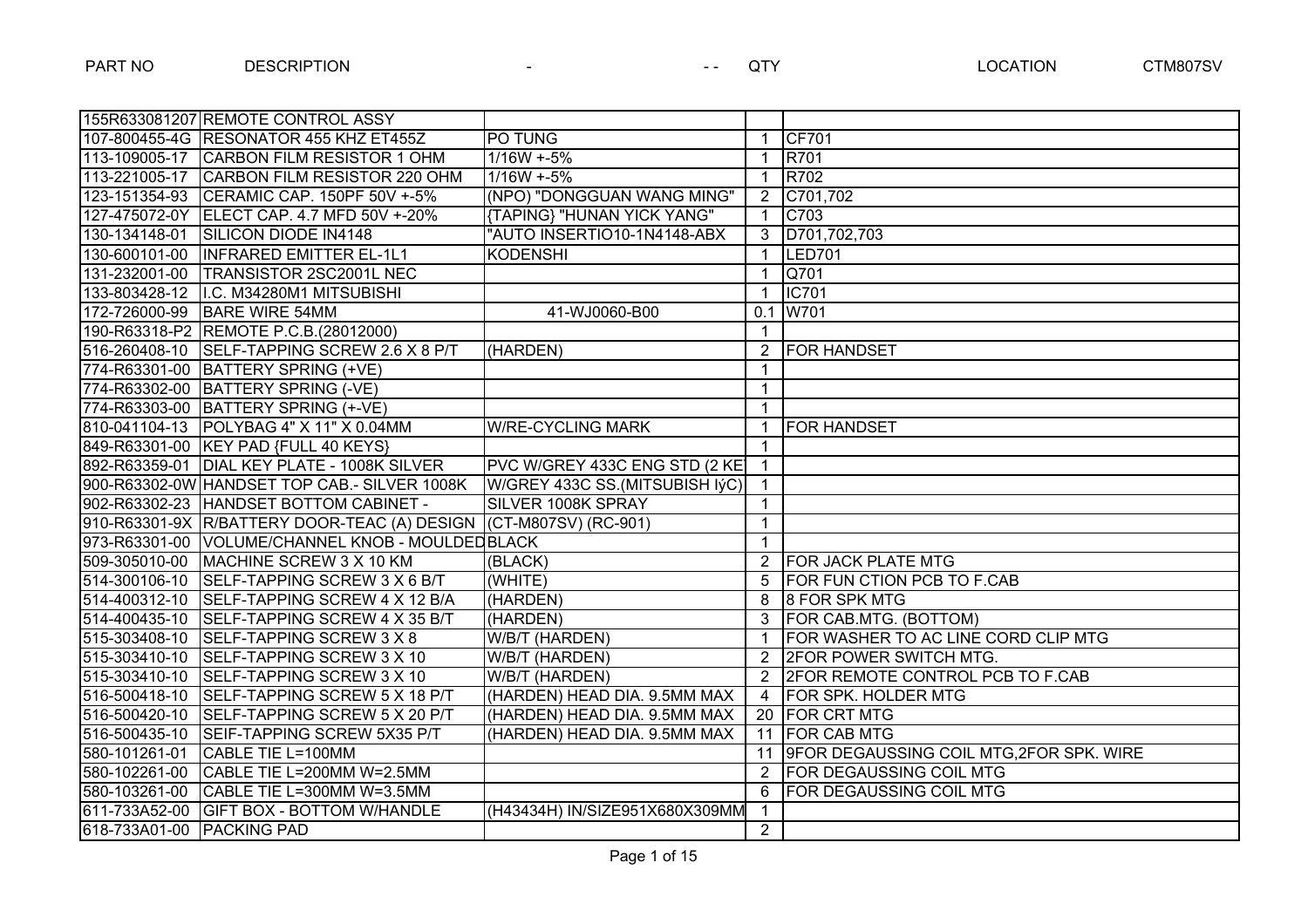|                           | 622-882802-00 FELT L240 X W17 X T0.5MM       | <b>W/TAPE</b>                  |                | 30 FOR BACK CAB.AND OTHER PARTS                   |
|---------------------------|----------------------------------------------|--------------------------------|----------------|---------------------------------------------------|
|                           | 630-173016-00 FIBRE WASHER ID=17 OD=30 T=1.6 |                                | $\mathbf 1$    | FOR AC LINE CORD TO AC LINE CORD CLIP MTG         |
|                           | 630-238010-00 FIBRE WASHER OD=23, ID=8       | $T = 1$ MM                     |                | 16 FOR RCA CRT MTG                                |
|                           | 744-881301-00 SPRING FOR C.R.T. MOUNTING 5.2 | X 42 X 0.6MM                   | $\overline{2}$ | <b>FOR CRT</b>                                    |
|                           | 748-733A01-00 CRT MTG. WASHER                |                                | 8              | <b>FOR CRT MTG</b>                                |
|                           | 777-942702-00 SPRING IN ID11 X L23.5         |                                | $\mathbf 1$    |                                                   |
|                           | 800-293301-00 POLYFOAM - TOP LEFT            |                                | $\mathbf 1$    |                                                   |
|                           | 800-293302-00 POLYFOAM - TOP RIGHT           |                                | $\mathbf 1$    |                                                   |
|                           | 800-293313-00 POLYFOAM - BOTTOM LEFT         |                                | $\mathbf 1$    |                                                   |
|                           | 800-293314-00 POLYFOAM - BOTTOM RIGHT        |                                | $\mathbf{1}$   |                                                   |
|                           | 822-733A01-00 SPEAKER HOLDER CUSHION         |                                | $\overline{2}$ | <b>FOR SPK.HOLDER</b>                             |
|                           | 826-503005-00 FOAM SHEET 50" X 30" X 0.5MM   | THK (APPROX)                   | $\mathbf{1}$   | FOR UNIT TOP                                      |
| 830-W62901-00 RUBBER FOOT |                                              |                                | 2              | FOR FRONT CAB AND CRT TOP                         |
|                           | 834-230801-00 RUBBER WASHER OD=23, ID=8      | $T = 1.0$                      | $\overline{2}$ | <b>FOR CRT DOWN MTG</b>                           |
|                           | 834-230802-00 RUBBER WASHER OD=23, ID=8, T=2 |                                | 4              | <b>FOR CRT MTG</b>                                |
|                           | 840-011024-21 PAD CORD L240 X W10 X T1 MM    | <b>W/TAPE</b>                  | 6              | <b>FOR SPK HOLDER</b>                             |
|                           | 840-051030-11 RUBBER PAD (ONE SIDE W/TAPE)   |                                | 6              | 2 BETWEEN SPK.HODER & CRT,4 BET FRONT CAB.&CRT    |
|                           | 840-082929-11 RUBBER PAD (ONE SIDE W/TAPE)   |                                | 2              | <b>FOR CRT DOWN MTG</b>                           |
|                           | 948-882003-00 DOOR LOCKER                    |                                | $\mathbf{1}$   |                                                   |
|                           | 954-293302-00 SPEAKER HOLDER BLACK PP        |                                | $\overline{2}$ |                                                   |
|                           | 954-882100-00 AC LINE CORD CLIP              |                                | $\mathbf{1}$   |                                                   |
|                           | 002-134010-40 34" CRT #A80LJF60X10 (CR) S/H  | "SHENZHEN HITACHI"             | $\mathbf{1}$   | FOR CRT(002-134010-40) B+143V                     |
|                           | 003-131315-0E TUNER 38.9 MHZ(WSP HYPER 5V)   | UV1315 PHILIPS (LOW JACK 30MM) | $\mathbf{1}$   | <b>TUNER</b>                                      |
|                           | 008-120331-05 DEGAUSSING COIL 120T L=3750MM  | (5 TAPE) #XC-GW 74B "ART-TECH" | $\mathbf{1}$   | L903                                              |
|                           | 105-100103-08   FIXED INDUCTOR COIL 10 UH    | +-10% 0410 AXIAL *NOT USE*     | 2              | L701,702 (ON AV PCB)                              |
|                           | 107-105500-66 SOUND TRAP CERAMIC FILTER      | 5.5MHZ WEI HAW                 | $\mathbf{1}$   | CF101                                             |
|                           | 107-731500-00 SAW FILTER TSB-5308U (SANYO)   | 33.4MHZ                        | $\mathbf 1$    | <b>SAW101</b>                                     |
|                           | 107-738915-10 SAW FILTER 38.9 MHZ TSF5315U   | <b>SANYO</b>                   | $\mathbf{1}$   | <b>SAW102</b>                                     |
|                           | 113-101005-17 CARBON FILM RESISTOR 100 OHM   | $1/16W + 5%$                   | 5              | R708,707(ON CHANNEL P.C.B) R134,801,839           |
|                           | 113-101005-17 CARBON FILM RESISTOR 100 OHM   | $1/16W + 5%$                   | 3              | R702,715,721 (ON SENSOR P.C.B)                    |
|                           | 113-102005-17 CARBON FILM RESISTOR 1K OHM    | $1/16W + 5%$                   | 4              | R703,704(ON CHANNEL PCB), R701,713(ON SENSOR PCB) |
|                           | 113-102005-17 CARBON FILM RESISTOR 1K OHM    | $1/16W + 5%$                   | $\mathbf{1}$   | R341                                              |
| 113-109005-17             | CARBON FILM RESISTOR 1 OHM                   | $1/16W + 5%$                   | 1              | R454                                              |
|                           | 113-151105-17 CARBON FILM RESISTOR 150 OHM   | $1/4W + 5%$                    | $\mathbf 1$    | R620                                              |
|                           | 113-159405-42   NON-FLAMMABLE FUSE RESISTOR  | 1.5 OHM 2W +-5%                | $\mathbf{1}$   | R501                                              |
|                           | 113-223005-17 CARBON FILM RESISTOR 22K OHM   | $1/16W + 5%$<br>18-CB0223-JNX  | 2              | R711,712(ON AV P.C.B)                             |
|                           | 113-229005-17 CARBON FILM RESISTOR 2.2 OHM   | $1/16W + 5%$                   | $\mathbf{1}$   | L <sub>104</sub>                                  |
|                           | 113-331005-17 CARBON FILM RESISTOR 330 OHM   | $1/16W + 5%$                   | $5^{\circ}$    | R716,717 (ON AV PCB)., R135,136,137               |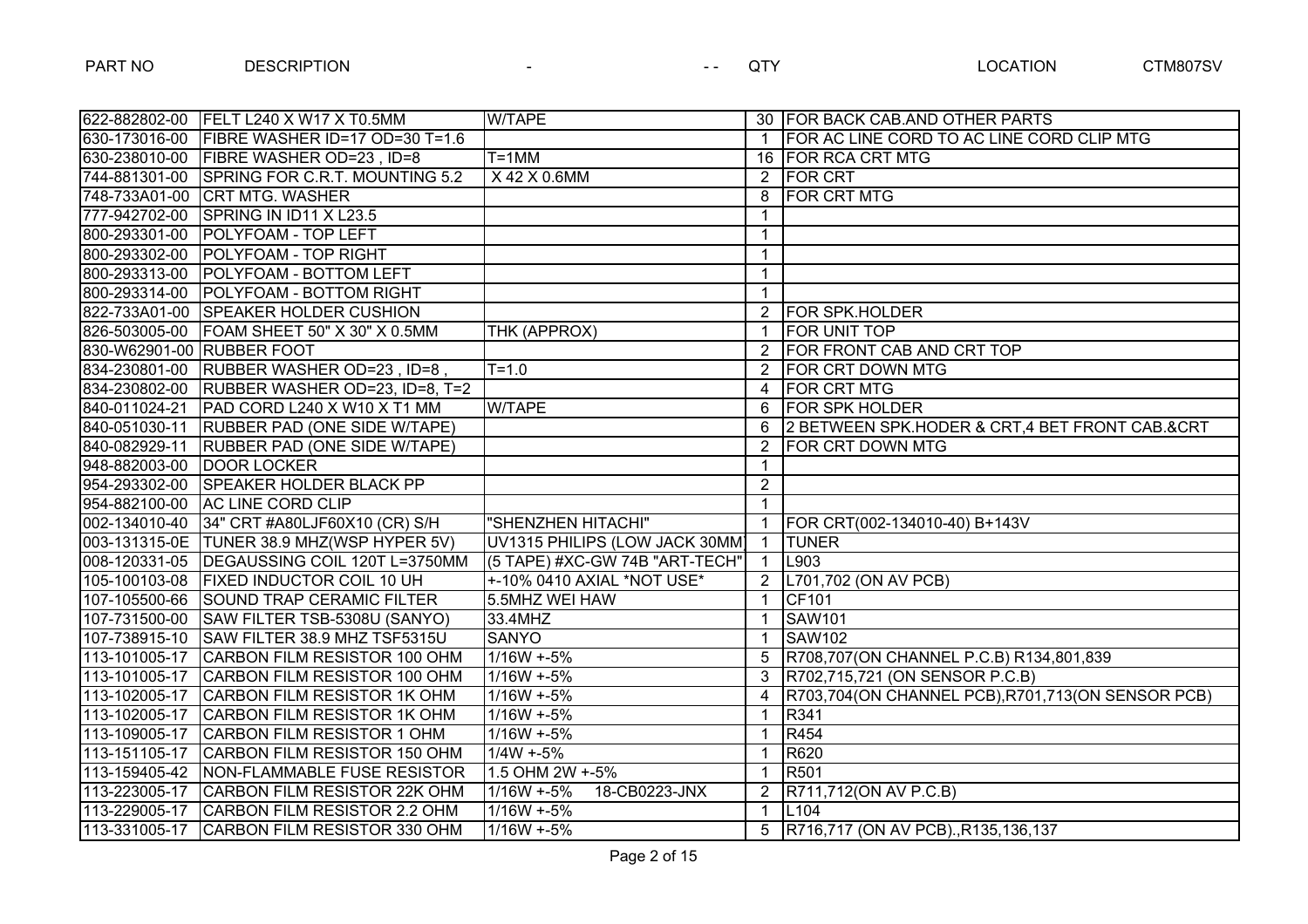|               | 113-331405-75 METAL OXIDE FILM RESISTOR 330                               | OHM 2W +-5%                   | $\mathbf{1}$         | R453                                          |
|---------------|---------------------------------------------------------------------------|-------------------------------|----------------------|-----------------------------------------------|
| 113-471005-17 | CARBON FILM RESISTOR 470 OHM                                              | $1/16W + 5%$                  | $\mathbf{1}$         | <b>R342</b>                                   |
|               | 113-472005-17 CARBON FILM RESISTOR 4.7K OHM                               | $1/16W + 5%$<br>18-CB0472-JNX | 3                    | R706,705 (ON CHANNEL P.C.B), R722 (ON AV PCB) |
|               | 113-473005-17 CARBON FILM RESISTOR 47K OHM                                | $1/16W + 5%$                  | $\mathbf{2}^{\circ}$ | R714,718 (SENSOR P.C.B)                       |
|               | 113-479005-17 CARBON FILM RESISTOR 4.7 OHM                                | 1/16W +-5%                    | $\mathbf{1}$         | R455                                          |
| 113-561005-17 | CARBON FILM RESISTOR 560 OHM                                              | 1/16W +-5%                    | $\mathbf{1}$         | R343                                          |
| 113-750005-17 | CARBON FILM RESISTOR 75 OHM                                               | $1/16W + 5%$                  | 3                    | R723,724,710 (ON AV P.C.B)                    |
| 113-821005-17 | CARBON FILM RESISTOR 820 OHM                                              | $1/16W + 5%$                  | $\mathbf{1}$         | R709 (ON CHANNEL P.C.B)                       |
|               | 123-10235E-90 CERAMIC CAP. 0.001 MFD 50V                                  | +-10% "SHENZHEN HUATAI"       | 2                    | C710,711 (ON AV PCB)                          |
|               | 123-10427E-90 CERAMIC CAP. 0.1 MFD 25V +80                                | -20% "SHENZHEN HUATAI"        | 4                    | C120, C705 (SENSOR P.C.B)                     |
|               | 123-10427E-92 CERAMIC CAP. 0.1 MFD 25V +80-                               | 20% {TAPING} "SHENZHEN HUAQIN | $\mathbf 1$          | C801                                          |
|               | 126-102071-0Q MYLAR CAP. 0.001 MFD 50V +-10%                              | {TAPING} "SHENZHEN XINGUANG"  | $\mathbf{3}$         | C124,125,490                                  |
|               | 126-103630-32 POLYPROPYLENE CAP. 0.01 MFD                                 | 630V +-5% "TAIWAN TAIYANG"    | $\mathbf{1}$         | C464                                          |
| 126-472160-41 | METALLIZED POLYPROPYLENE CAP. 0.0047 MFD 1600V +-5%                       |                               | $\mathbf{1}$         | C463                                          |
| 127-106042-01 | ELECT CAP. 10 MFD 16V +-20%                                               | "HUNAN YIYANG"                | $\mathbf{1}$         | C701 (SENSOR PCB)                             |
|               | 127-225072-2D ELECT CAP. 2.2 MFD 50V +-20%                                | (BIPOLAR)                     | $\mathbf 1$          | FOR MAIN SPK R `-' TO TWEETER SPK `-'         |
|               | 127-225072-2D ELECT CAP. 2.2 MFD 50V +-20%                                | (BIPOLAR)                     | $\overline{1}$       | <b>FOR TWEETOR SPK</b>                        |
| 127-477042-01 | ELECT CAP. 470 MFD 16V +-20%                                              | "HUNAN YIYANG"                | $\mathbf{1}$         | C803                                          |
| 130-410051-01 | ZENER DIODE 5.1V 1/2W +-5%                                                | {TAPING}                      | $\mathbf{1}$         | ZD801                                         |
|               | 130-610605-00  LED 5MM ROUND (RED/GREEN)                                  | BT605 "FOSHAN"                | $\mathbf{1}$         | LED601 (ON SENSOR P.C.B)                      |
|               | 131-231815-02   TRANSISTOR C1815Y "GUANZHOU"                              |                               |                      | 2 Q701,702 (SENSOR P.C.B)                     |
|               | 133-109870-33   I.C. TDA9870A DIGITAL TV SOUND                            | PROCESSOR (DTVSP) W/O NICAM   | $\mathbf{1}$         | <b>IC201</b>                                  |
| 133-304241-31 | I.C. M74HCT241B1 SGS                                                      |                               | $\overline{1}$       | IC103                                         |
|               | 136-504422-00 REMOTE RECEIVER SPS-442-1-E2                                | "TOTTORI SANYO"               | $\mathbf{1}$         | <b>OPT601</b>                                 |
|               | 146-100004-16 POWER SWITCH KDC-A04 "LEQING                                | QIAOGUANG" (ZHEJIANG TAIKANG  | $\overline{1}$       | <b>FOR POWER SWITCH PCB</b>                   |
|               | 146-104002-02   TACT SWITCH 4 PIN KFC-A06-C-1                             | L=12MM "LEQING"               | $\overline{7}$       | S607, S608, S609, S610, S611, S612, S613      |
|               | 160-102105-07 PIN CONNECTOR 2 PIN 10MM PITCH PLUG STRAIGHT #STV8-2W "SHS" |                               | $\overline{2}$       | CN906, CN905 (POWER SWITCH PCB)               |
|               | 160-102105-07 PIN CONNECTOR 2 PIN 10MM PITCH PLUG STRAIGHT #STV8-2W "SHS" |                               | $\mathbf{1}$         | CN904,905 (ON SUB MAIN BOARD)                 |
| 160-103255-27 | <b>PIN CONNECTOR 3 PINS PLUG</b>                                          |                               | $\mathbf{1}$         | <b>CN604</b>                                  |
| 160-104255-27 | <b>PIN CONNECTOR 4 PINS PLUG</b>                                          | (SHS)                         | 2                    | CN603, CN601 `2' TO `5'                       |
| 160-105255-27 | <b>PIN CONNECTOR 5 PINS WAFER</b>                                         | 2.5 PITCH                     | $\overline{2}$       | CN303,411                                     |
| 161-121402-01 | MINI JACK 3 PIN CK3-3.5-11X                                               | "SHENZHEN CONIC"              | $\mathbf{1}$         | P601 (ON AV PCB)                              |
| 161-470015-15 | RCA JACK 2 PIN (WHITE) ANGLE                                              | "CONIC"                       | $\mathbf 1$          | J603 (ON AV P.C.B)                            |
| 161-473204-18 | RCA JACK 3 PIN (RED) ANGLE                                                | "CONIC"                       | $\mathbf{1}$         | J602 (ON AV P.C.B)                            |
|               | 166-181920-4V   TWEETER SPEAKER 2" 8 OHM 10W                              | YDG50-10B-S "SHANGHAI FEILO"  | $\overline{2}$       | <b>TWEETER SPK</b>                            |
|               | 166-281936-5V SPEAKER 3" X 6" 8 OHM 10W                                   | YDT816-3B "SHANGHAI FELO"     | 2                    | 1-L MAIN SPK.'+' TO L TWEETOR CAP.,           |
|               | 171-557084-K0 7' AC CORD SAA H03WH2-F 2X0.75                              | MM PIN PLUG & SHRINKABLE TUBI | $\mathbf 1$          |                                               |
|               | 172-626036-40   UL1007 TOP COAT WIRE AWG26                                | 360MM BLACK 10 X 10MM         |                      | 2   1-L MAIN SPK $\cdot$ -' TO L TWEETER (-), |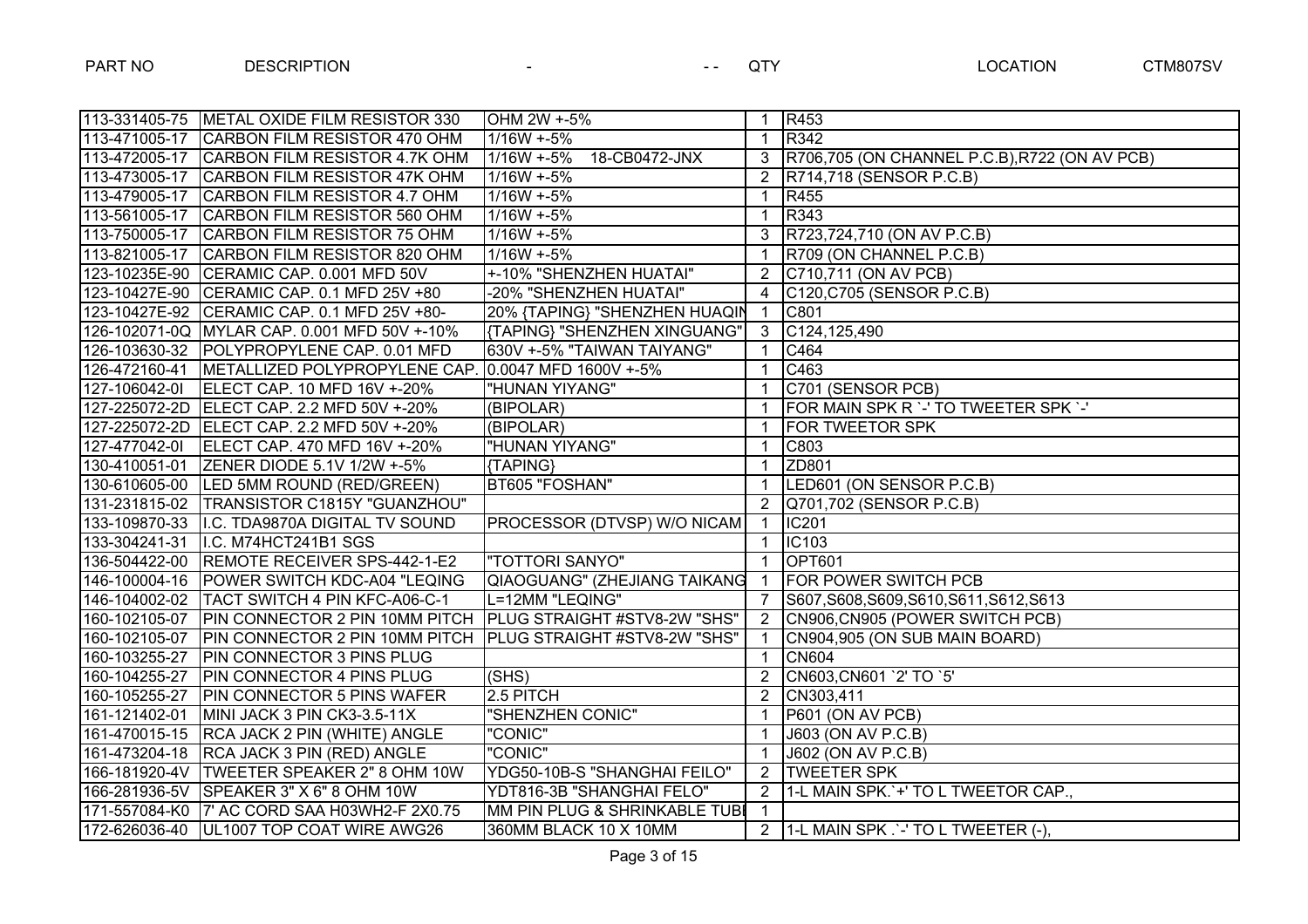|               | 172-626036-40 UL1007 TOP COAT WIRE AWG26                     | 360MM BLACK 10 X 10MM           |                | 0 1-R MAIN SPK. (-) TO R TWEETER (-)               |
|---------------|--------------------------------------------------------------|---------------------------------|----------------|----------------------------------------------------|
|               | 172-626036-43 UL 1007 TOP COAT WIRE AWG 26                   | 360MM ORANGE 10 X 10MM          | $\overline{2}$ | 1-L MAIN SPK (+)TO `L' TWEETER CAP                 |
|               | 172-626036-43   UL 1007 TOP COAT WIRE AWG 26                 | 360MM ORANGE 10 X 10MM          | $\Omega$       | $1$ -R MAIN SPK. (+) TO R TWEETER CAP              |
|               | 172-726000-99 BARE WIRE 54MM                                 | 41-WJ0060-B00                   | -1             | W701, W631, 198, 199, 336, 338, C161, R164         |
|               | 172-726000-99 BARE WIRE 54MM                                 | 41-WJ0060-B00                   | $\Omega$       | IC104 `12' TO `14', W411, 632, 441                 |
| 186-624500-11 | HI-WATT SUPER HEAVY DUTY 1.5V                                | 0% MERCURY 3A ER03X ALUM.CA     | $\overline{2}$ |                                                    |
|               | 190-293300-04   POWER SWITCH P.C.B (07122000)                |                                 | $\mathbf{1}$   |                                                    |
|               | 190-293300-10 SENSOR P.C.B (07122000)                        |                                 | $\mathbf{1}$   |                                                    |
|               | 190-293300-P6 CHANNEL P.C.B (07122000)                       |                                 | $\mathbf{1}$   |                                                    |
|               | 190-293302-P8 SIDE AV P.C.B. (14062001)                      |                                 | $\mathbf{1}$   |                                                    |
|               | 190-733A10-08 AV P.C.B (301199)                              |                                 | $\mathbf{1}$   |                                                    |
|               | 191-201242-10 2 PIN SOCKET ASS'Y L=200MM #18                 | UL1672 TV2.36 HOUSING           | $\mathbf{1}$   | FOR POWER SW PCB CN905 TO SUB MAIN PCB CN904,905   |
|               | 191-301261-10 3 PIN FLAT CABLE L=500MM AWG26                 | (1 SIDE SOCKET, 1 SIDE PLUG)    | 1              | MAIN PCB CN604 `1' TO CHANNEL PCB CN701 `1'        |
|               | 191-301261-10 3 PIN FLAT CABLE L=500MM AWG26                 | (1 SIDE SOCKET, 1 SIDE PLUG)    | $\Omega$       | '2' TO '2', '3' TO '3'                             |
|               | 191-401231-10 4 PIN FLAT CABLE L=300MM AWG26                 | UL2468 (SOFT WIRE 1 SIDE PLUG)  | $\mathbf{1}$   | CN603 `1' TO SENSOR PCB CN705 `1', `2' TO `2'      |
|               | 191-401231-10 4 PIN FLAT CABLE L=300MM AWG26                 | UL2468 (SOFT WIRE 1 SIDE PLUG)  | $\mathbf 0$    | '3' TO '3', '4' TO '4'                             |
|               | 191-401239-15 4 PIN FLAT CABLE L=380MM AWG26                 | UL2468 1 SIDE SOCK, 1 SIDE PLUG | $\overline{1}$ | MAIN PCB CN601 `2' TO SIDE AV PCB CN709 `1'        |
|               | 191-401239-15 4 PIN FLAT CABLE L=380MM AWG26                 | UL2468 1 SIDE SOCK, 1 SIDE PLUG | $\overline{0}$ | '3' TO '2', '4' TO '3', '5' TO '4'                 |
|               | 191-501235-10 5 PIN FLAT CABLE 480MM #26 UL                  | 2547 1 SIDE SOCK, 1 SIDE PLUG   | $\mathbf{1}$   | SIDE AV PCB CN702 `1' TO MAIN PCB CN303 `1',       |
|               | 191-501235-10 5 PIN FLAT CABLE 480MM #26 UL                  | 2547 1 SIDE SOCK, 1 SIDE PLUG   | $\Omega$       | `2'TO`2',`3'TO`3',`4' TO`4',`5' TO `5',`6' TO `NC' |
|               | 191-501241-10 5 PIN WHITE FLAT CABLE L=530MM                 | #26 UL2468 1 SIDE PLUG          | $\mathbf{1}$   | MAIN PCB CN411`1'TO SIDE AV PCB CN703`1',`2'TO`2'  |
|               | 191-501241-10 5 PIN WHITE FLAT CABLE L=530MM                 | #26 UL2468 1 SIDE PLUG          | $\mathbf{0}$   | '3' TO '3', '4' TO '4', '5' TO '5'                 |
|               | 504-305006-10   MACHINE SCREW 3 X 6 B/M                      | (WHITE)                         | 2              | FOR POWER SWITCH TO 723-932002-02                  |
|               | 514-400310-10 SELF-TAPPING SCREW 4 X 10                      |                                 | 4              | <b>FOR TWEETER SPK</b>                             |
|               | 515-303410-10 SELF-TAPPING SCREW 3 X 10                      | W/B/T (HARDEN)                  | 5              | 5 FOR AV PCB                                       |
|               | 517-306110-10 SELF TAPPING SCREW 3 X 10 W/T                  | $W/H = 10MM$                    | $\overline{2}$ | <b>FOR SIDE JACK PCB MTG</b>                       |
|               | 610-733A43-16 GIFT BOX - TEAC (A) DESIGN                     | (CT-M807SV)                     | $\mathbf{1}$   |                                                    |
|               | 663-TW0063-02 SERIAL NO.LABEL - TEAC DESIGN                  | FOR OC: TW02006301              | $\overline{4}$ |                                                    |
|               | 669-293301-09   RATING LABEL - TEAC (A) DESIGN               | $(CT-M807SV)$                   | $\mathbf{1}$   |                                                    |
|               | 670-293300-19  I/MANUAL - TEAC (D) DESIGN                    | (CT-M807SV)                     | $\mathbf{1}$   |                                                    |
|               | 678-202104-01 GUARANTEE STICKER - TEAC                       | <b>DESIGN (3 YEARS)</b>         | $\mathbf{1}$   |                                                    |
|               | 678-213B17-01 ADDENDUM - TEAC DESIGN (A)                     |                                 | $\mathbf{1}$   |                                                    |
|               | 678-293301-05 SCREEN STICKER - TEAC (B)                      | DESIGN (CT-M6854S)              | $\mathbf{1}$   |                                                    |
| 678-293303-01 | TOTAL CARE LABEL-REFER TCL ART WORK(TEAC) TCL:71-276630-0A0A |                                 | $\mathbf{1}$   |                                                    |
| 678-382903-01 | DANGER LABEL - TEAC DESIGN                                   | {W/COATING}                     | 2              |                                                    |
| 690-213B39-01 | W.CARD - REFER TCL ARTWORK                                   | {TEAC} (P/N:70-323110-00A1B)    | $\mathbf{1}$   |                                                    |
|               | 693-293300-05 EAN CODE LABEL - 9325073005600                 |                                 | 2              |                                                    |
|               | 710-932901-01 NAME PLATE - TEAC (B) DESIGN                   | (BIG SIZE) (ELECTROFORMED)      | $\mathbf{1}$   |                                                    |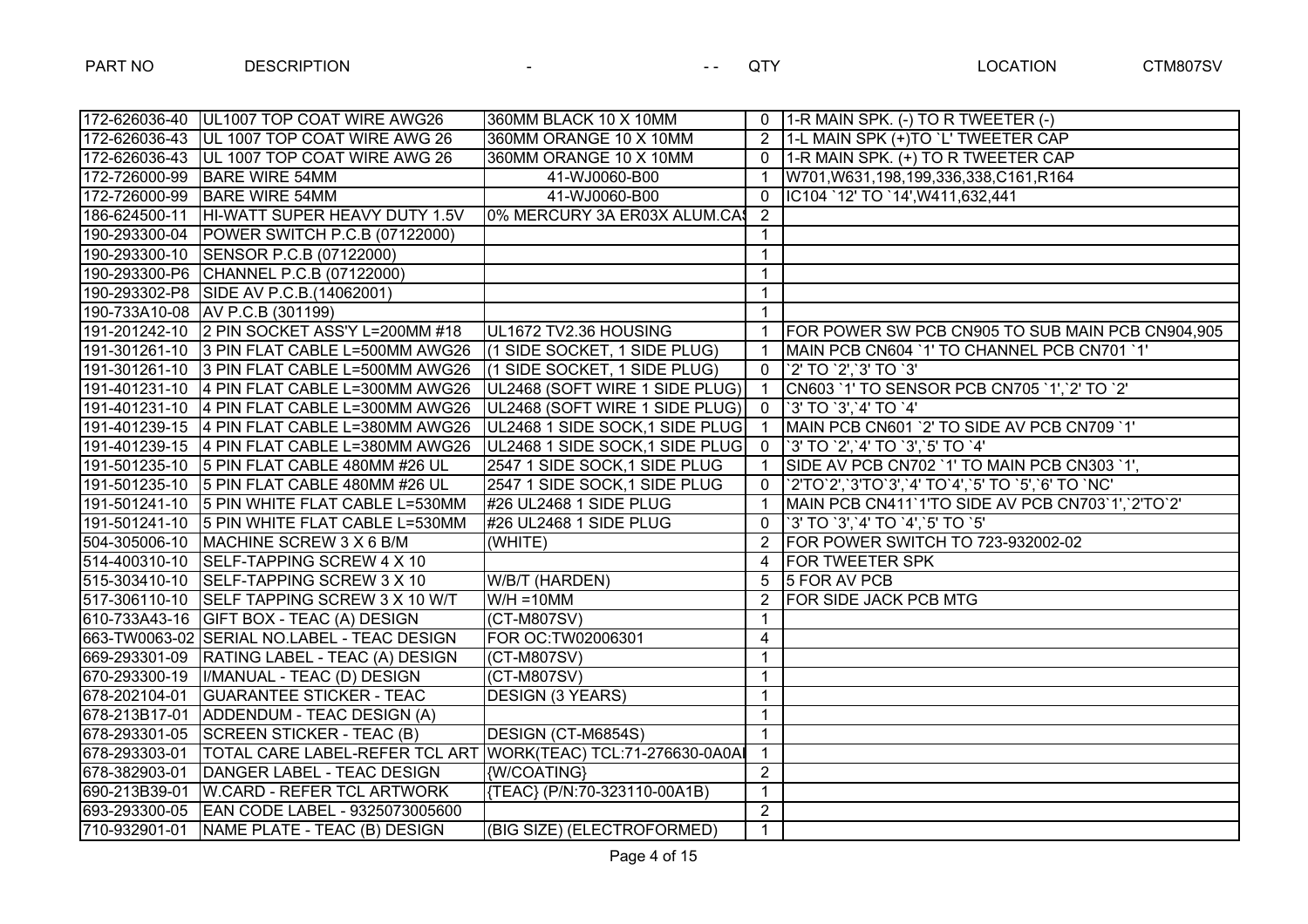|                           | 723-932002-02 POWER SWITCH BRACKET {NEW}                         | FOR POWER SW:ESB-99957S        |                | <b>FOR POWER SWITCH MTG</b>                         |
|---------------------------|------------------------------------------------------------------|--------------------------------|----------------|-----------------------------------------------------|
|                           | 728-293301-00 CRT MTG BRACKET W/UNT                              |                                | 4              | <b>FOR 2933A/RF CRT MTG</b>                         |
| 749-282902-00             | HEAD PHONE FIXED PLATE (NICKEL PLATE BLACK)                      |                                | 1.             | <b>FOR SIDE JACK PCB MTG</b>                        |
|                           | 750-733A01-00 SOLDERING LUG                                      |                                | $\overline{2}$ | <b>FOR TWEETER SPK. WIRE MTG</b>                    |
| 810-091504-13             | POLYBAG 9" X 15" X 0.04MM W/                                     | <b>RE-CYCLING P.E.MARK</b>     | $\mathbf 1$    |                                                     |
|                           | 810-555204-1B   POLYBAG 55"X52"X0.04MM PE MAT.                   | TEAC DESIGN (CT-M805SR)        | $\mathbf{1}$   | <b>FOR UNIT</b>                                     |
| 884-282930-01             | SIDE JACK - ENG STD W/BLACK                                      | S.S 1008K SILVER PVC (5 KEYS)  | $\mathbf{1}$   |                                                     |
|                           | 884-293302-02 PRESET PLATE - ENG STD W/WHITE S.S. {7 KEY}        |                                | $\mathbf{1}$   |                                                     |
|                           | 884-733A63-03 JACK COVER - TEAC DESIGN                           |                                | $\mathbf{1}$   |                                                     |
|                           | 900-293315-U1   FRONT CABINET - 1008K SILVER                     | SPY (94V0)                     | $\mathbf{1}$   |                                                     |
|                           | 902-293305-U2 REAR CAB. - 1008K SILVER SPY                       | (94V0)                         | $\mathbf{1}$   |                                                     |
|                           | 917-293301-01 REMOTE LENS - T.RED STD                            | W/SILVER 877C S.S.             | $\mathbf{1}$   |                                                     |
|                           | 919-293301-14   PRESET DOOR - TEAC (A) DESIGN                    | (CT-M807SV)                    | $\mathbf{1}$   |                                                     |
| 929-293301-00 LED BRACKET |                                                                  |                                | $\mathbf{1}$   |                                                     |
|                           | 939-292502-00 POWER KNOB ADAPTOR                                 |                                | $\mathbf{1}$   |                                                     |
|                           | 980-282903-13 SIDE JACK BASE - SILVER 1008K                      | <b>SPRAYED</b>                 | $\mathbf{1}$   |                                                     |
|                           | 980-733A04-U0 JJACK PLATE-BLK W/BRASS INSERT                     | 521-882001-00 2PCS/SET)UL 94V0 | $\mathbf{1}$   |                                                     |
|                           | 991-293301-U1 POWER KNOB - SILVER 1008K SPY                      | (94V0)                         | $\mathbf{1}$   |                                                     |
|                           | 1802933T137CPMAIN PCB ASSY                                       |                                |                |                                                     |
|                           | 001-234002-13 FLYBACK TRANSFORMER FOR S/F                        | CF0801-8002 "WUXI TOYO"        | $\mathbf{1}$   | T402                                                |
|                           | 101-160984-94 STANDBY SWITCHING TRANSFORME KB16E984 "HIGHLIGHT"  |                                | $\mathbf{1}$   | T907                                                |
|                           | 101-191005-96 HORIZONTAL DRIVE TRANSFORMER R1005                 |                                | $\mathbf{1}$   | T401                                                |
|                           | 101-280493-95 LINE FILTER 20MH LB35T493A                         | "HIGHLIGHT" FOR 33"            | $\overline{2}$ | L901,902                                            |
|                           | 101-490145-94 SWITCHING POWER TRANSFORMER KB49C1145K "HIGHLIGHT" |                                | $\mathbf{1}$   | T901                                                |
|                           | 102-371700-0B   TANK COIL / AFC COIL KH-830898                   | "DONGGUAN LIHANG" *NOT USE*    | 1              | T200                                                |
|                           | 102-770410-02 SECAM COLOUR DEMODULATION                          | COILS KH-814658"COILS""NOT USE | $\mathbf{1}$   | T601                                                |
|                           | 105-100103-08 FIXED INDUCTOR COIL 10 UH                          | +-10% 0410 AXIAL *NOT USE*     | $\overline{2}$ | L <sub>101,R151</sub>                               |
|                           | 105-100201-31 LINEARITY COIL 10UH +-20%                          | "YIXING CHUANGXING"            | $\overline{2}$ | L404,406                                            |
|                           | 105-201106-20 CHOKE COIL DQG-G200UH-59                           | "YIFENG"                       | $\overline{2}$ | L401,904                                            |
|                           | 105-220202-09   LINEARITY COIL 22UH +-20%                        | 035-022æ01-808 "WEI HAW"       | $\mathbf{1}$   | L403                                                |
| 105-479103-16             | <b>FIXED INDUCTIVE COIL 4.7UH 10%</b>                            | AL0305-4R7K "BOLUO DUIWANG"    | $\mathbf{1}$   | L601                                                |
| 105-689103-08             | <b>FIXED INDUCTOR COIL 6.8 UH</b>                                | +-10% AXIAL *NOT USE*          | $\mathbf{1}$   | L105                                                |
| 105-821156-06             | CHOKE COIL 820UH 0.37 OHM                                        | HIGHLIGHT *NOT USE*            | $\mathbf{1}$   | L402                                                |
| 106-210012-02             | RELAY TAKAMISAWA'S VS-12MB-VD3 12V                               |                                | $\mathbf 1$    | <b>RLY901</b>                                       |
| 113-100005-17             | CARBON FILM RESISTOR 10 OHM                                      | $1/16W + 5%$                   | 4              | R102,103,104,210                                    |
|                           | 113-100505-75 METAL OXIDE FILM RESISTOR 10                       | OHM 3W +-5%                    | $\mathbf{1}$   | R464                                                |
| 113-101005-17             | CARBON FILM RESISTOR 100 OHM                                     | $1/16W + 5%$                   |                | 12 R155,140,141,154,211,212,635,120,215,216,225,207 |
|                           | 113-101005-17 CARBON FILM RESISTOR 100 OHM                       | $1/16W + 5%$                   |                | 8  R208,825,636,631,632,633,639,642                 |
|                           |                                                                  |                                |                |                                                     |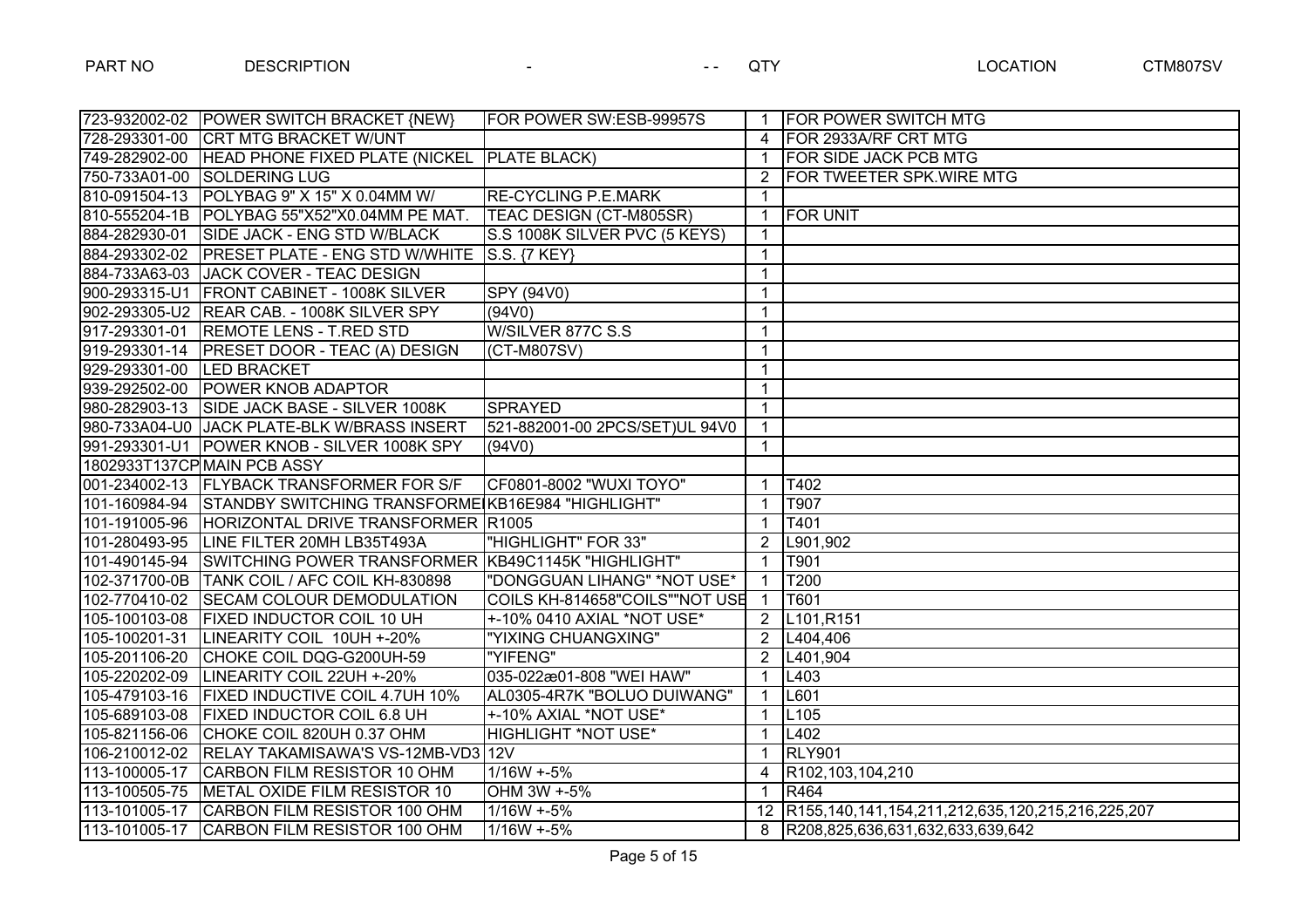|               | 113-101005-17 CARBON FILM RESISTOR 100 OHM          | $1/16W + 5%$                  | 9              | R637,638,309,310,313,316,932,936,935             |
|---------------|-----------------------------------------------------|-------------------------------|----------------|--------------------------------------------------|
| 113-101005-17 | CARBON FILM RESISTOR 100 OHM                        | $1/16W + 5%$                  | $\overline{7}$ | R100,502,503,323,324,327,328                     |
| 113-101005-17 | CARBON FILM RESISTOR 100 OHM                        | $1/16W + 5%$                  | 9              | R504,329,630,143,148,163,162,307,308             |
| 113-101305-75 | METAL OXIDE FILM RESISTOR 100                       | OHM 1W +-5%                   | $\mathbf{1}$   | R926                                             |
| 113-102005-17 | CARBON FILM RESISTOR 1K OHM                         | $1/16W + 5%$                  | 8              | R421,223,149,922,920,928,171,320                 |
| 113-102005-17 | CARBON FILM RESISTOR 1K OHM                         | $1/16W + 5%$                  | 4              | R219,220,350,351                                 |
| 113-102005-17 | CARBON FILM RESISTOR 1K OHM                         | $1/16W + 5%$                  | 4              | R146,521,109,139                                 |
| 113-102205-12 | CARBON FILM RESISTOR 1K OHM                         | $1/2W + 5%$                   | 3              | R508,509,510                                     |
| 113-102305-75 | METAL OXIDE FILM RESISTOR 1K                        | OHM 1W +-5%                   | $\overline{2}$ | R463,511                                         |
| 113-1029X5-51 | WIRE WOUND CEMENT RESISTOR 1KOHM 10W +-5% "XINSING" |                               | $\mathbf 1$    | <b>R907</b>                                      |
| 113-103005-17 | CARBON FILM RESISTOR 10K OHM                        | $1/16W + 5%$<br>18-CB0103-JNX | 8              | R221,608,615,605,616,156,322,W156                |
| 113-103005-17 | CARBON FILM RESISTOR 10K OHM                        | $1/16W + 5%$<br>18-CB0103-JNX | $\mathbf 1$    | R514                                             |
| 113-1031J1-67 | METAL FILM RESISTOR 10K OHM                         | 1/4W +-1% "DONGGUAN CHANGAN   | $\mathbf{1}$   | <b>R607</b>                                      |
| 113-104005-17 | CARBON FILM RESISTOR 100K OHM                       | $1/16W + 5%$                  | 5              | R462,336,121,641,412                             |
| 113-105005-17 | CARBON FILM RESISTOR 1M OHM                         | $1/16W + 5%$                  | $\mathbf{1}$   | <b>R917</b>                                      |
|               | 113-1052N5-A7 HIGH-VOLTAGE RESISTOR 1M OHM          | 1/2W +-5% RI40 "SHIJIAZHUANG" | $\mathbf{1}$   | <b>R939</b>                                      |
| 113-109005-17 | CARBON FILM RESISTOR 1 OHM                          | $1/16W + 5%$                  | $\overline{4}$ | R213,230,912,W147                                |
| 113-121005-17 | CARBON FILM RESISTOR 120 OHM                        | $1/16W + 5%$                  | $\mathbf{1}$   | R933                                             |
| 113-122005-17 | CARBON FILM RESISTOR 1.2K OHM                       | 1/16W +-5%                    | $\overline{2}$ | R115,516                                         |
|               | 113-122205-12 CARBON FILM RESISTOR 1K2 OHM          | $1/2W + 5%$                   | $\mathbf 1$    | R468                                             |
| 113-123005-17 | CARBON FILM RESISTOR 12K OHM                        | $1/16W + 5%$                  | $\mathbf{1}$   | R643                                             |
| 113-124005-17 | CARBON FILM RESISTOR 120K OHM                       | $1/16W + 5%$                  | $\mathbf{1}$   | R450                                             |
| 113-152005-17 | CARBON FILM RESISTOR 1.5K OHM                       | $1/16W + 5%$                  | $\overline{4}$ | R419,425,517, W136                               |
|               | 113-152101-67   METAL FILM RESISTOR 1.5K OHM        | $1/4W + 1%$                   | $\mathbf{1}$   | R458                                             |
| 113-153005-17 | CARBON FILM RESISTOR 15K OHM                        | $1/16W + 5%$                  | 3              | R119,456,422                                     |
| 113-153405-75 | METAL OXIDE FILM RESISTOR 15K                       | OHM 2W +-5%                   | $\mathbf 1$    | R440                                             |
| 113-158405-75 | METAL OXIDE FILM RESISTOR 0.15                      | OHM 2W +-5%                   | $\mathbf{2}$   | R902,903                                         |
| 113-158605-75 | METAL OXIDE FILM RESISTOR 0.15                      | OHM 5W +-5%                   | $\mathbf{1}$   | R901                                             |
| 113-159305-49 | NON-FLAMMABLE FUSE RESISTOR                         | 1.5 OHM 1W +-5% "KOA"         | 1              | R474                                             |
| 113-181005-17 | CARBON FILM RESISTOR 180 OHM                        | $1/16W + 5%$                  | $\mathbf{1}$   | <b>R144</b>                                      |
| 113-220005-17 | CARBON FILM RESISTOR 22 OHM                         | $1/16W + 5%$                  | $\overline{2}$ | R438,909                                         |
| 113-221005-17 | CARBON FILM RESISTOR 220 OHM                        | $1/16W + 5%$                  | 6              | R451,606,318,626,647,914                         |
| 113-222005-17 | CARBON FILM RESISTOR 2.2K OHM                       | $1/16W + 5%$                  | 4              | R617,518,352,353                                 |
| 113-223005-17 | CARBON FILM RESISTOR 22K OHM                        | $1/16W + 5%$<br>18-CB0223-JNX |                | 11  R107,227,226,106,105,646,344,345,346,347,348 |
| 113-223005-17 | CARBON FILM RESISTOR 22K OHM                        | $1/16W + 5%$<br>18-CB0223-JNX | $2^{\circ}$    | R349,138                                         |
| 113-223101-67 | METAL FILM RESISTOR 22K OHM                         | $1/4W + -1%$                  | 3              | R611,614,101                                     |
| 113-223205-75 | METAL OXIDE FILM 22K OHM 1/2W                       | $+ -5%$                       | $\mathbf 1$    | <b>R937</b>                                      |
|               | 113-2236W5-7A METAL OXIDE FILM RESISTOR 22K         | OHM 5W +-5% "QINGYUEN DAWO"   | $\mathbf{1}$   | R905                                             |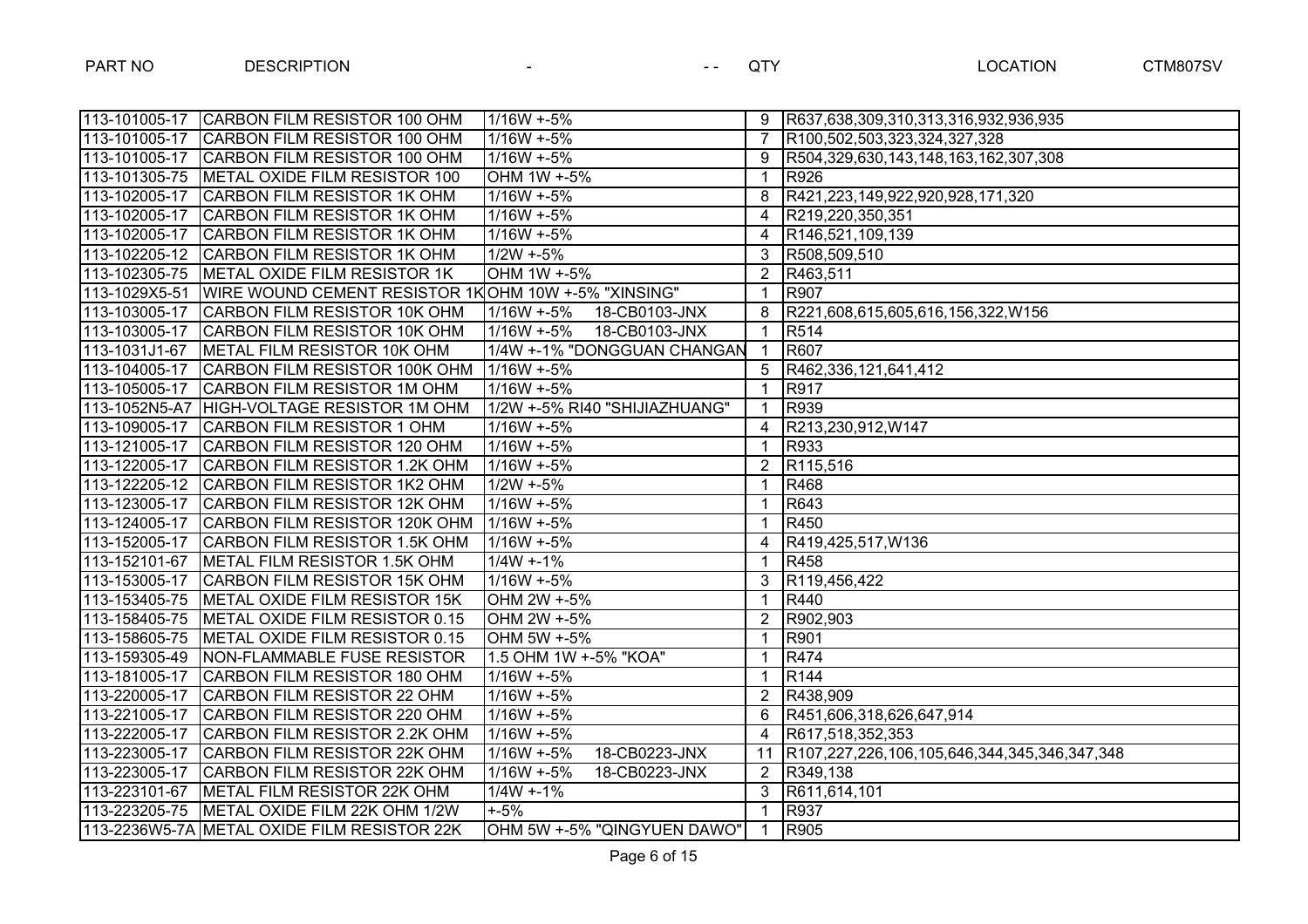|               | 113-224005-17 CARBON FILM RESISTOR 220K OHM   1/16W +-5%  |                               | 3                     | R612,354,355                                  |
|---------------|-----------------------------------------------------------|-------------------------------|-----------------------|-----------------------------------------------|
| 113-229005-17 | <b>CARBON FILM RESISTOR 2.2 OHM</b>                       | $1/16W + 5%$                  | $\mathbf{3}$          | R229,108,217                                  |
|               | 113-243101-67 METAL FILM RESISTOR 24K OHM                 | $1/4W + 1%$                   | 1                     | R919                                          |
| 113-271005-17 | CARBON FILM RESISTOR 270 OHM                              | $1/16 W + 5%$                 | 1                     | <b>R201</b>                                   |
| 113-272205-12 | CARBON FILM RESISTOR 2.7K OHM                             | $1/2W + 5%$                   |                       | R436                                          |
| 113-273005-17 | CARBON FILM RESISTOR 27K OHM                              | $1/16W + 5%$                  | 4                     | R640,823,337,147                              |
| 113-330005-17 | CARBON FILM RESISTOR 33 OHM                               | $1/16W + 5%$                  | $\overline{2}$        | R910,117                                      |
| 113-330205-12 | CARBON FILM RESISTOR 33 OHM                               | $1/2W + 5%$                   | 1                     | R339                                          |
| 113-331005-17 | CARBON FILM RESISTOR 330 OHM                              | $1/16W + 5%$                  | 1                     | R <sub>130</sub>                              |
| 113-331305-75 | METAL OXIDE FILM RESISTOR 330                             | OHM 1W +-5%                   | 1                     | R448                                          |
| 113-332005-17 | CARBON FILM RESISTOR 3.3K OHM                             | $1/16W + 5%$                  | 6                     | R623,625,471,472,467,645                      |
| 113-332005-17 | CARBON FILM RESISTOR 3.3K OHM                             | $1/16W + 5%$                  | 1                     | W615                                          |
| 113-332905-58 | WIRE WOUND CEMENT RESISTOR 3KOHM 10W +-5% H=39MM TAIWAN C |                               | 1                     | R437                                          |
| 113-333005-17 | CARBON FILM RESISTOR 33K OHM                              | $1/16W + 5%$                  | $\mathbf{1}$          | R921                                          |
| 113-339005-17 | CARBON FILM RESISTOR 3.3 OHM                              | $1/16W + 5%$                  | $\mathbf 1$           | <b>R918</b>                                   |
| 113-339305-75 | METAL OXIDE FILM RESISTOR                                 | 3.3 OHM 1W +-5%               | $2^{\circ}$           | R461,405A                                     |
| 113-391005-17 | CARBON FILM RESISTOR 390 OHM                              | $1/16W + 5%$                  | $\overline{2}$        | R228,142                                      |
| 113-392005-17 | CARBON FILM RESISTOR 3.9K OHM                             | $1/16W + 5%$                  |                       | 10  R110,169,311,312,315,317,325,326,331,332  |
| 113-3938J1-67 | METAL FILM RESISTOSR 39K OHM                              | 1/8W +-1% "DONGGUAN CHANGAN   | 1.                    | R <sub>118</sub>                              |
| 113-470005-17 | CARBON FILM RESISTOR 47 OHM                               | $1/16W + 5%$                  | $\overline{4}$        | R150,153,520,301                              |
| 113-470305-75 | METAL OXIDE FILM RESISTOR 47                              | OHM 1W +-5%                   | $\mathbf{1}$          | R938                                          |
| 113-470405-75 | METAL OXIDE FILM RESISTOR 47                              | OHM 2W -+5%                   | 1                     | R515                                          |
| 113-471005-17 | CARBON FILM RESISTOR 470 OHM                              | 1/16W +-5%                    | 4                     | R459,435,319,519                              |
| 113-471205-75 | METAL OXIDE FILM RESISTOR 470                             | OHM 1/2W +-5%                 | $\mathbf{1}$          | R908                                          |
| 113-472005-17 | CARBON FILM RESISTOR 4.7K OHM                             | $1/16W + 5%$<br>18-CB0472-JNX |                       | 10   R629,603,604,621,622,624,627,628,426,420 |
| 113-472005-17 | CARBON FILM RESISTOR 4.7K OHM                             | $1/16W + 5%$<br>18-CB0472-JNX | $\mathbf{2}^{\circ}$  | R457,447                                      |
| 113-472005-17 | CARBON FILM RESISTOR 4.7K OHM                             | $1/16W + 5%$<br>18-CB0472-JNX | $\mathbf 1$           | R644                                          |
| 113-474005-17 | CARBON FILM RESISTOR 470K OHM                             | $1/16W + 5%$                  | $\mathbf{1}$          | R <sub>170</sub>                              |
| 113-475105-17 | CARBON FILM RESISTOR 4.7M OHM                             | $1/4W + 5%$                   | $\overline{2}$        | R911,916                                      |
| 113-479005-17 | CARBON FILM RESISTOR 4.7 OHM                              | $1/16W + 5%$                  | $2^{\circ}$           | R209,356                                      |
| 113-561005-17 | CARBON FILM RESISTOR 560 OHM                              | $1/16W + 5%$                  | $\overline{2}$        | R321,930                                      |
| 113-562105-17 | CARBON FILM RESISTOR 5.6K OHM                             | $1/4W + 5%$                   | $\mathbf{1}$          | R931                                          |
| 113-569605-51 | WIRE WOUND CEMENT RESISTOR 5.6 OHM 5W +-5%                |                               | 1                     | <b>R934</b>                                   |
| 113-681005-17 | CARBON FILM RESISTOR 680 OHM                              | $1/16W + 5%$                  | 1                     | <b>R111</b>                                   |
| 113-682005-17 | CARBON FILM RESISTOR 6.8K OHM                             | $1/16W + 5%$                  | 1                     | R <sub>122</sub>                              |
| 113-683005-17 | CARBON FILM RESISTOR 68K OHM                              | $1/16W + 5%$                  | $\mathbf{2}^{\prime}$ | R112,915                                      |
| 113-684005-17 | CARBON FILM RESISTOR 680K OHM                             | 1/16W +-5%                    | 1                     | R473                                          |
|               | 113-688305-42 FUSING RESISTOR 0.68 OHM 1W                 | $+ -5%$                       | 3                     | R443,469,460                                  |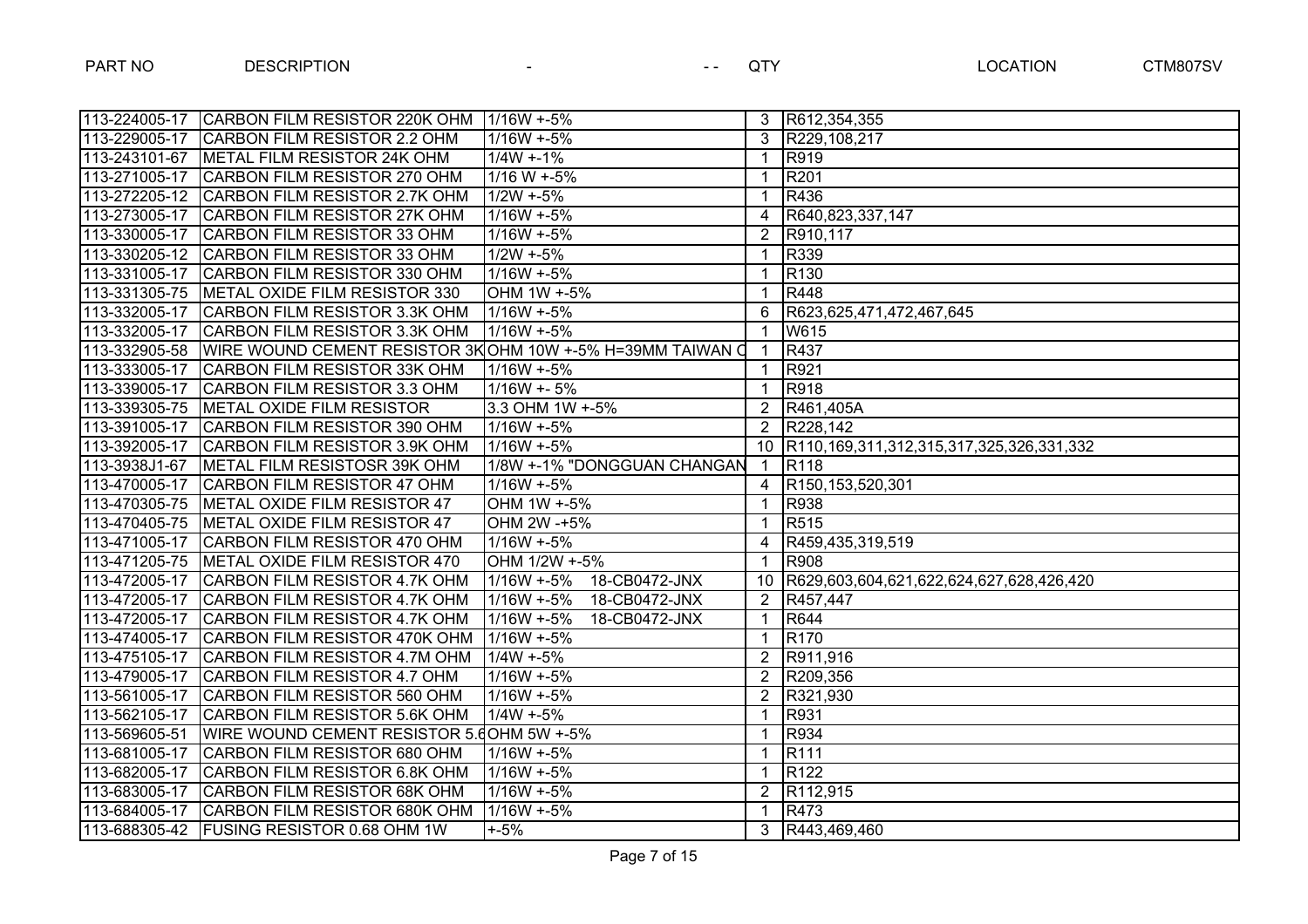|               | 113-688405-42 FUSEBLE RESISTOR 0.68 2W +-5%  |                                | $\mathbf{3}$         | R442,929,906                                        |
|---------------|----------------------------------------------|--------------------------------|----------------------|-----------------------------------------------------|
| 113-750005-17 | <b>CARBON FILM RESISTOR 75 OHM</b>           | $1/16W + 5%$                   | 5                    | R304,305,306,330,303                                |
| 113-750005-17 | CARBON FILM RESISTOR 75 OHM                  | $1/16W + 5%$                   | 4                    | R314,334,333,335                                    |
| 113-820005-17 | <b>CARBON FILM RESISTOR 82 OHM</b>           | $1/16W + 5%$<br>18-CB0820-JNX  | $\mathbf{2}^{\circ}$ | R <sub>167,923</sub>                                |
| 113-822005-17 | CARBON FILM RESISTOR 8.2K OHM                | $1/16W + 5%$                   | 3                    | R338,445,446                                        |
| 113-829105-17 | CARBON FILM RESISTOR 8.2 OHM                 | $1/4W + 5%$                    | $\mathbf{2}^{\circ}$ | R423,424                                            |
| 113-829605-75 | METAL OXIDE FILM RESISTOR 8.2                | OHM 5W +-5%                    | $\mathbf 1$          | R465                                                |
| 114-210270-06 | <b>THERMISTOR 270V 18OHM</b>                 | "HUA CHUNG"                    | 1                    | <b>TH901</b>                                        |
| 114-220150-01 | <b>THERMISTOR NTC15N5R</b>                   | "HUACHUNG"                     | 1                    | R904                                                |
| 123-10135E-61 | CERAMIC CAP. 100PF 50V +-10%                 | {TAPING} "SHENZHEN HUAQIN"     | 2                    | C228,620                                            |
|               | 123-10235E-90 CERAMIC CAP. 0.001 MFD 50V     | +-10% "SHENZHEN HUATAI"        | $\mathbf 1$          | C303                                                |
|               | 123-10235E-92 CERAMIC CAP. 0.001 MFD 50V     | +-10% {TAPING} SHENZHEN HUAQ   | $\overline{2}$       | C148,168                                            |
|               | 123-102850-55 CERAMIC CAP0.001 MFD 2KV +-10% | "CHENGDU WANG MING" *NOT USI   | -1                   | C504                                                |
|               | 123-103374-92 CERAMIC CAP. 0.01 MFD 50V +80% | -20% TAPING DONGGUAN WANG N    | 5                    | C149,221,222,483,321                                |
|               | 123-10427E-90 CERAMIC CAP. 0.1 MFD 25V +80   | -20% "SHENZHEN HUATAI"         | $\mathbf{1}$         | C <sub>132</sub>                                    |
|               | 123-10427E-90 CERAMIC CAP. 0.1 MFD 25V +80   | -20% "SHENZHEN HUATAI"         | $\overline{4}$       | C202,150,234,455A                                   |
|               | 123-10427E-92 CERAMIC CAP. 0.1 MFD 25V +80-  | 20% {TAPING} "SHENZHEN HUAQIN  |                      | 12 C169,624,153,215,236,210,209,208,204,419,144,915 |
|               | 123-10427E-92 CERAMIC CAP. 0.1 MFD 25V +80-  | 20% {TAPING} "SHENZHEN HUAQIN  | 8                    | C226,319,616,109,323,418,417,917                    |
|               | 123-104374-92 CERAMIC CAP. 0.1 MFD 50V +80-  | 20% {TAPING} DONGGUAN WANGN    | $\overline{2}$       | C432,615                                            |
|               | 123-15034E-94 CERAMIC CAP. 15PF 50V +-5%     | NPO {TAPING} "SHENZHEN HUAQII  | $\overline{4}$       | C603,604,230,231                                    |
|               | 123-18034E-94 CERAMIC CAP. 18PF 50V +-5%     | NPO {TAPING} "SHENZHEN HUAQII  | $\overline{2}$       | C110,111                                            |
|               | 123-22034E-61 CERAMIC CAP. 22PF 50V +-5%     | {TAPING} "SHENZHEN HUAQIN"     | $\mathbf{1}$         | C <sub>216</sub>                                    |
| 123-222350-91 | CERAMIC CAP. 0.0022 MFD 50V                  | +-10% (B TYPE) {TAPING TYPE}   | 3                    | C612,613,456                                        |
| 123-222466-51 | CERAMIC CAP. 0.0022 MFD 400V                 | +-20% W/IEC384-14 APP*NOT USE* | 4                    | C936,934,988,989                                    |
| 123-223374-90 | CERAMIC CAP. 0.022 MFD 50V +80               | -20% "DONGGUAN WANG MING"      | $\mathbf{1}$         | C606                                                |
| 123-223374-92 | CERAMIC CAP. 0.022 MFD 50V +80               | -20% TAPING DONGGUAN WANG N    | $6\phantom{1}$       | C136, 172, 174, 105, 106, 107                       |
|               | 123-270340-61 CERAMIC CAP. 27PF 50V +-5%     | (SL TYPE) {TAPING TYPE}        | 3                    | C617,618,619                                        |
|               | 123-271354-61 CERAMIC CAP. 270PF 50V +-10%   | {TAPING} "DONGGUAN WANG MIN    | $\mathbf 1$          | C122                                                |
| 123-332370-90 | CERAMIC CAP. 0.0033 MFD 50V                  |                                | 3                    | C112, 162, 163                                      |
| 123-47135E-61 | CERAMIC CAP. 470PF 50V +-10%                 | {TAPING} "SHENZHEN HUAQIN"     | 11                   | C205,206,308,310,330,331,332,333,334,197,198        |
| 123-47135E-61 | CERAMIC CAP. 470PF 50V +-10%                 | {TAPING} "SHENZHEN HUAQIN"     | 1                    | C <sub>335</sub>                                    |
| 123-472552-95 | CERAMIC CAP. 0.0047 MFD 500V                 | +-10% (B TYPE) *NOT USE*       | $\overline{2}$       | C905,906                                            |
| 123-50934E-93 | CERAMIC CAP. 5PF 50V +-5%                    | (NPO) "SHENZHEN HUATAI"        | $\overline{2}$       | C218,229 (FOR X201)                                 |
| 123-560340-61 | CERAMIC CAP. 56PF 50V +-5%                   | (SL TYPE) {TAPING}             | $\overline{2}$       | C621,622                                            |
| 123-561650-59 | CERAMIC CAP. 560PF 1KV +-10%                 | "CHAOZHOU SHUN TAT" *NOT USE   | $\overline{2}$       | C453,485                                            |
| 123-561650-51 | CERAMIC CAP. 560PF 1KV +-10%                 | "SHENZHEN HUACHUNG"            | 6                    | C907,909,939,940,941,454                            |
| 123-681350-61 | CERAMIC CAP. 680PF 50V +-10%                 | (SL TYPE) {TAPING}             | 1                    | C914                                                |
| 123-820345-94 | CERAMIC CAP. 82PF 50V +-5% NPO               | {TAPING} "CHENGDU WANGMING"    | $\overline{2}$       | C607,609                                            |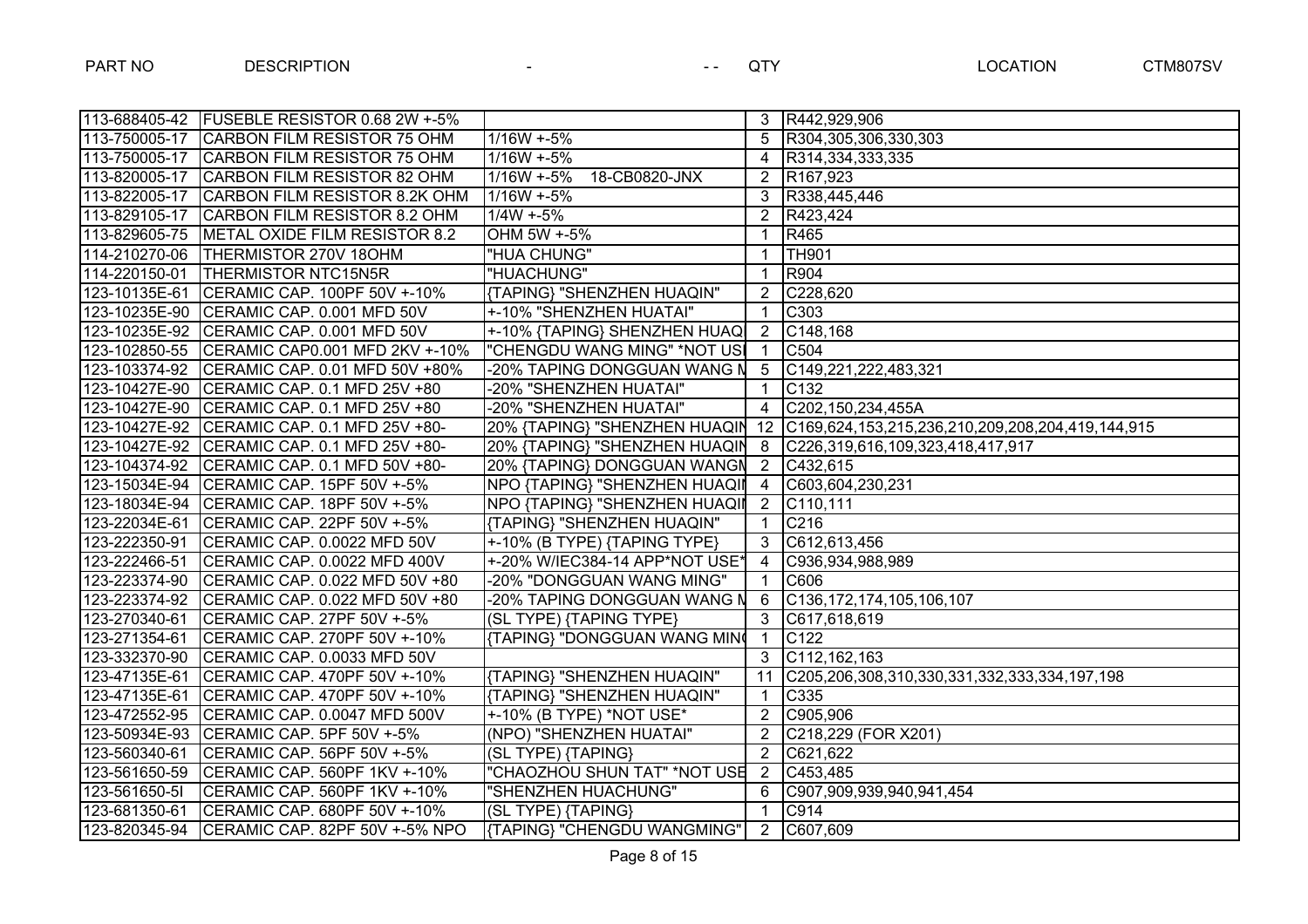|               | 126-102071-0Q MYLAR CAP. 0.001 MFD 50V +-10%   | <b>KTAPING SHENZHEN XINGUANG"</b> |                | $1 \quad C123$                                  |
|---------------|------------------------------------------------|-----------------------------------|----------------|-------------------------------------------------|
|               | 126-102071-0Q MYLAR CAP. 0.001 MFD 50V +-10%   | {TAPING} "SHENZHEN XINGUANG"      |                | 2 C201,213                                      |
|               | 126-103071-01 MYLAR CAP. 0.01 MFD 50V +-10%    |                                   | $\mathbf{1}$   | C447                                            |
|               | 126-103071-07 MYLAR CAP. 0.01 MFD 50V +-10%    | {TAPING TYPE}                     |                | 2 C116,422                                      |
|               | 126-103071-0Q MYLAR CAP. 0.01 MFD 50V +-10%    | {TAPING} "SHENZHEN XINGUANG"      | $\mathbf{1}$   | C446                                            |
|               | 126-103110-0R MYLAR CAP. 0.01 MFD 100V +-5%    | "DONGGUAN HUAHUI" *NOT USE*       | $\mathbf{1}$   | C492                                            |
|               | 126-103230-41   METALIZED POLYPROPYLENE CAP.   | 0.01MFD 2KV +-5%                  | $\mathbf{1}$   | C462                                            |
|               | 126-104060-27 METALIZED POLYESTER FILM CAP.    | 0.1 MFD 63V +-5% {TAPING TYPE}    |                | $\overline{2}$ C143,114                         |
|               | 126-104060-27 METALIZED POLYESTER FILM CAP.    | 0.1 MFD 63V +-5% {TAPING TYPE}    | $\mathbf{1}$   | C477                                            |
|               | 126-104060-2A METALIZED POLYESTER FILM CAP.    | 0.1 MFD 63V +-5% "FUXIN"          |                | 3 C227,927,478                                  |
|               | 126-104101-3A POLYPROPYLENE CAP. 0.1 MFD       | +-10% "FUXIN"                     | $\overline{2}$ | C455,479                                        |
|               | 126-104210-0A MYLAR CAP. 0.1 MFD 250V +-5%     | "FUXIN"                           | $\mathbf{1}$   | C928                                            |
|               | 126-104210-4D   METALIZED POLY.CAP. 0.1 MFD    | 250V +-5% "FUXIN DONGXIN"         | $\mathbf{1}$   | C502                                            |
|               | 126-152071-07 MYLAR CAP. 0.0015 MFD 50V        | +-10%{TAPING TYPE} *NOT USE*      | $\mathbf{1}$   | C458                                            |
|               | 126-153071-01 MYLAR CAP. 0.015 MFD 50V +-10%   | *NOT USE* 2002-12-28              | 2              | C240,241                                        |
|               | 126-153071-07 MYLAR CAP. 0.015 MFD 50V +-10%   | {TAPING TYPE}                     | $\mathbf{1}$   | C918                                            |
|               | 126-222071-0Q MYLAR CAP 0.0022 MFD 50V +-10%   | {TAPING} "SHENZHEN XINGUANG"      |                | 3 C476,475,611                                  |
|               | 126-223071-07 MYLAR CAP. 0.022 MFD 50V +-10%   | {TAPING TYPE}                     | $\overline{2}$ | C980,981                                        |
|               | 126-223401-3A POLYPROPYLENE CAP. 0.022 MFD     | 400V +-10% "FUXIN"                | $\mathbf{1}$   | C496                                            |
| 126-224060-21 | METAL.POLYESTER FILM CAP. 0.22                 | MFD 63V +-5% {TAPING} "FUXIN"     | $\overline{4}$ | C180,428,429,101                                |
|               | 126-273400-22   METALIZED POLYESTER CAP. 0.027 | MFD 400V +-5% "TAIWAN TAIYANG     | $\overline{1}$ | C910                                            |
|               | 126-472071-0Q MYLAR CAP 0.0047 MFD 50V +-10%   | {TAPING} "SHENZHEN XINGUANG"      |                | 2 C141,142                                      |
|               | 126-473071-07   MYLAR CAP. 0.047 MFD 50V +-10% | {TAPING TYPE}                     |                | 2 C181,182                                      |
|               | 126-473071-07 MYLAR CAP. 0.047 MFD 50V +-10%   | {TAPING TYPE}                     | $\mathbf{1}$   | C916                                            |
|               | 126-473211-3A POLYPROPYLENE CAP. 0.047 MFD     | 250V +-10% "FUXIN"                | $\mathbf{1}$   | C491                                            |
|               | 126-473222-41   METALIZED POLYPROPYLENE CAP.   | 0.047 MFD 275V +-20% "OKAYA"      | $\mathbf{3}$   | C903,904,902                                    |
|               | 126-474060-27 METALIZED POLYESTER FILM CAP.    | 0.47 MFD 63V +-5% TAPING TYPE     | $\overline{4}$ | C814,602,320,601                                |
|               | 126-474060-2A METALIZED POLYESTER FILM CAP.    | 0.47 MFD 63V +-5% "FUXIN"         |                | 3 C217, 134, 214                                |
|               | 126-474222-0U MYLAR CAP. 0.47 MFD 275V +-20%   | "HK"                              | $\overline{1}$ | C901                                            |
|               | 127-105042-0C ELECT CAP. 1 MFD 16V +-20%       | "FOSHAN NO.3" *NOT USE*           |                | 11 C316,317,305,306,307,311,312,313,314,315,506 |
|               | 127-105042-0C ELECT CAP. 1 MFD 16V +-20%       | "FOSHAN NO.3" *NOT USE*           | 2              | C301,302                                        |
|               | 127-105042-23 ELECT. CAP. BIPOLAR 1 MFD 16V    | +-20% *NOT USE* 2002-12-28        | $\overline{2}$ | C433,425                                        |
|               | 127-105072-0I ELECT CAP. 1 MFD 50V +-20%       |                                   | $\mathbf{1}$   | C608                                            |
|               | 127-105072-0U ELECT CAP. 1 MFD 50V +-20%       | {TAPING} "WUXI25-BFB109-M1G       | $\mathbf{1}$   | C431                                            |
|               | 127-105072-0Y ELECT CAP. 1 MFD 50V +-20%       | {TAPING} "HUNAN YICK YANG"        | 5              | C219,140,336,337,137                            |
|               | 127-106042-06 ELECT CAP. 10 MFD 16V +-20%      | {TAPING TYPE} *NOT USE*           | $\overline{2}$ | C147,325                                        |
| 127-106042-01 | ELECT CAP. 10 MFD 16V +-20%                    | "HUNAN YIYANG"                    | $\mathbf{1}$   | C987                                            |
|               |                                                |                                   | $\overline{1}$ | C614                                            |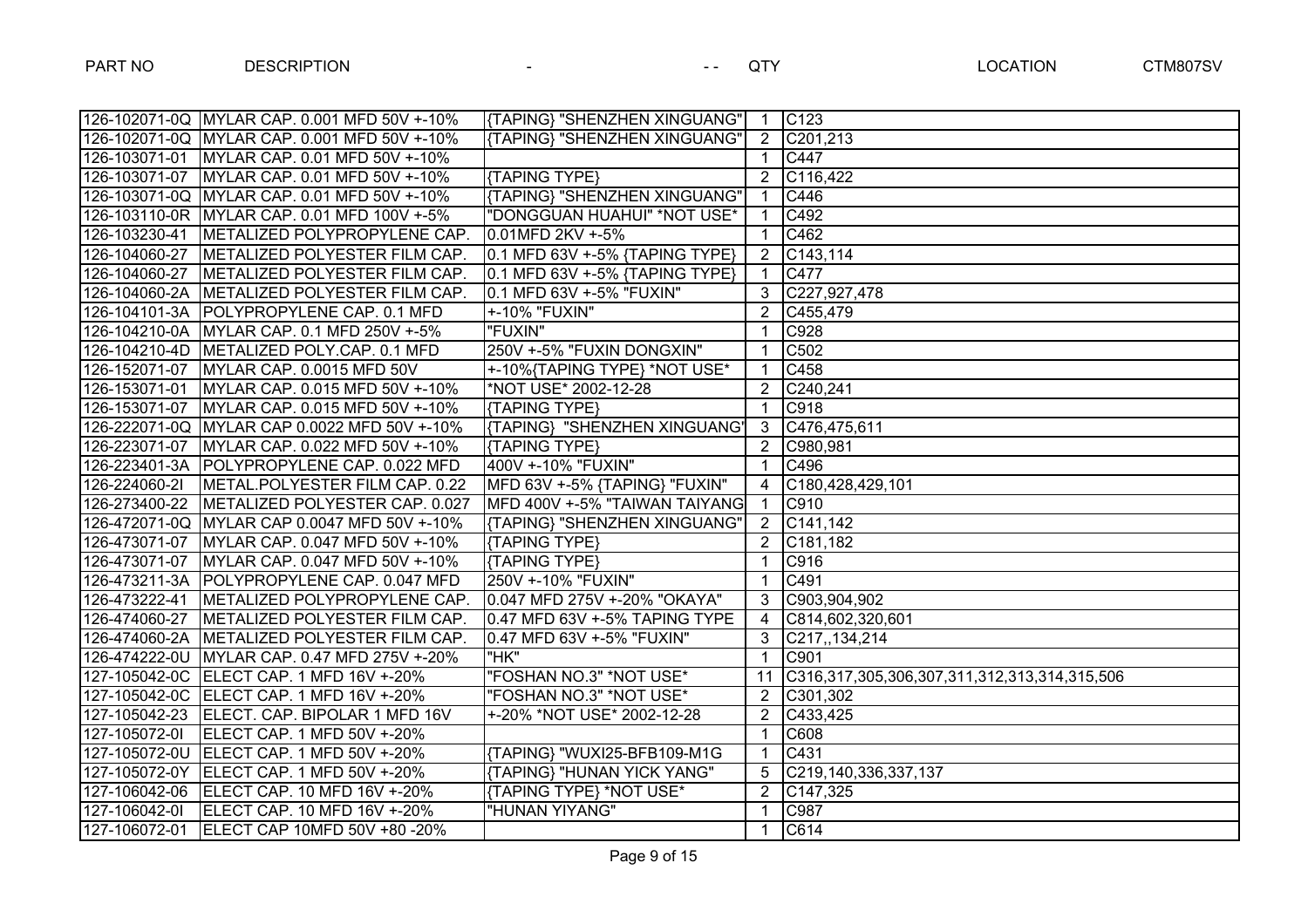|               | 127-106072-0T ELECT CAP. 10 MFD 50V +-20%      | {TAPING} (5X11MM "NANTONG"    |                | $\overline{2}$ C406,912                                |
|---------------|------------------------------------------------|-------------------------------|----------------|--------------------------------------------------------|
|               | 127-106132-0H ELECT CAP. 10 MFD 160V +-20%     | 10 X 12 MM "SHENZHEN JIGUANG" | $\mathbf{1}$   | C460                                                   |
|               | 127-106252-07 ELECT CAP. 10 MFD 250V +-20%     | NICHICON" *NOT USE* 02-12-28  | $\mathbf{1}$   | C466                                                   |
|               | 127-106252-08 ELECT CAP. 10 MFD 250V +-20%     | "JAMICON" *NOT USE* 02-12-28  | $\mathbf{1}$   | C501                                                   |
|               | 127-107042-06 ELECT CAP. 100 MFD 16V +-20%     | {TAPING TYPE} *NOT USE*       | 6              | C220, 203, 108, 235, 925, 338                          |
|               | 127-107042-0T ELECT CAP. 100 MFD 16V +-20%     | {TAPING} "NANTONG"            | 1              | C923                                                   |
|               | 127-107062-06 ELECT CAP. 100 MFD 35V +-20%     | {TAPING TYPE} *NOT USE*       | $\overline{2}$ | C430,494                                               |
|               | 127-107062-06   ELECT CAP. 100 MFD 35V +-20%   | {TAPING TYPE} *NOT USE*       | $\mathbf 1$    | C930                                                   |
| 127-107092-01 | ELECT CAP 100 MFD 63V +-20%                    | (ZHI JIAN)                    | $\mathbf 1$    | C452                                                   |
|               | 127-107132-07   ELECT. CAP. 100 MFD 160V +-20% | "NICHICON" *NOT USE*          | $\overline{2}$ | C443,444                                               |
| 127-108042-01 | ELECT CAP. 1000 MFD 16V +-20%                  | "HUNAN YIYANG"                | $\overline{4}$ | C448,926,450,416                                       |
|               | 127-108052-0A ELECT CAP. 1000 MFD 25V +-20%    | "RUBYCON"                     | 3              | C497,426,427                                           |
|               | 127-108062-0D ELECT CAP. 1000 MFD 35V +-20%    | "NANTONG"                     | $\mathbf 1$    | C932                                                   |
|               | 127-225042-03   ELECT. CAP. 2.2 MFD 16V +-20%  | *NTO USE* 2002-12-28          | $\overline{7}$ | C173, 145, 102, 103, 104, 232, 913                     |
|               | 127-225072-0Y   ELECT CAP. 2.2 MFD 50V +-20%   | {TAPING} "HUNAN YICK YANG"    | 1              | C324                                                   |
|               | 127-226042-06 ELECT CAP. 22 MFD 16V +-20%      | {TAPING TYPE}                 | 1              | C154                                                   |
| 127-227042-01 | ELECT CAP. 220 MFD 16V +-20%                   | "HUNAN YIYANG"                | $\mathbf{3}$   | $\overline{C}$ 151,605,175                             |
|               | 127-227042-0T ELECT CAP. 220 MFD 16V +-20%     | {TAPING} "NANTONG"            | 6              | C507,322,326,152,822,488                               |
|               | 127-227062-0R   ELECT CAP. 220 MFD 35V +-20%   | {TAPING} "SHENZHEN JIGUANG"   | $\mathbf{1}$   | C459                                                   |
|               | 127-227132-0H ELECT CAP. 220 MFD 160V +-20%    | "SHENZHEN JIGUANG"            | $\mathbf{1}$   | C938                                                   |
| 127-228052-01 | ELECT CAP. 2200 MFD 25V +-20%                  | 12.5 X 25MM "HUNAN YIYANG"    | $\mathbf 1$    | C451                                                   |
|               | 127-228062-07 ELECT CAP. 2200 MFD 35V +-20%    | "NICHICON"                    | $\mathbf 1$    | C935                                                   |
|               | 127-336042-0Y ELECT CAP. 33 MFD 16V +-20%      | {TAPING} "HUNAN YICK YANG"    | $\mathbf 1$    | C823                                                   |
| 127-337042-01 | ELECT CAP 330 MFD 16V +-20%                    |                               | $\mathbf 1$    | C503                                                   |
|               | 127-337422-0D ELECT CAP. 330 MFD 420V +-20%    | "NANTONG"                     | $\mathbf 1$    | C911                                                   |
|               | 127-474062-01 ELECT CAP. 0.47UF 35V +80%       | -20% ***NOT USE***            | 5              | C146, 159, 160, 155, 156                               |
|               | 127-475072-06 ELECT CAP. 4.7 MFD 50V +-20%     | {TAPING TYPE} **NOT USE**     | $\mathbf 1$    | C970                                                   |
|               | 127-475072-06 ELECT CAP. 4.7 MFD 50V +-20%     | {TAPING TYPE} **NOT USE**     | $\mathbf 1$    | C978                                                   |
|               | 127-475102-H2 ELECT CAP. 4.7 MFD 100V +-20%    | BIPOLAR í12X20MM "YICKYANG"   | $\mathbf 1$    | C465                                                   |
|               | 127-476042-0  ELECT CAP. 47 MFD 16V +-20%      | "HUNAN YIYANG"                | $\mathbf 1$    | C224                                                   |
|               | 127-476042-0Y   ELECT CAP. 47 MFD 16V +-20%    | {TAPING} "HUNAN YICK YANG"    | 3              | C223,171,170                                           |
|               | 127-476072-0Y   ELECT CAP. 47 MFD 50V +-20%    | {TAPING} (6X12MM "YICKYANG"   | 2              | C924,919                                               |
|               | 127-477042-0Y   ELECT CAP. 470 MFD 16V +-20%   | {TAP.} í8X12MM "YICKYANG"     | 3              | C117,207,118                                           |
| 127-478062-01 | ELECT CAP. 4700 MFD 35V +-20%                  | <b>f19X35MM "YICK YANG"</b>   | $\mathbf{1}$   | C469                                                   |
| 130-134148-01 | SILICON DIODE IN4148                           | "AUTO INSERTIO10-1N4148-ABX   | 2              | D302,111                                               |
| 130-134148-U1 | SILICON DIODE 1N4148 {TAPING}                  | "RUGAO DAHCANG"               |                | 10   D101, 102, 103, 104, 301, 410, 412, 107, 601, 105 |
|               | 130-134148-U1 SILICON DIODE 1N4148 {TAPING}    | "RUGAO DAHCANG"               |                | 11  D106,602,603,507,508,509,510,512,901,402,112       |
|               | 130-310001-U1 RECTIFIER DIODE EU1 {TAPING}     | "RUGAO DACHANG"               |                | 4  D906,907,908,911                                    |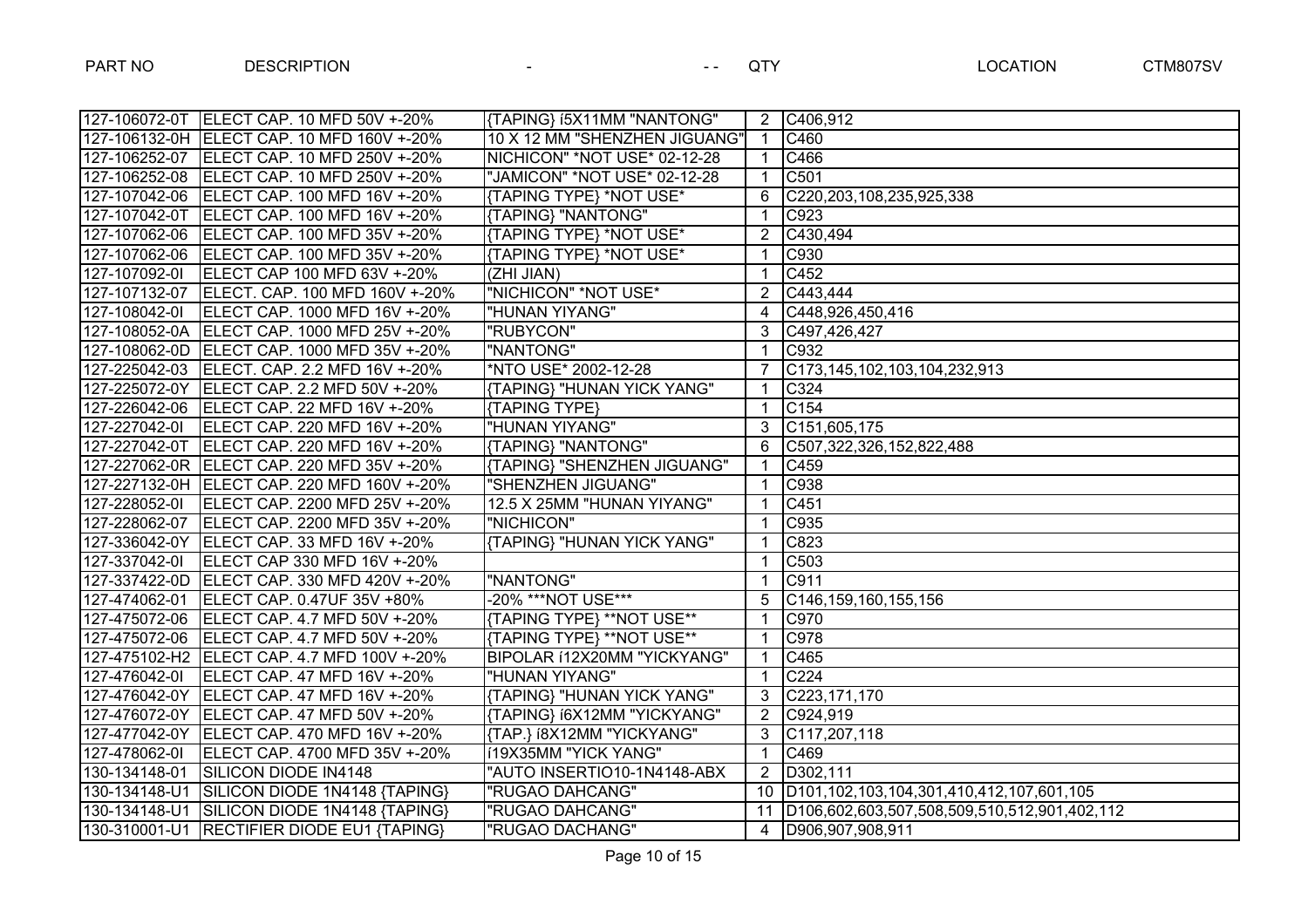| 130-310005-L0 | <b>RECTIFIER DIODE RBV606</b>               | "LOHAN"                                |                | <b>BR901</b>                                 |
|---------------|---------------------------------------------|----------------------------------------|----------------|----------------------------------------------|
| 130-310012-00 | <b>RECTIFIER DIODE RU2 SANKEN</b>           |                                        |                | D <sub>411</sub>                             |
| 130-310021-50 | <b>RECTIFIER DIODE BAV21 PHILIPS</b>        | {TAPING}                               | 4              | D501,502,503,417                             |
| 130-310120-00 | <b>RECTIFIER DIODE FMP-G12S</b>             | <b>SANKEN</b>                          |                | <b>D910</b>                                  |
| 130-310228-50 | DAMPER DIODE BY228 "PHILIPS"                | {TAPING}                               | $\overline{2}$ | D409,416                                     |
| 130-310345-00 | <b>RECTIFIER DIODE 3JH45 TOSHIBA</b>        | 3.0A 600V                              | 1              | D406                                         |
| 130-310345-00 | <b>RECTIFIER DIODE 3JH45 TOSHIBA</b>        | 3.0A 600V                              | 1              | D408                                         |
| 130-310600-50 | <b>RECTIFIER DIODE BYV28-600</b>            | "PHILIPS"                              | 1              | D912                                         |
|               | 130-310600-R0 BRIDGE RECTIFIER DIODE BYV27- | 600 "CHANGZHOU YINHE"                  | 3              | D904,903,913                                 |
|               | 130-315295-U0 RECTIFIER DIODE S5295G        | "RUGAO DACHANG"                        | 1              | D415                                         |
|               | 130-315295-U1 RECTIFIER DIODE S5295G        | {TAPING} "RUGAO DACHANG"               | 4              | D405,407,902,905                             |
| 130-410039-01 | <b>ZENER DIODE 3.9V</b>                     | {TAPING}                               | 1              | ZD602                                        |
| 130-410047-01 | ZENER DIODE MIZJ407B (4.7V                  | 1/2W                                   | 1              | ZD902                                        |
| 130-410056-01 | <b>ZENER DIODE 5.6V</b>                     | {TAPING}                               | $\overline{2}$ | ZD102,901                                    |
| 130-410068-01 | ZENER DIODE 6.8V 1/2W +-5%                  | {TAPING}                               | $\mathbf 1$    | ZD503                                        |
| 130-410082-01 | <b>ZENER DIODE 8.2V</b>                     | {TAPING}                               | $\mathbf 1$    | ZD402                                        |
| 130-410351-50 | ZENER DIODE 51V BZT03-C51                   | "PHILIPS"                              | $\mathbf 1$    | ZD403                                        |
| 130-410574-00 | <b>ZENER DIODE UPC 574J NEC</b>             |                                        | 1              | ZD406                                        |
| 130-411091-01 | <b>ZENER DIODE 9.1V</b>                     |                                        | $\overline{2}$ | ZD301, ZD405                                 |
| 131-211015-0A | <b>TRANSISTOR 2SA1015 TOSHIBA</b>           | {TAPING}                               | 11             | Q109,105,406,101,102,103,604,301,504,502,602 |
| 131-220940-16 | <b>TRANSISTOR 2SB940P</b>                   |                                        | $\mathbf{1}$   | Q407                                         |
| 131-231815-01 | <b>TRANSISTOR 2SC1815-Y</b>                 | {TAPING} "FO SHAN"                     | 8              | Q112,601,403,106,111,503,303,304             |
| 131-231815-01 | TRANSISTOR 2SC1815-Y                        | <b>{TAPING} "FO SHAN"</b>              | $\mathbf{1}$   | Q903                                         |
| 131-232482-0A | <b>TRANSISTOR 2SC2482 TOSHIBA</b>           | {TAPING}                               | $\overline{2}$ | Q405,902                                     |
| 131-233619-00 | <b>TRANSISTOR 2SC3619</b>                   | QUALITY PROBEM * <bz01-058></bz01-058> |                | Q401                                         |
| 131-242553-00 | <b>TRANSISTOR 2SD2553 TOSHIBA</b>           |                                        | $\mathbf{1}$   | Q402                                         |
| 131-251341-00 | <b>TRANSISTOR 2SK1341 HITACHI</b>           |                                        |                | Q904                                         |
|               | 131-462369-0A TRANSISTOR PH2369 PHILIPS     | {TAPING}                               |                | Q603                                         |
| 131-470135-14 | <b>TRANSISTOR SE135N SANKEN</b>             |                                        | 1              | Q901                                         |
| 133-000621-14 | I.C. P621 (GRL) TOSHIBA                     |                                        | 1              | IC903                                        |
| 133-101219-14 | I.C. TA1219AN I2C AV SELECTOR               | "TOSHIBA"                              |                | <b>IC301</b>                                 |
| 133-101501-33 | I.C. TEA1501 PHILIPS                        |                                        | 1              | <b>IC901</b>                                 |
| 133-101504-33 | I.C. TEA1504/N2 PHILIPS                     |                                        | 1              | <b>IC902</b>                                 |
| 133-108354-33 | I.C. TDA8354Q/N1 PHILIPS                    |                                        | 1              | IC405                                        |
| 133-108598-33 | I.C. PCF8598C-2 PHILIPS                     |                                        | 1              | <b>IC601</b>                                 |
| 133-108843-33 | I.C. TDA8843 PHILIPS                        |                                        | 1              | IC101                                        |
| 133-109801-33 | I.C. TDA9801/V1 PHILIPS                     |                                        |                | <b>IC202</b>                                 |
| 133-116107-33 | I.C. TDA6107Q/N2 (IMPROVEMENT)              | <b>IPHILIPS</b>                        | $\mathbf{1}$   | IC501                                        |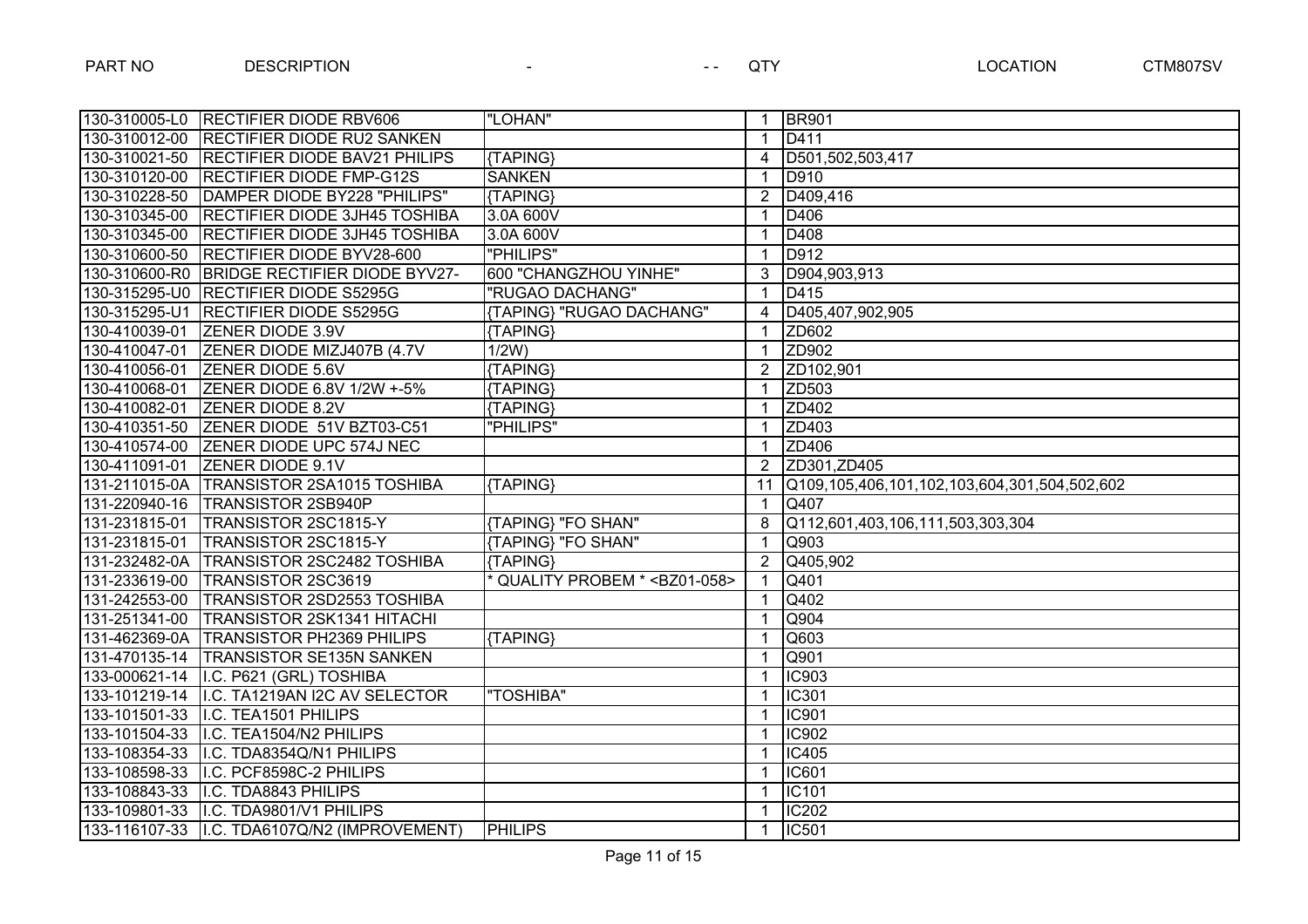|               | 133-153722-12   I.C. M37221MA-218SP (MASKED) | MITSUBISHI(ENG, RUSSIAN, ITALIAN  | -1             | <b>IC602</b>                                     |
|---------------|----------------------------------------------|-----------------------------------|----------------|--------------------------------------------------|
| 133-202616-33 | I.C. TDA2616Q/N1 PHILIPS                     |                                   | $\mathbf 1$    | <b>IC403</b>                                     |
| 133-507808-61 | I.C. KA7808 SAMSUNG                          |                                   | 1              | <b>IC904</b>                                     |
| 133-517805-61 | I.C. KA7805 SAMSUNG                          |                                   |                | <b>IC306</b>                                     |
| 133-517812-61 | I.C. KA7812 SAMSUNG                          |                                   | 1              | IC407                                            |
| 137-245760-30 | CRYSTAL 24.576MHZ                            |                                   |                | X201                                             |
| 137-357954-25 | CRYSTAL 3.57954 MHZ +-30PPM                  | 18PF "JOIN MARK" ** NOT USE**     |                | X102                                             |
| 137-443362-22 | CRYSTAL 4.433619 MHZ +-30PPM                 | 20PF M.CAP 20.6PF *NOT USE*       | -1             | X101                                             |
| 137-800000-20 | <b>CRYSTAL 8.0 MHZ KITRONICS</b>             |                                   | 1              | X601                                             |
|               | 160-101001-08 PIN CONNECTOR 1 PIN PLUG       | STRAIGHT **NOT USE**              |                | FOR CN501                                        |
|               | 160-101001-0H   PIN CONNECTOR 1 PIN (MALE)   | TV2.36MM í1.5MM "ATE"             | 9              | FOR D406,408,912,R905                            |
| 160-102255-27 | <b>PIN CONNECTOR 2 PINS PLUG</b>             | STRAIGHT (UL) (S.H.S)             |                | <b>CN402</b>                                     |
| 160-102805-08 | <b>PIN CONNECTOR 2 PIN PLUG</b>              | STRAIGHT ** NOT USE**             |                | <b>CN901</b>                                     |
| 160-103255-27 | <b>PIN CONNECTOR 3 PINS PLUG</b>             |                                   |                | <b>CN401</b>                                     |
| 160-104254-27 | <b>PIN CONNECTOR 4 PINS PLUG</b>             | (ANGLE TYPE)                      |                | CN009 `1'-`4'                                    |
| 160-104255-27 | <b>PIN CONNECTOR 4 PINS PLUG</b>             | (SHS)                             | $\overline{2}$ | CN408,410                                        |
| 160-104805-08 | <b>PIN CONNECTOR 4 PIN PLUG</b>              | STRAIGHT ** NOT USE**             |                | <b>CN409</b>                                     |
| 160-105255-27 | <b>PIN CONNECTOR 5 PINS WAFER</b>            | 2.5 PITCH                         |                | <b>CN902</b>                                     |
| 160-106255-27 | <b>PIN CONNECTOR 6 PINS WAFER</b>            | (SHS) S11-W 46-30790H-06X         |                | <b>CN405</b>                                     |
| 160-107255-27 | <b>PIN CONNECTOR 7 PIN PLUG</b>              |                                   |                | <b>CN106</b>                                     |
| 160-108254-27 | <b>PIN CONNECTOR 8 PINS PLUG</b>             | (ANGLE TYPE)                      |                | CN009 `5'-`12'                                   |
| 160-109255-27 | <b>PIN CONNECTOR 9 PINS PLUG</b>             |                                   | $\mathbf 1$    | <b>CN406</b>                                     |
| 161-305002-00 | DIN CONNECTOR #HDC-020 "MIKI"                |                                   | $\mathbf{1}$   | <b>SK303</b>                                     |
| 161-470405-00 | RCA JACK UIC-032-04BW WHITE                  | 2 PIN "UNITRONIC" **NOT USE**     | 3              | J004,006,008                                     |
| 161-472003-00 | RCA JACK 2 PIN (HARDEN) YELLOW               | (JPJ2022-01-040) **NOT USE**      | $\overline{2}$ | J001,002                                         |
|               | 161-472004-09   RCA JACK 2 PIN RCA-101HR RED | "HUIZHOU POJIN"                   | 1              | J005                                             |
| 161-473204-07 | RCA JACK 3 PIN RED AV-8.4-3                  | <b>HORIZONTAL SHENZHEN LUNGGU</b> | $\overline{2}$ | J003,007                                         |
|               | 161-481105-33 RF CONNECTOR "LOQING CONIC"    |                                   | 1              |                                                  |
|               | 161-540105-02 CRT SOCKET GZS10-2-104D        | (NECK í29MM)"SHENZHEN DORNIN      | 1              |                                                  |
| 161-682102-22 | 21 PIN SCART SOCKET                          | <b>**NOT USE**</b>                | $\mathbf{1}$   | <b>SK301</b>                                     |
| 172-120300-00 | #20 J.WIRE BLACK 300MM (*)                   |                                   |                | FROM 161-481105-32 GND TO TUNER GND              |
| 172-120300-00 | $\#20$ J.WIRE BLACK 300MM (*)                |                                   |                | FOR POWER P.C.B GND TO GND                       |
| 172-620020-40 | UL 1007 TOP COAT WIRE AWG 20                 | 200MM BLACK 10 X 10 MM            |                | POWER P.C.B GND TO GND                           |
| 172-626008-40 | UL 1007 TOP COAT WIRE AWG26                  | 80MM BLACK 10 X 10 MM             | $\overline{2}$ | IC405 LUG TO POWER PCB M                         |
| 172-626008-40 | <b>UL 1007 TOP COAT WIRE AWG26</b>           | 80MM BLACK 10 X 10 MM             | 0              | Q402 LUG TO POWER P.C.B `K'                      |
| 172-626008-40 | UL 1007 TOP COAT WIRE AWG26                  | 80MM BLACK 10 X 10 MM             |                | FOR Q904 LUG TO POWER PCB `L'                    |
| 172-726000-99 | <b>BARE WIRE 54MM</b>                        | 41-WJ0060-B00                     | 11             | W601-604,101-112,802-804,115-120,339,340,811     |
| 172-726000-99 | <b>BARE WIRE 54MM</b>                        | 41-WJ0060-B00                     | $\Omega$       | W301-322,324-334,402-404,407-410,412-427,606-614 |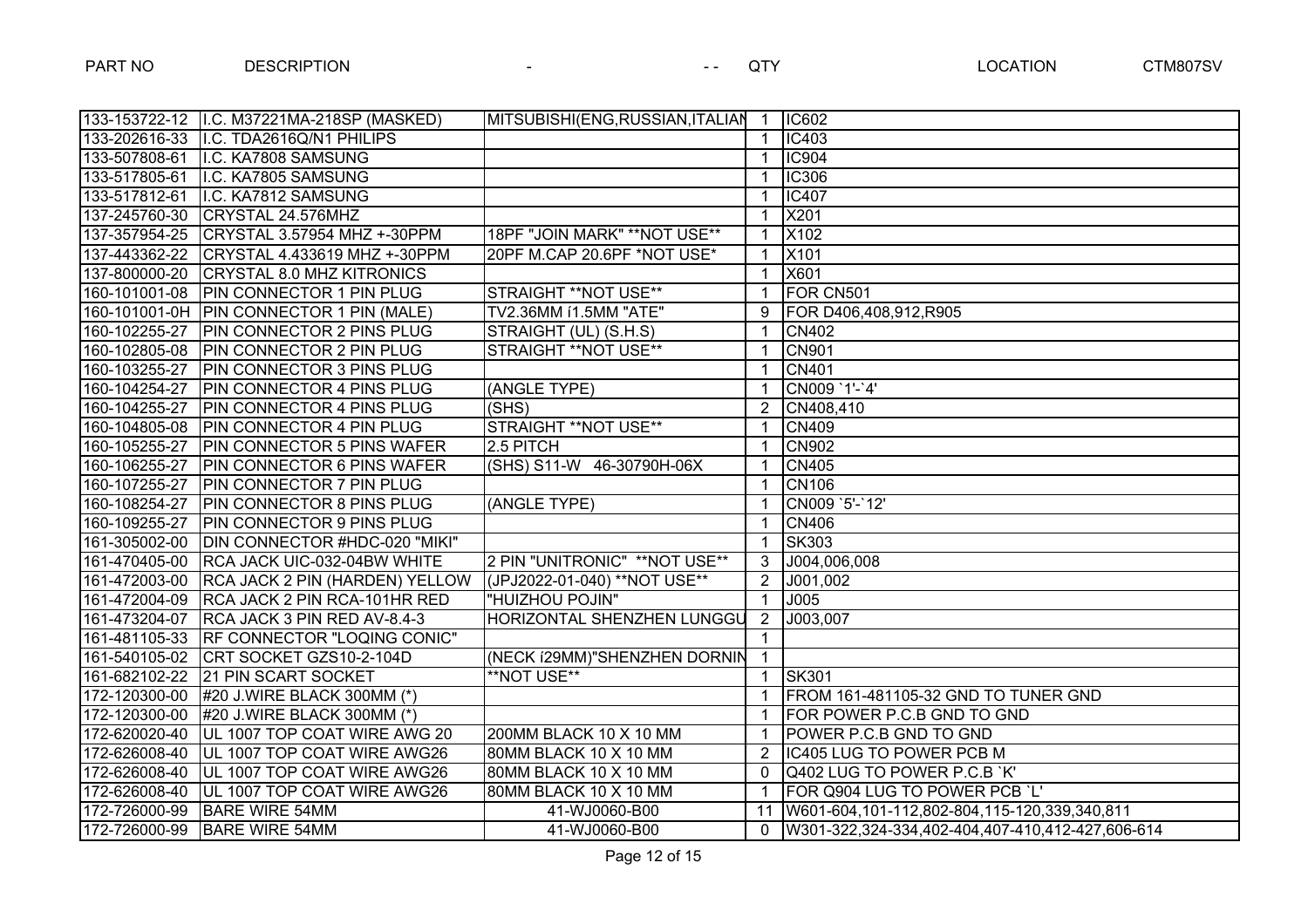| 172-726000-99 BARE WIRE 54MM                 | 41-WJ0060-B00                |              | R302,145,609,222,819,224,152,432,470,C133           |
|----------------------------------------------|------------------------------|--------------|-----------------------------------------------------|
| 172-726000-99 BARE WIRE 54MM                 | 41-WJ0060-B00                | $\Omega$     | L405,501,502,503,D511,ZD502,W501,502                |
| 172-726000-99 BARE WIRE 54MM                 | 41-WJ0060-B00                | $\Omega$     | CN403 `3' TO `4', `6' TO `7', W616-624              |
| 172-726000-99 BARE WIRE 54MM                 | 41-WJ0060-B00                | $\Omega$     | W201-204,206-211,214,177-179,335,429-440            |
| 172-726000-99 BARE WIRE 54MM                 | 41-WJ0060-B00                | $\Omega$     | W137-141,150-155,157-159,127-130,132-135,161-165,   |
| 172-726000-99   BARE WIRE 54MM               | 41-WJ0060-B00                | $\Omega$     | R441,832,113,444,913,C318,815,971,977               |
| 172-726000-99 BARE WIRE 54MM                 | 41-WJ0060-B00                | $\Omega$     | W144-146,181-182,902,914-915,121-126,625-630        |
| 172-726000-99 BARE WIRE 54MM                 | 41-WJ0060-B00                | $\Omega$     | IC961 `12' TO `13', `21' TO `22', Q104 `B-C'        |
| 172-726000-99 BARE WIRE 54MM                 | 41-WJ0060-B00                | $\Omega$     | W248,806,904-912,918-920,922                        |
| 172-830120-99 FLAT BRIDED WIRE               |                              |              | 3.4 FOR CRT GROUND                                  |
| 179-001010-00 OIL SLEEVING 1 mm DIA.         |                              |              | D906,909,911,416,910,409,411,R443,460,469,440,442   |
| 179-001010-00 OIL SLEEVING 1 mm DIA.         |                              | $\Omega$     | R453,465,461,464,463,448,501,902,903,906,926,929    |
| 179-001010-00 OIL SLEEVING 1 mm DIA.         |                              | $\Omega$     | R901,405A                                           |
| 179-105000-00 UL PVC TUBE 5mm DIA            |                              |              | 1.2  L=1240MM,620MM FOR SPK.`L' 620MM FOR SPK.`R'   |
| 179-105000-00 UL PVC TUBE 5mm DIA            |                              |              | 0.2 160MM FOR AC LINE CORD                          |
| 179-110500-00 UL PVC TUBE 11MM DIA.          |                              |              | 0.1 120MM FOR AC LOINE                              |
| 179-110500-00 UL PVC TUBE 11MM DIA.          |                              |              | 0.3 L=300MM FOR MAIN PCB CN604 TO CHANNEL PCB CN701 |
| 179-403030-00 3MM DIA. SHRINKABLE TUBE       |                              | $\Omega$     | FOR 750-063102-01                                   |
| 179-403080-00 SHRINKABLE TUBE                |                              | $\Omega$     | 30MM FOR AC LINE CORD                               |
| 182-224000-03 FUSE T4A 250V                  | <b>**NOT USE**</b>           | $\mathbf{1}$ | F901                                                |
| 184-302013-02 FERRITE CORE 31 X 19 X 13MM    | "GUANGZHOU"                  | $\mathbf 1$  | FOR AC LONE CORD                                    |
| 184-350805-08 AXIAL LEAD BEAD INDUCTORS      | "COILS"                      | 9            | FB401,402,901,902,904,905,201,W903,FB403            |
| 190-382902-P0 CRT P.C.B.(20042001)           |                              | $\mathbf{1}$ |                                                     |
| 190-733A09-15 SUB. MAIN BAORD (28122002)     |                              | $\mathbf{1}$ |                                                     |
| 190-733A13-01 MAIN P.C.B (27062001)          |                              | $\mathbf{1}$ |                                                     |
| 191-012207-15 12 PIN FLAT CABLE L=80MM #26   | (1 SIDE SOCKET, 1 SIDE PLUG) |              | CN302 `1' TO CN009 `1',`2'TO`2',`3'TO`3',`4'TO`4',  |
| 191-012207-15 12 PIN FLAT CABLE L=80MM #26   | (1 SIDE SOCKET, 1 SIDE PLUG) | $\Omega$     | `5'TO`5',`6'TO`6',`7'TO`7',`8'TO`8',`9'TO`9',       |
| 191-012207-15 12 PIN FLAT CABLE L=80MM #26   | (1 SIDE SOCKET, 1 SIDE PLUG) | $\Omega$     | '10'TO'10','11'TO'11','12'TO'12'                    |
| 191-101007-10 1 PIN SOCKET ASS'Y L=350MM     | (DOUBLE INSOLATION) BLACK    | $\mathbf{1}$ | CRT GND TO CN501                                    |
| 191-201069-10 2 PIN WHITE FLAT CABLE L=705MM | <b>AWG26 UL2468</b>          |              | CN402 `2' TO SPK.R `-',`1' TO SPK.R `+'             |
| 191-301086-10 3 PIN WHITE FLAT CABLE L=705MM | AWG26 UL2468 PIN 3 W/O WIRE  |              | CN401 `1' TO SPK. L `+',`2' `3' TO SPK `-'          |
| 191-401006-10 4 PIN SOCKET ASS'Y L=550MM     |                              |              | CN409 FOR D.Y                                       |
| 191-401044-10 4 PIN FLAT CABLE L=500MM AWG26 | <b>UL2468</b>                |              | CN410`1'TO CRT 180V, 2"3' TO GND, 4'TO `FF'         |
| 191-401229-10 4 PIN FLAT CABLE L=60MM AWG26  | UL2468 WHITE                 |              | <b>CN408 TO CN301</b>                               |
| 191-501220-10 5 PIN FLAT CABLE L=60MM        | (1 SIDE SOCKET, 1 SIDE PLUG) |              | <b>CN902 TO CN602</b>                               |
| 191-601228-10 6 PIN FLAT CABLE L=60MM        | (1 SIDE SOCKET, 1 SIDE PLUG) |              | <b>CN405 TO CN102</b>                               |
| 191-701009-10 7 PIN FLAT CABLE L=500MM       | (PIN 1-4, 5-7)               | 1            | CN106 '1' TO CN503 '1', '2' TO '2', '3' TO '3'      |
| 191-701009-10 7 PIN FLAT CABLE L=500MM       | $(PIN 1-4, 5-7)$             | $\Omega$     | '4' TO '4', '5' TO '5', '6' TO '6', '7' TO '7'      |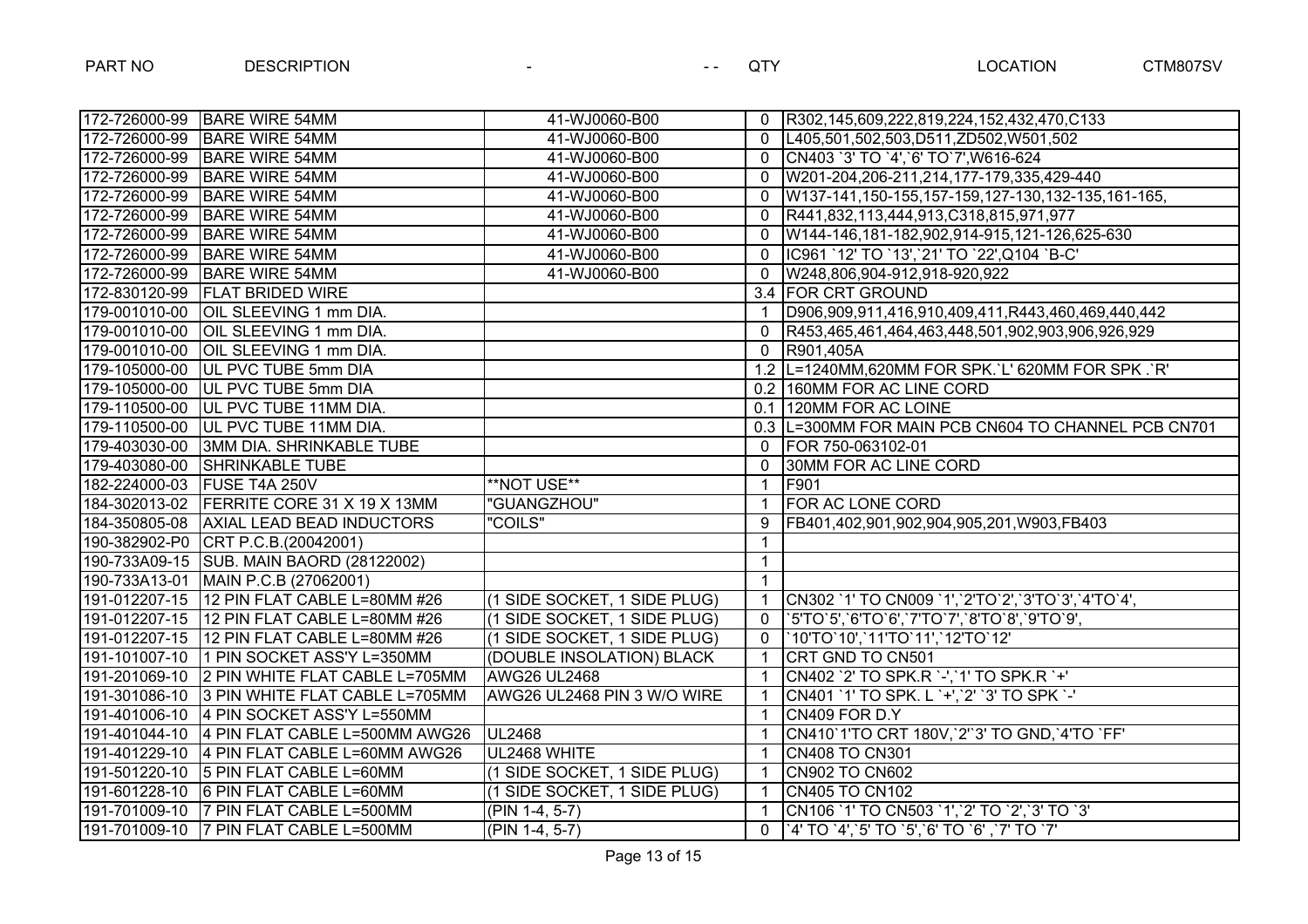|                           | 191-901209-10 9 PIN FLAT CABLE L=60MM AWG26  | UL2468 WHITE                           | $\mathbf 1$          | <b>CN406 TO CN101</b>                           |
|---------------------------|----------------------------------------------|----------------------------------------|----------------------|-------------------------------------------------|
|                           | 402-522001-11 COAXIAL CABLE W/DIN, RCA 250MM | W/3 SOLDERING POINT "MIKI"             | $\overline{1}$       | <b>RF SPLITTER OR RF JACK TO TUNER 1</b>        |
|                           | 514-260410-00 SELF-TAPPING SCREW 2.6 X 10    | B/T (HARDEN) {BLACK}                   | $\mathbf 1$          | FOR S.V SOCKET 161-305002-00 MTG                |
|                           | 514-400312-10 SELF-TAPPING SCREW 4 X 12 B/A  | (HARDEN)                               | 1                    | FOR HEAT SINK TO FBT                            |
|                           | 515-303408-10 SELF-TAPPING SCREW 3 X 8       | W/B/T (HARDEN)                         | 4                    | 4 FOR 781-932801-00 MTG                         |
|                           | 515-303410-10 SELF-TAPPING SCREW 3 X 10      | W/B/T (HARDEN)                         |                      | 19 19-MAIN BORAD                                |
|                           | 515-303410-10 SELF-TAPPING SCREW 3 X 10      | W/B/T (HARDEN)                         | 2                    | <b>FOR JACK PLATE MTG</b>                       |
|                           | 515-353410-10 SELF-TAPPING SCREW 3.5 X 10    | W/B/T (HARDEN)                         | $\mathbf{1}$         | FOR 781-733A11-01 MTG                           |
|                           | 516-300410-10 SELF-TAPPING SCREW 3 X 10 P/T  | (HARDEN)                               | $\overline{2}$       | FOR 781-733A11-01 MTG                           |
|                           | 517-303312-10 SELF-TAPPING SCREW 3 X 12 W/A  | W/H=7MM (HARDEN)                       | 6                    | 4 FOR 781-733B02-01, 2 FOR Q904, BR901          |
|                           | 517-303312-10 SELF-TAPPING SCREW 3 X 12 W/A  | W/H=7MM (HARDEN)                       | 2                    | <b>2 FOR IC403</b>                              |
|                           | 518-300308-20 SELF - TAPPING SCREW 3X8 B/T   | <b>COARSE GROVE &amp; HARDEN (BASS</b> | $\overline{4}$       | 2 FOR 779-733A03-00,2 FOR 779-733A04-00         |
|                           | 518-300308-20 SELF - TAPPING SCREW 3X8 B/T   | <b>COARSE GROVE &amp; HARDEN (BASS</b> | $\overline{1}$       | 1 FOR 779-733A05-00,                            |
|                           | 518-300408-20 SELF - TAPPING SCREW 3 X 8     | <b>B/T HARDEN (BASS)</b>               | $\mathbf{1}$         | FOR IC501                                       |
|                           | 540-020030-01 EYELET 2 X 3 MM                |                                        | 8                    | 3-T402 `1', `5', `10', 1-`402 `C', 4-L402, L403 |
|                           | 540-020030-01 EYELET 2 X 3 MM                |                                        | 5                    | 1-Q904 `D', 2-C461, 2-R465                      |
|                           | 580-101261-00 CABLE WIRE L=100MM             |                                        | 3                    |                                                 |
|                           | 580-101261-01 CABLE TIE L=100MM              |                                        |                      | 2-FBT, 1-S901, 2-CN409, 1-CN502, 1-CN503.       |
|                           | 580-101261-01 CABLE TIE L=100MM              |                                        | $\overline{4}$       | 1 FOR CRT GND & DEGAUSSING COIL, 3-FERRITE CORD |
|                           | 580-101261-01 CABLE TIE L=100MM              |                                        | $2^{\circ}$          | 1-FOR CRT SCREEN WIRE, 1-FOR CN604              |
|                           | 629-025380-03 MICA SHEET 25 X 38 X 03 MM     | "SHENZHEN EVERGREEN PRECISI            | $\overline{1}$       | FOR Q904                                        |
|                           | 630-115512-00 FIBRE WASHER 11 X 5.5 X 1.2 mm |                                        | $\mathbf{1}$         | FOR IC403                                       |
|                           | 668-881301-07 FUSE LABEL (A) - (T4A/250V)    | 18 X 5 mm                              | $\mathbf{1}$         |                                                 |
|                           | 750-063101-00 SOLDERING LUG LEG:8X4MM        |                                        | $\mathbf{2}^{\circ}$ | <b>FOR IC405, Q402</b>                          |
|                           | 750-063101-00 SOLDERING LUG LEG:8X4MM        |                                        | $\mathbf{1}$         | FOR Q904                                        |
|                           | 750-063102-01 35MM SOLDERING LUG             | OD:7 ID:3.2 LEG:4X35MM                 | $\mathbf{1}$         | 1 FOR AC LINE CORD                              |
|                           | 750-063102-01 35MM SOLDERING LUG             | OD:7 ID:3.2 LEG:4X35MM                 | $\mathbf{1}$         | FOR TUNER TO ANT PCB                            |
| 766-686801-00 FUSE HOLDER |                                              |                                        | 2                    | FOR F901                                        |
|                           | 779-613A01-02  IRON HEAT SINK                |                                        | $\mathbf{1}$         | FOR IC501                                       |
|                           | 779-733A03-00   IRON HEAT SINK               |                                        | 1.                   | <b>FOR IC306,IC407</b>                          |
|                           | 779-733A04-00   IRON HEAT SINK               |                                        | $\mathbf{1}$         | <b>FOR IC903, IC904</b>                         |
|                           | 779-733A05-00  IRON HEAT SINK                |                                        | -1                   | FOR Q401                                        |
|                           | 781-733A03-03 ALUMINIUM HEAT SINK            |                                        | -1                   | <b>FOR Q904, BR901</b>                          |
|                           | 781-733A11-01 ALUMINIUM HEAT SINK            |                                        | $\mathbf 1$          | FOR IC403                                       |
|                           | 781-733B02-03 ALUMINIUM HEAT SINK            |                                        | $\mathbf 1$          | FOR IC405, Q402, Q407                           |
|                           | 781-932801-00 ALUMINIUM HEAT SINK (POWER)    |                                        | 1                    | FOR 781-733B02-01                               |
| 783-733A01-00 SHIELD CAN  |                                              |                                        | $\mathbf{1}$         | FOR MAIN P.C.B IC101                            |
|                           | 783-733A04-00 SHIELD CAN COVER               |                                        | $\mathbf{1}$         | FOR SHIELD CAN 783-733A01-00                    |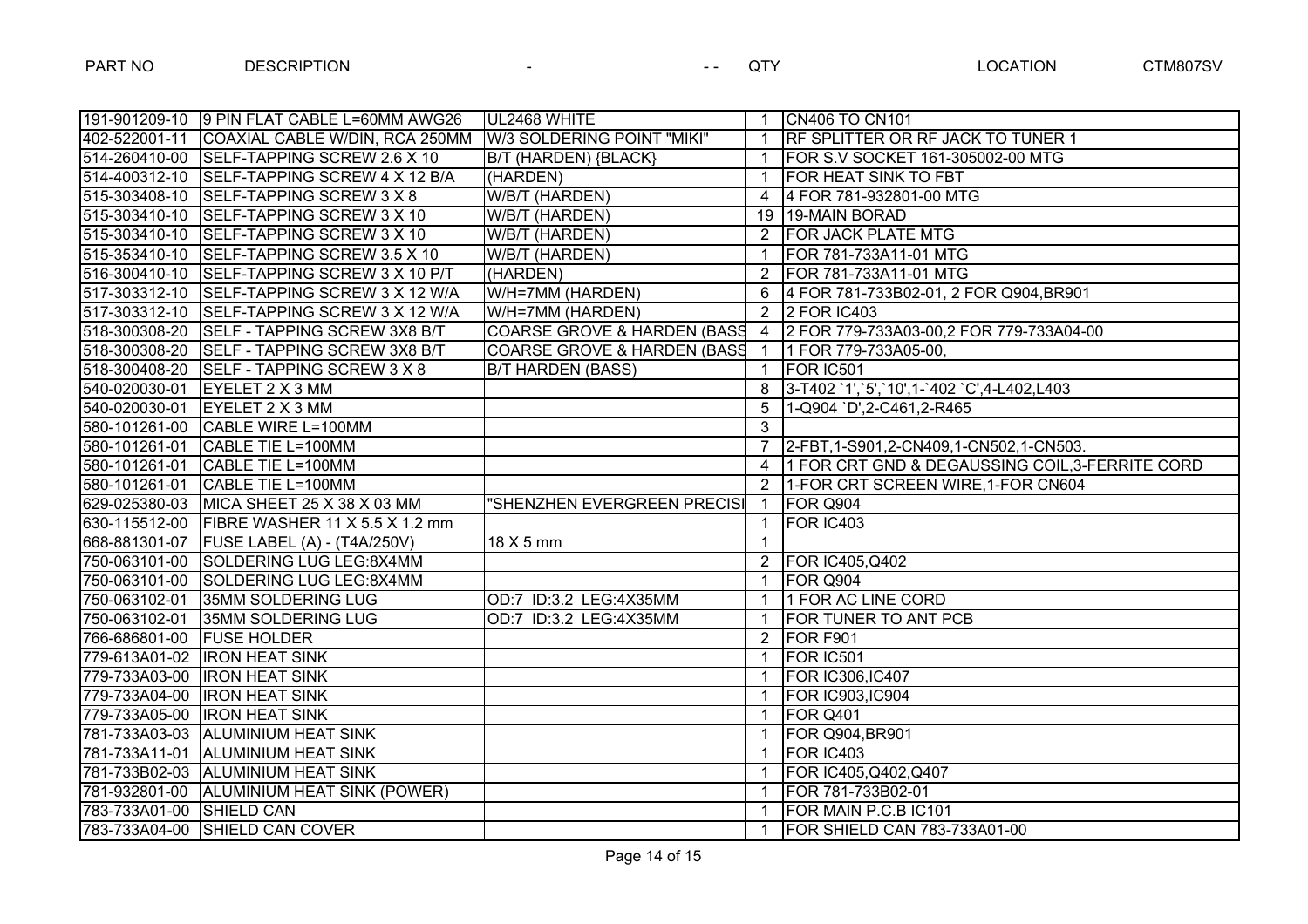|               | 810-052204-14 POLYBAG 5" X 22" X 0.04MM       | W/RE-CYCLING MARK {P/O MAT}   |                | <b>FOR AC LINE CORD</b>       |
|---------------|-----------------------------------------------|-------------------------------|----------------|-------------------------------|
|               | 839-932A01-00 FUSE INSULATION RUBBER COVER    |                               | -1             | FOR F901                      |
|               | 920-733A05-U0 CHASIS MTG.BRACKET BLACK ABS    | UL94V0 {FOR MULT.}            | -1             |                               |
| 954-882804-00 | <b>HIGH VOLTAGE CABLE SPACER</b>              |                               | 3              | <b>FOR FBT</b>                |
| 113-101005-17 | CARBON FILM RESISTOR 100 OHM                  | $1/16W + 5%$                  | 4              | R847, D802, 803, 804          |
| 113-102005-17 | CARBON FILM RESISTOR 1K OHM                   | $1/16W + 5%$                  |                | R826                          |
|               | 113-103005-17 CARBON FILM RESISTOR 10K OHM    | $1/16W + 5%$<br>18-CB0103-JNX | $\overline{2}$ | R802,804                      |
| 113-331005-17 | CARBON FILM RESISTOR 330 OHM                  | $1/16W + 5%$                  | $\overline{2}$ | R618,619                      |
|               | 113-682005-17 CARBON FILM RESISTOR 6.8K OHM   | 1/16W +-5%                    |                | R803                          |
| 123-10135E-61 | CERAMIC CAP. 100PF 50V +-10%                  | {TAPING} "SHENZHEN HUAQIN"    |                | C807                          |
|               | 123-10427E-92 CERAMIC CAP. 0.1 MFD 25V +80-   | 20% {TAPING} "SHENZHEN HUAQIN | $\overline{2}$ | C806,808                      |
|               | 126-682071-0Q MYLAR CAP 0.0068 MFD 50V +-10%  | {TAPING} "SHENZHEN XINGUANG"  |                | C805                          |
|               | 126-683071-07 MYLAR CAP. 0.068 MFD 50V +-10%  | {TAPING TYPE}                 |                | C804                          |
|               | 130-134148-01 SILICON DIODE IN4148            | "AUTO INSERTIO10-1N4148-ABX   |                | D801                          |
|               | 160-102255-27 PIN CONNECTOR 2 PINS PLUG       | STRAIGHT (UL) (S.H.S)         |                | FOR CN801                     |
|               | 161-381802-25 II.C. SOCKET 18 PINS KLS-JC-18A | "LEQING CONIC"                | -1             | <b>IC801</b>                  |
| 172-726000-99 | <b>BARE WIRE 54MM</b>                         | 41-WJ0060-B00                 |                | 0.1 W801,809,160              |
|               | 191-201060-10 2 PIN L=20MM AWG26 UL1007       |                               |                | FOR CN801                     |
| 113-100005-17 | CARBON FILM RESISTOR 10 OHM                   | $1/16W + 5%$                  | -1             | R <sub>131</sub>              |
| 113-101005-17 | CARBON FILM RESISTOR 100 OHM                  | $1/16W + 5%$                  | 5              | R132,124,125,126,123          |
| 113-122005-17 | CARBON FILM RESISTOR 1.2K OHM                 | $1/16W + 5%$                  |                | R <sub>127</sub>              |
|               | 113-183005-17 CARBON FILM RESISTOR 18K OHM    | 1/16W +-5%                    |                | R <sub>128</sub>              |
| 113-221005-17 | CARBON FILM RESISTOR 220 OHM                  | $1/16W + 5%$                  | -1             | R <sub>133</sub>              |
|               | 123-10135E-61 CERAMIC CAP. 100PF 50V +-10%    | {TAPING} "SHENZHEN HUAQIN"    | $\overline{2}$ | C184,185                      |
|               | 123-10427E-92 CERAMIC CAP. 0.1 MFD 25V +80-   | 20% {TAPING} "SHENZHEN HUAQIN |                | C <sub>195</sub>              |
|               | 123-221340-90 CERAMIC CAP.220pF 50V +80 -20%  |                               | $\overline{2}$ | C194,189                      |
|               | 123-33135E-61 CERAMIC CAP. 330PF 50V +-10%    | {TAPING} "SHENZHEN HUAQIN"    | -1             | C <sub>183</sub>              |
|               | 126-334060-2A METALIZED POLYESTER FILM CAP.   | 0.33 MFD 63V +-5% "FUXIN"     | 6              | C187, 188, 190, 192, 193, 158 |
|               | 127-107042-0Y ELECT CAP. 100 MFD 16V +-20%    | {TAPING} "HUNAN YICK YANG"    |                | C <sub>196</sub>              |
|               | 133-104565-33   I.C. TDA4565 PHILIPS          |                               |                | IC102                         |